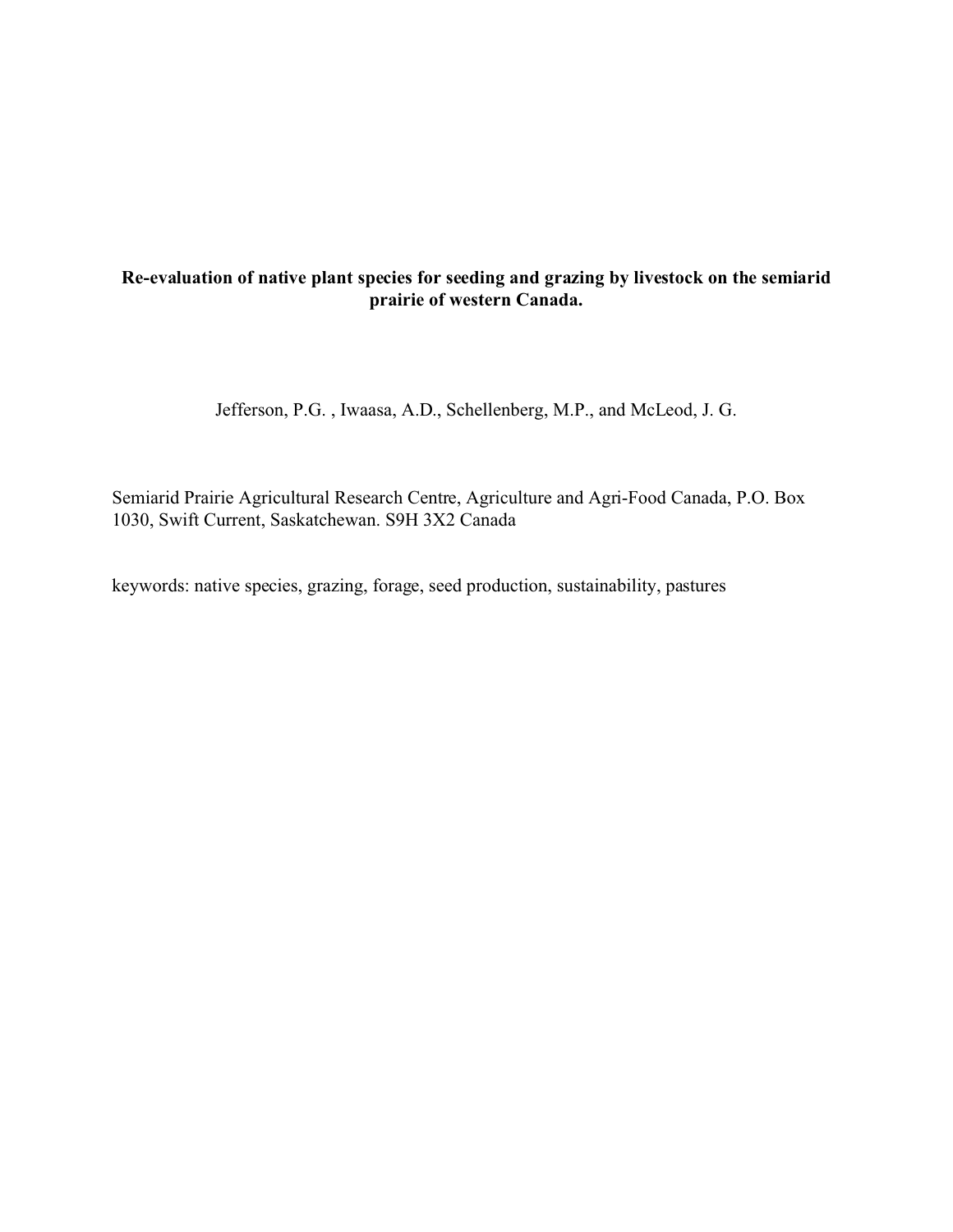**Abstract**

| 3              | There is a growing interest in the re-vegetation of disturbed prairie sites, including annual        |
|----------------|------------------------------------------------------------------------------------------------------|
| $\overline{4}$ | crop lands, with native species. Previous research from the Mixed Grassland ecoregion, or            |
| 5              | semiarid prairie region, of western Canada found that introduced forage species, such as crested     |
| 6              | wheatgrass, produced more spring forage with better nutritive value than native species and          |
| $\tau$         | concluded that native species exhibited little agronomic merit. However, new research indicates      |
| 8              | that native species may be useful for extending forage productivity and the grazing season into      |
| 9              | the late summer, fall and winter. Native species contribute to biodiversity, reduce nonforage        |
| 10             | invasive species problems, and enhance wildlife habitat in this region. They may also contribute     |
| 11             | to increased soil carbon sequestration, and increased ecosystem stability despite increasing aridity |
| 12             | due to climate change. Future opportunities in native plant research and development include a       |
| 13             | focus on developing methods of reliable native seed production by either genetic enhancement or      |
| 14             | agronomic practices or both.                                                                         |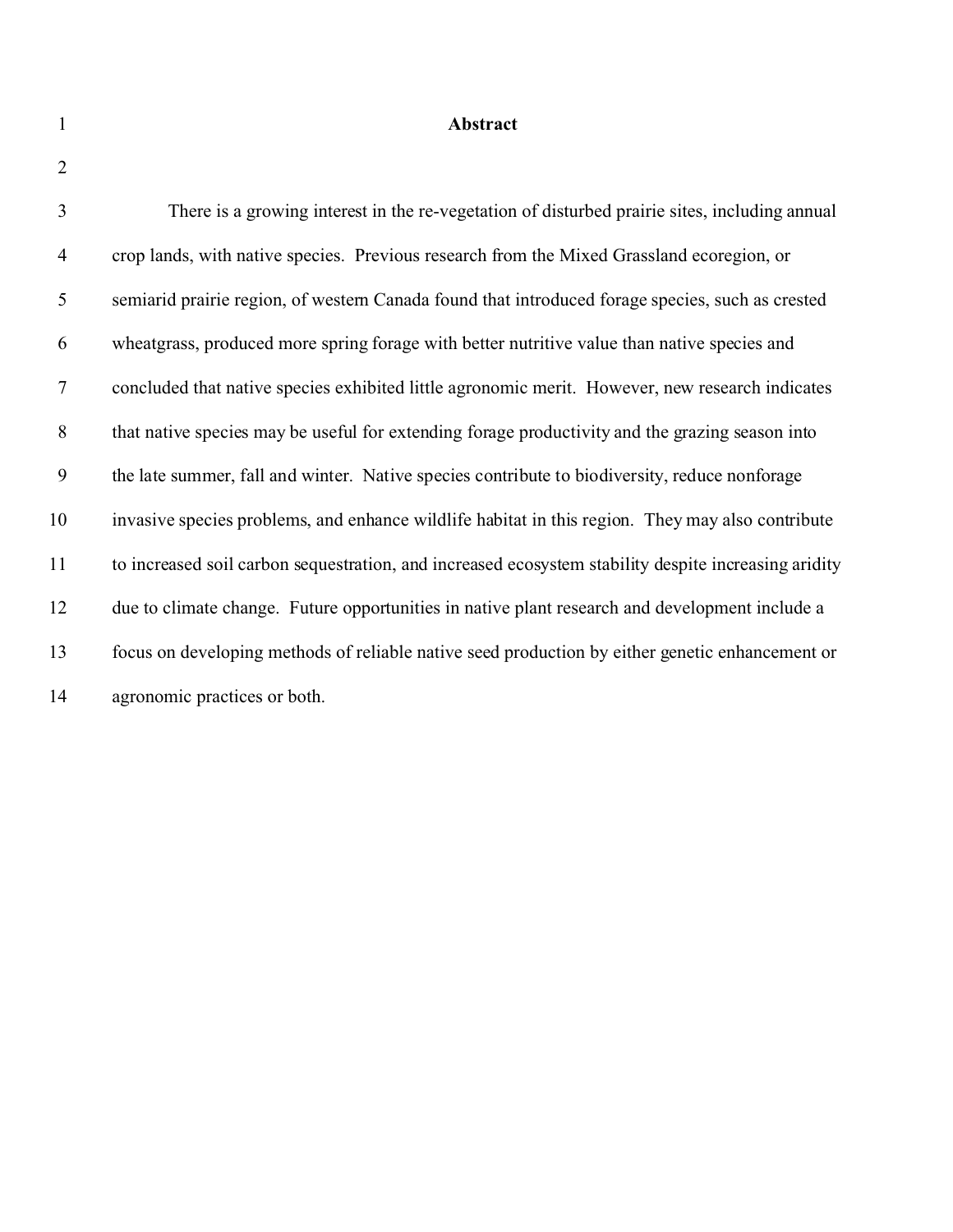# **INTRODUCTION**

| $\overline{2}$   | European settlement of the Mixed Grassland ecoregion of southwestern Saskatchewan                        |
|------------------|----------------------------------------------------------------------------------------------------------|
| $\mathfrak{Z}$   | and southeastern Alberta occurred in two waves. Corporate ranching based on very large tracts            |
| $\overline{4}$   | of native grasslands leased from the federal government followed the construction of the                 |
| 5                | Canadian Pacific Railway in the 1880's, but inadequate cattle feed during extreme winters                |
| 6                | resulted in large death losses and subsequent bankruptcies (McGowan 1975). Despite concerns              |
| $\tau$           | about low and variable precipitation and low organic matter soils that are marginal for annual           |
| $8\,$            | crop production, the federal government's settlement policy was changed by 1900 to encourage             |
| $\boldsymbol{9}$ | the development of small farms and a supporting rural infrastructure such as railway branch              |
| 10               | lines. Immigrants farmers or "sod-busters" received 160 acres or a quarter-section of land in            |
| 11               | exchange for plowing native grass for crop, mainly wheat ( <i>Triticum aestivum L.</i> ), production for |
| 12               | export to Europe. This culminated in the plowing of 80% of the native grasslands of this                 |
| 13               | ecoregion in Saskatchewan and Alberta (Selby and Santry 1996). When the unsustainable nature             |
| 14               | of some homesteads became evident during the major droughts of the 1930s, introduced or                  |
| 15               | exotic forage species, such as crested wheatgrass (Agropyron cristatum L. Gaertn. and A.                 |
| 16               | desertorum (Fisch. Ex Link) J.A. Schultes), were used for reseeding millions of hectares (Gray           |
| 17               | 1996). Introduced forage grass species from central Asia have been extensively studied since             |
| 18               | the 1950's for improved adaptation, forage yield, forage quality and persistence under ruminant          |
| 19               | grazing pressure. At the same time, in situ native species were considered to have low forage            |
| 20               | yield, poor seed production, low forage quality, and low carrying capacity for grazing by                |
| 21               | domestic livestock.                                                                                      |

Over the last decade, however, there has been a renewed and growing interest in native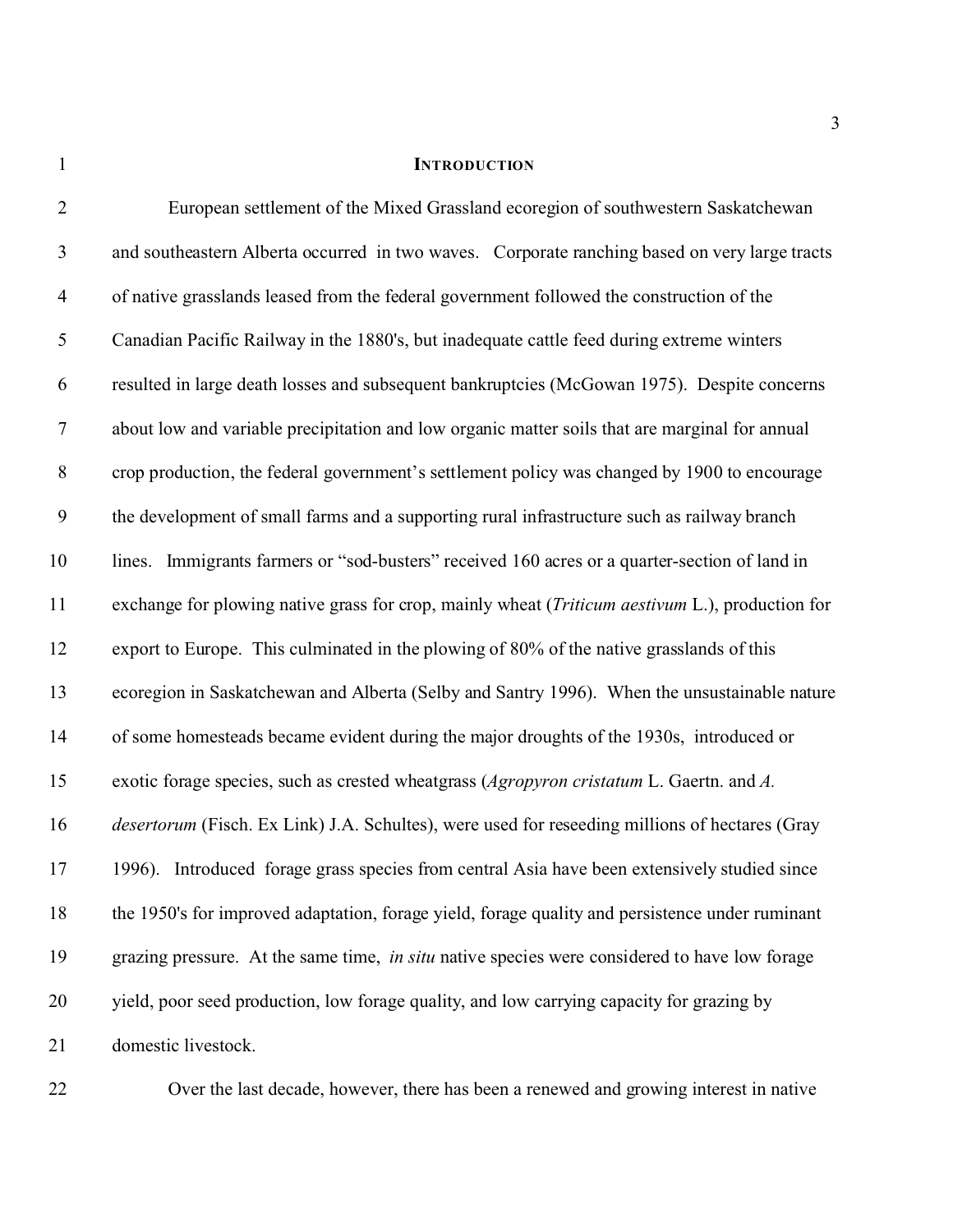| $\mathbf{1}$     | plant species and this interest has contributed to the formation of the provincial Prairie         |
|------------------|----------------------------------------------------------------------------------------------------|
| $\overline{2}$   | Conservation Action Plans (PCAP Partnership 2003), the popular Native Plant Summit                 |
| $\mathfrak{Z}$   | conferences, and the formation of specialist groups such as the Native Plant Society of            |
| $\overline{4}$   | Saskatchewan. This revival can be attributed to several emerging trends and changes to the         |
| 5                | agriculture industry. These trends include increasing demand for wildlife habitat, an increasingly |
| 6                | ecological perspective on grassland management by cattle ranchers, greater respect for the role of |
| 7                | grasses in soil organic carbon sequestration, and a better understanding of the invasive           |
| $8\,$            | characteristics of some introduced forage species. Invasion of native rangelands by exotic         |
| $\boldsymbol{9}$ | species has been highlighted as a problem of previous revegetation efforts. The introduction of    |
| 10               | the Species at Risk Act 2003 in the federal parliament, an act to promote the preservation of      |
| 11               | endangered species in Canada, has heightened awareness of the need for the preservation of         |
| 12               | native mixed prairie rangelands and habitats.                                                      |
| 13               | Private and public organizations that manage native prairie landscapes have recognized             |
| 14               | the importance of re-vegetating disturbed sites with native rather than introduced plant species.  |
| 15               | For example, Ducks Unlimited Canada has promoted the value of seeded native species for            |
| 16               | ground-nesting waterfowl habitat on land adjacent to permanent water bodies. In the ecologically   |
| 17               | sensitive Great Sandhills of southwestern Saskatchewan, the petroleum industry is now re-          |
| 18               | vegetating pipeline rights-of-way, well-sites, and other disturbed areas with native species. In   |
| 19               | Alberta, the use of native species has been increasing steadily for public and private land        |
| 20               | reclamation, resulting in the need for new guidelines (Native Plant Working Group 2001).           |
| 21               | Cattle producers' appreciation for native rangelands has increased due to years of range           |
| 22               | experience and to training in intensive grazing management based on ecological principles.         |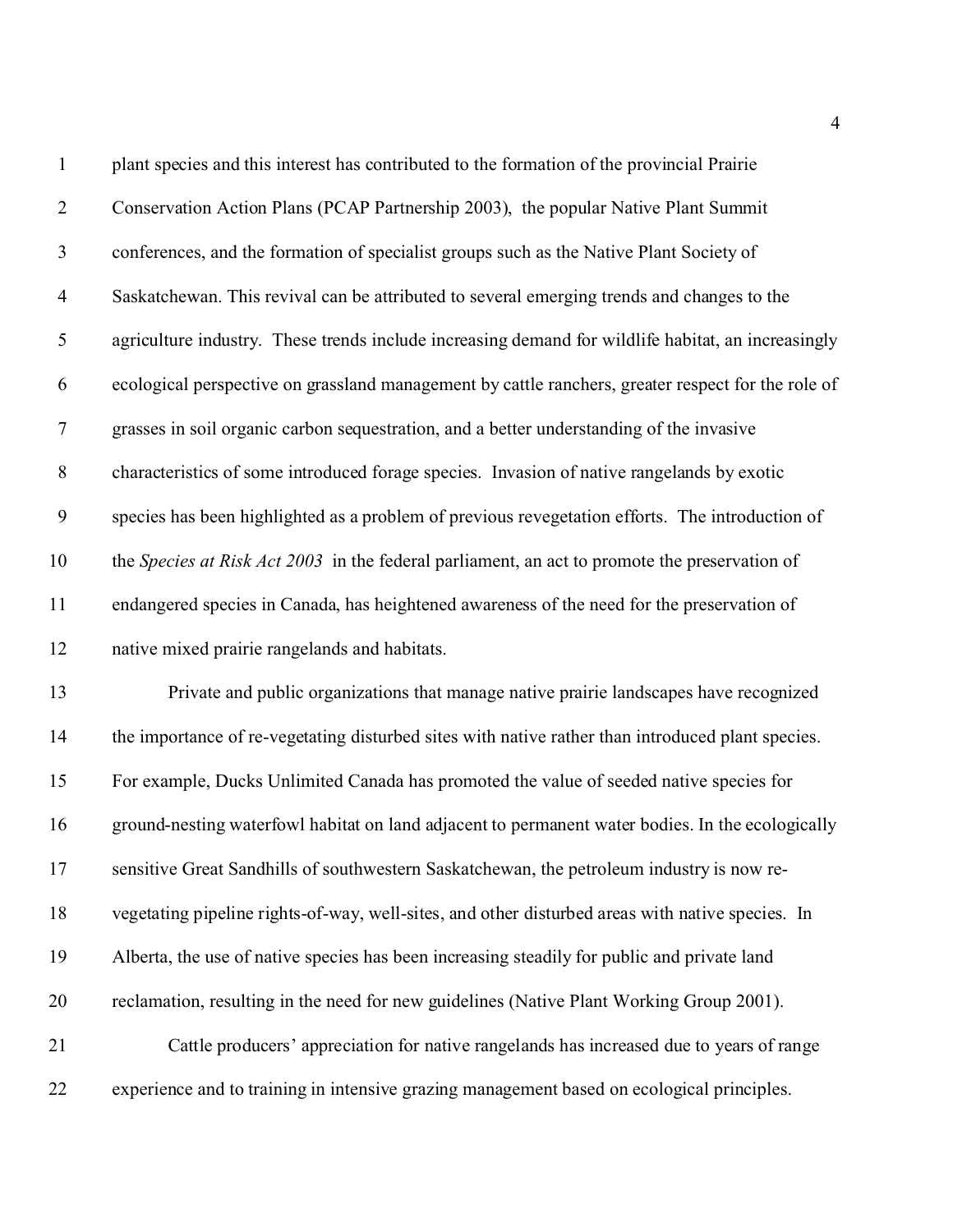| $\mathbf{1}$   | Native rangelands in the Mixed grassland ecoregion can support good summer weight gains on       |
|----------------|--------------------------------------------------------------------------------------------------|
| $\overline{2}$ | yearling steers (Karn and Lorenz 1983) and are similar to some introduced grasses (Smoliak and   |
| $\mathfrak{Z}$ | Slen 1974; Hofmann et al. 1993). Stocking rate, grazing rotation among paddocks, and grazing     |
| $\overline{4}$ | duration can be managed to improve range condition and maximize economic productivity (Hart      |
| $\mathfrak s$  | et al. 1988). Seeded native species will be important forage sources to complement existing      |
| 6              | native rangelands for improved grazing management and range condition. As changes to             |
| $\overline{7}$ | transportation and input costs make grain production uneconomical on some soils, the investment  |
| $8\,$          | in re-seeding native species for summer, fall and winter grazing by cattle has grown. Fall and   |
| 9              | winter grazing of beef cattle, particularly pregnant non-lactating beef cows, is one strategy to |
| 10             | reduce the cost of beef production in this region.                                               |
| 11             | Lessons can be learned from the Conservation Reserve Program (CRP) in the United                 |
| 12             | States which promotes the re-vegetation of land that is marginal for annual crop production and  |
| 13             | emphasizes native species. One benefit of the CRP is increased soil organic carbon               |
| 14             | concentration on fragile soils in the Northern Great Plains (Gebhart et al. 1994). A forage      |
| 15             | seeding program for Canada has been funded and it will support conversion of marginal crop       |
| 16             | land to perennial vegetative cover but also has an component for re-seeding native species       |
| 17             | (Agriculture and Agri-Food Canada 2003). Soil re-seeded with native species could be a sink to   |
| 18             | sequester carbon removed from the atmosphere via photosynthesis and stored as soil organic       |
| 19             | matter carbon (Christian and Wilson 1999; Janzen et al. 2000). This process could contribute to  |
| 20             | Canada's international commitment to reduce greenhouse gas emissions (Environment Canada         |
| 21             | 2002).                                                                                           |
|                |                                                                                                  |

Native prairie has higher floral biodiversity than monoculture cropping systems used in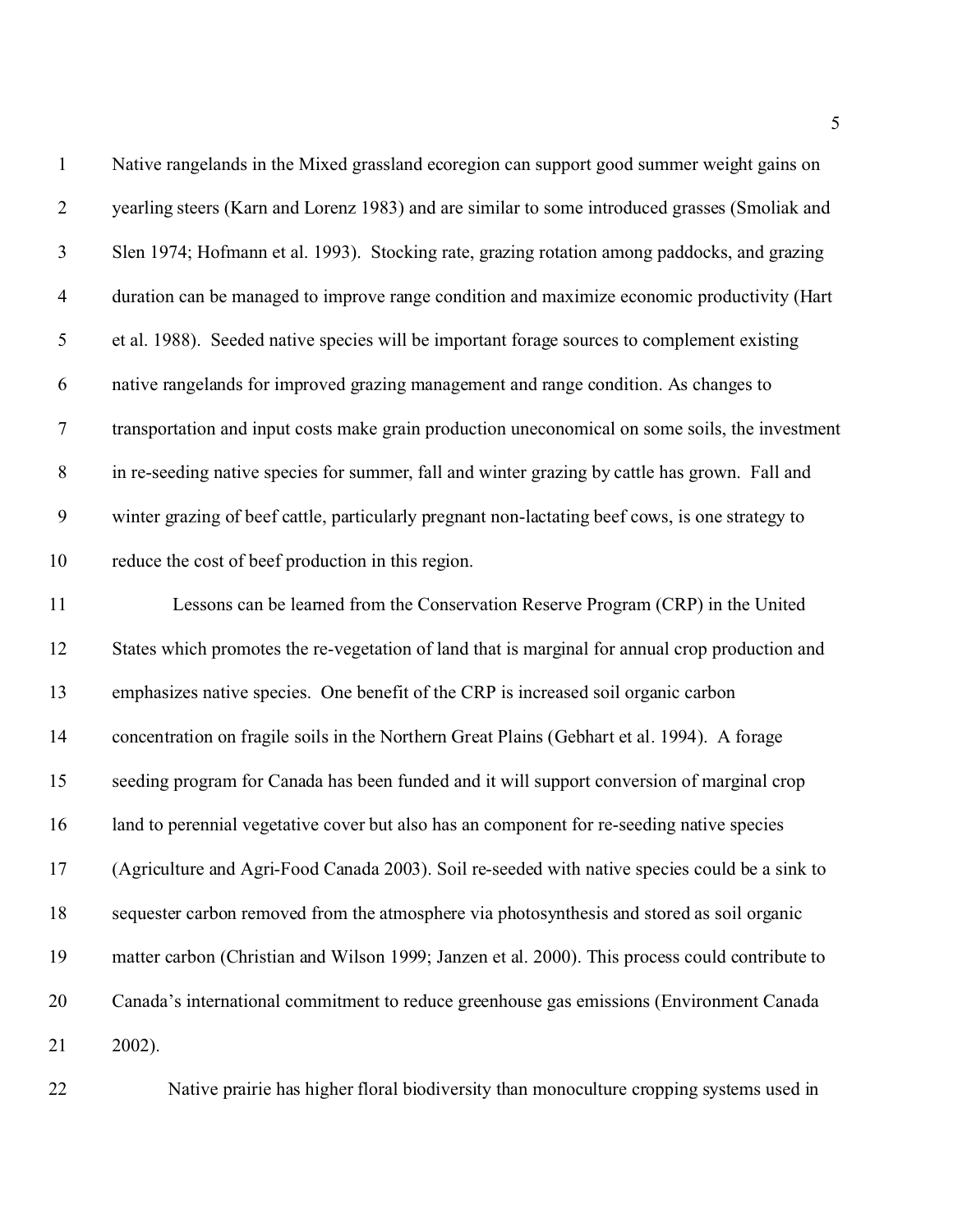| $\mathbf{1}$     | modern agricultural production. Conserving biodiversity on landscapes utilized for ruminant         |
|------------------|-----------------------------------------------------------------------------------------------------|
| $\overline{2}$   | livestock pastures provides many opportunities as well as challenges (Paoletti et al. 1992). Little |
| $\mathfrak{Z}$   | biodiversity data are available to compare undisturbed prairie ecosystems to agroecosystems         |
| $\overline{4}$   | (Paoletti et al 1992). Native prairie is one of the most threatened ecosystems because major        |
| $\mathfrak s$    | portions have been converted to annual and perennial crop production for export grains and          |
| 6                | forage production with introduced species. On a continental scale, there has been a 64%             |
| $\tau$           | reduction of the mixed-grass prairie region of North America. In the Canadian provinces of          |
| $8\,$            | Alberta, Saskatchewan and Manitoba, native prairie grasslands have declined 61, 81, and 99%,        |
| $\boldsymbol{9}$ | respectively. The Tall-Grass prairie of Manitoba has been completely converted to crop              |
| 10               | production and Saskatchewan has lost 6% of its Mixed-Grass prairie (Samson et al. 1998).            |
| 11               | Many native plants were used by the first peoples of Canada for medicinal purposes and              |
| 12               | there is renewed interest in such plants as a source of pharmaceutical and nutritional products     |
| 13               | (Lewis and Elwin-Lewis 2003). A recent market assessment of native plants in Saskatchewan           |
| 14               | commissioned by the Native Plant Society of Saskatchewan (Solutions 2000+ 1997) forecasts a         |
| 15               | 15% yearly increase in market size for native plants including species with medicinal value. In     |
| 16               | urban settings, there has also been a growing demand for native plants for low-input xeriscaping.   |
| 17               | The pharmaceutical and landscaping uses of native plant species are beyond the scope of this        |
| 18               | review.                                                                                             |
| 19               | The purpose of this paper is to review revegetation research involving native plant species         |
| 20               | of the semiarid prairie region in light of these trends. A second objective is to identify          |
| 21               | opportunities for further research and development of native plants for seeding on the prairie      |
| 22               | landscape.                                                                                          |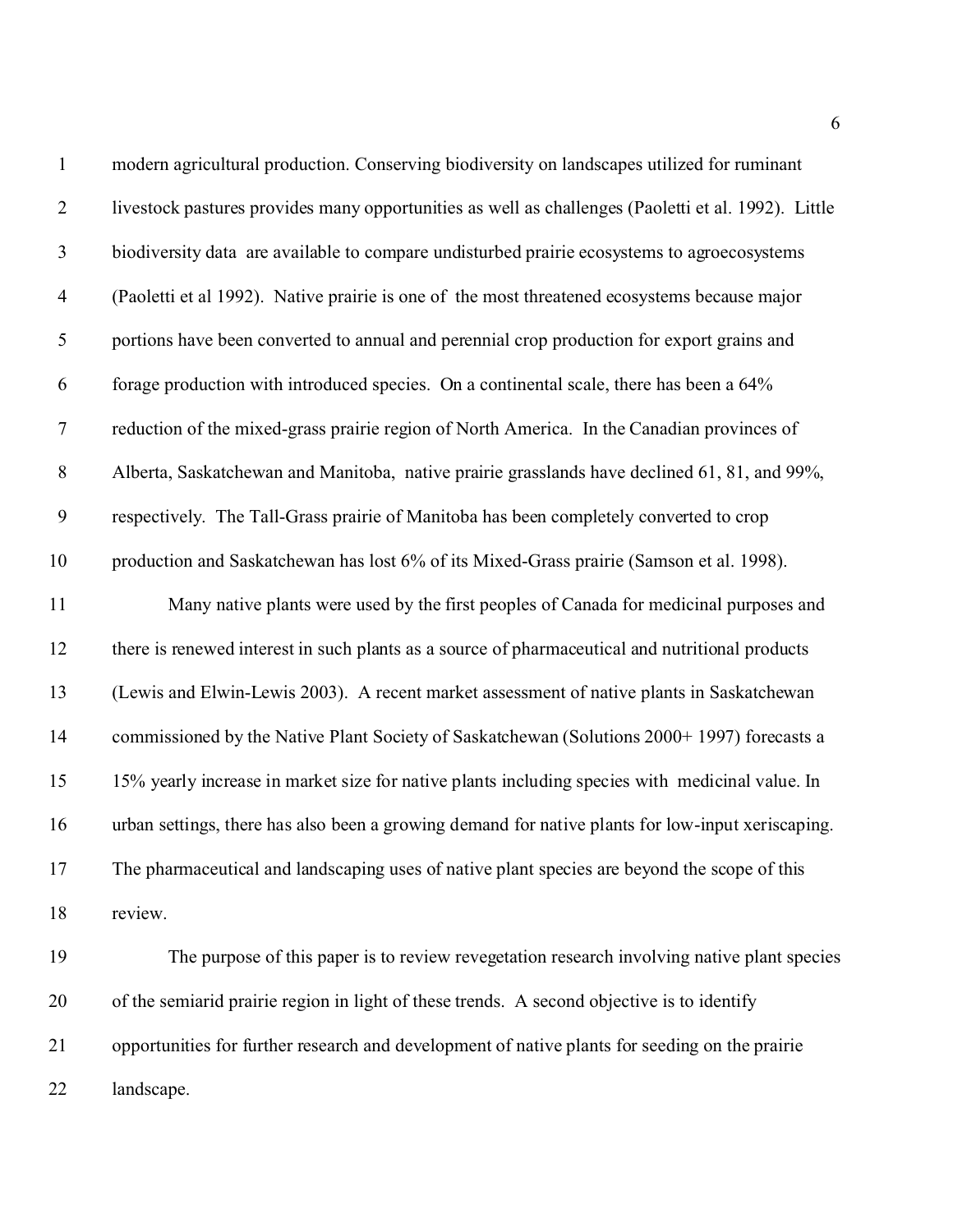# **ATTRIBUTES OF NATIVE VS. INTRODUCED FORAGE**

# **Adaptation**

| 3                | Establishment of plant species from seed is key to the re-vegetation of disturbed sites,           |
|------------------|----------------------------------------------------------------------------------------------------|
| $\overline{4}$   | development of new pastures for livestock grazing, or range improvement. Research results          |
| 5                | suggest that native grasses are difficult to establish. For example, Kilcher and Looman (1983)     |
| 6                | reported very low establishment of big bluestem (Andropogon gerardii Vitman.) and prairie          |
| $\boldsymbol{7}$ | sandreed (Calamovilfa longifolia (Hook.) Scribn.) at Swift Current, Saskatchewan (lat. 50° 16'     |
| $8\,$            | N, long. 107° 44′ W, 825 m elevation) (Table 1). However, more recent results (Jefferson et al.    |
| 9                | 2002; Jefferson unpublished) indicate that varieties of these native grasses from Montana and      |
| 10               | North Dakota can be successfully established from seed at Swift Current (Table 1) and other sites  |
| 11               | in western Canada (Jefferson et al. 2002); although cool-season $(C_3)$ grasses established better |
| 12               | stands than warm-season $(C_4)$ grasses. Jefferson et al. (2002) have also observed good seedling  |
| 13               | vigour and excellent stand establishment for other warm-season species (Table 1). The earlier      |
| 14               | work of Kilcher and Looman (1983) was based on varieties from Kansas, Nebraska and                 |
| 15               | Colorado, whereas recent results were based on varieties from Montana and North Dakota.            |
| 16               | These states are adjacent to southern Saskatchewan and can provide varieties that are better       |
| 17               | adapted to western Canada than varieties from further south (Tober and Chamrad 1992).              |
| 18               | [insert Table 1 near here]                                                                         |
| 19               | Lawrence and Ratzlaff (1989) concluded that native grass species were not persistent               |
| 20               | when seeded at Swift Current, Saskatchewan. The native grasses they tested included five           |
| 21               | slender wheatgrass (Elymus trachycaulus (Link) Gould ex Shinners) varieties, four awned            |
| 22               | wheatgrass (Agropyron subsecundum (Link) Hitchc.) varieties, two northern wheatgrass (Elymus       |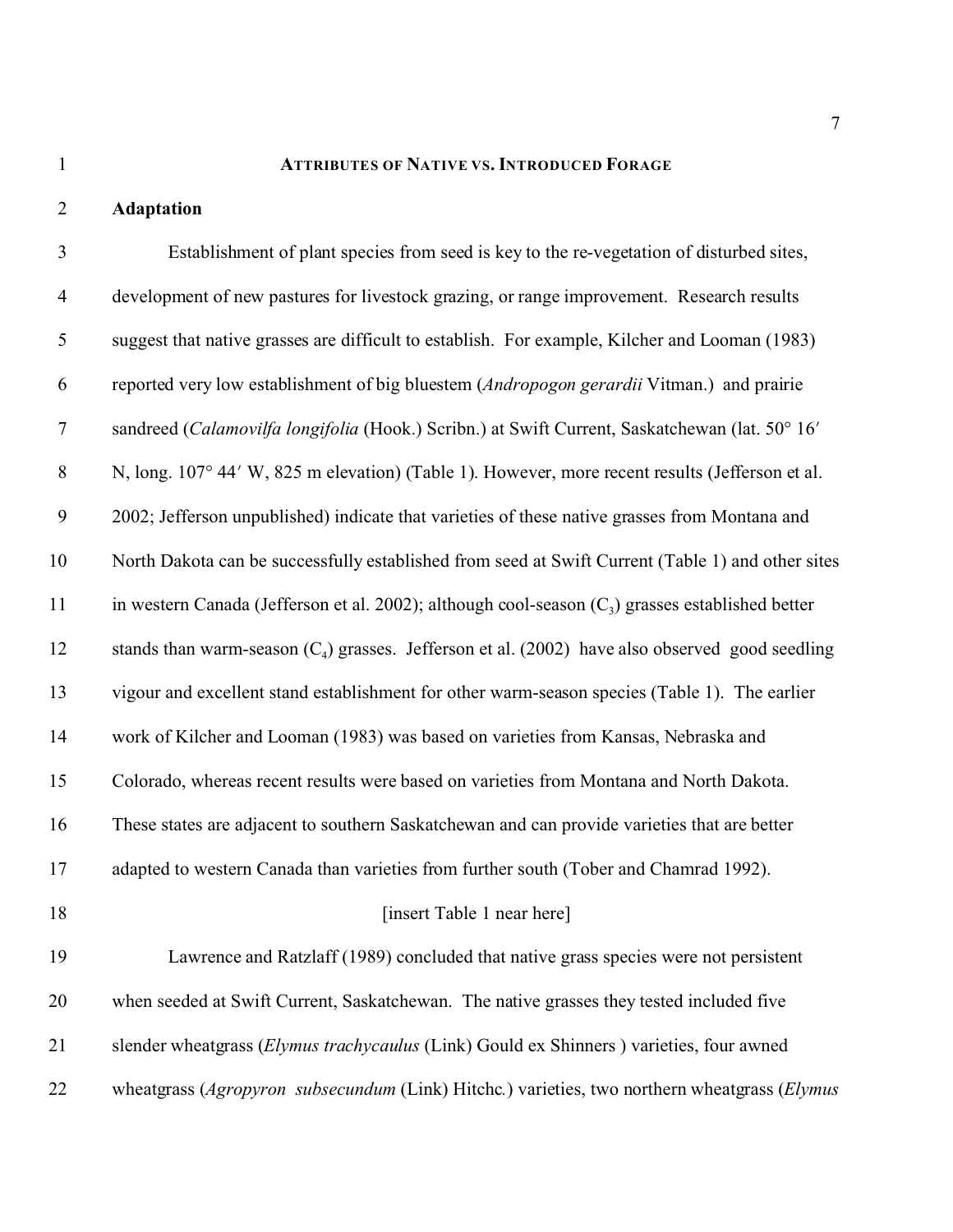| $\mathbf{1}$             | lanceolatus (Scribn. & J.G. Sm.)) varieties and one streambank wheatgrass (Elymus lanceolatus       |
|--------------------------|-----------------------------------------------------------------------------------------------------|
| $\overline{2}$           | (Scribn. & J.G. Sm.) Gould ssp.lanceolatus). The forage yield and plant density of these species    |
| $\mathfrak{Z}$           | were compared to three introduced forages, crested wheatgrass, intermediate wheatgrass              |
| $\overline{\mathcal{A}}$ | (Elytrigia intermedia (Host) Nevski) and meadow bromegrass (Bromus riparius Rehmann).               |
| 5                        | These authors conclude that slender wheatgrass lacks winterhardiness or persistence as it died in   |
| 6                        | the fifth year after establishment. This conclusion was then extrapolated to all native species     |
| $\boldsymbol{7}$         | relative to introduced grasses for the semiarid region of western Canada. However, these authors    |
| $8\,$                    | failed to recognize that slender wheatgrass and awned wheatgrass are known to be short-lived        |
| $\boldsymbol{9}$         | perennials and die out in three to five years. Thus their primary conclusion, and its extrapolation |
| 10                       | to all native species, was erroneous. In contrast to the authors' negative conclusion about native  |
| 11                       | grasses, northern wheatgrass exhibited no stand loss in this trial but this result was not          |
| 12                       | acknowledged (Lawrence and Ratzlaff 1989).                                                          |
| 13                       | Current research projects (Waller et al. 1994; Schellenberg and Jefferson 1998; Banerjee            |
| 14                       | and Schellenberg 2000) have succeeded in establishing various native grass, shrub and forb          |
| 15                       | ecotypes in southern Saskatchewan, although more research is needed to: establish proper            |
| 16                       | seeding and establishment procedures and optimum seeding density; determine the advantages of       |
| 17                       | mixtures versus species monocultures; determine the role that grazing animals play in               |
| 18                       | perpetuating the local plant population; develop proper grazing management strategies; and          |
| 19                       | evaluate the productivity of the stands in the short and long term.                                 |
| 20                       | <b>Forage production</b>                                                                            |
| 21                       | Direct comparisons of native and introduced species at Swift Current have generally                 |
| 22                       | examined above-ground biomass productivity as the main criteria and conclude that introduced        |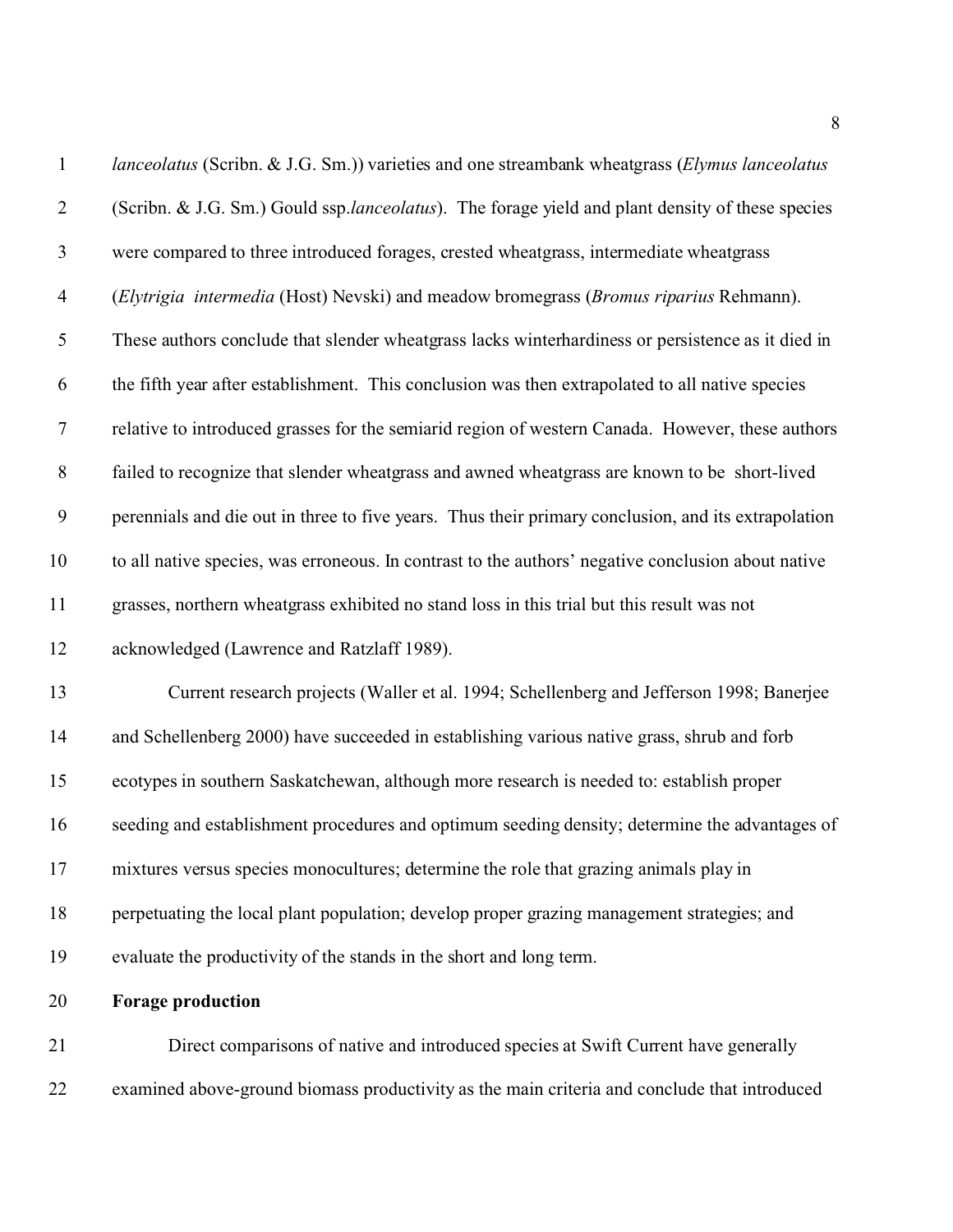| $\mathbf{1}$     | species produce more forage biomass than native species (Lawrence and Troelsen 1964;               |
|------------------|----------------------------------------------------------------------------------------------------|
| $\overline{2}$   | Lawrence 1978; Kilcher and Looman 1983; Lawrence and Ratzlaff 1989). However, 90% of the           |
| $\mathfrak{Z}$   | variation in forage production among native and introduced species in the report of Kilcher and    |
| $\overline{4}$   | Looman (1983) are explained by variation in stand establishment. Similarly, forage yield           |
| 5                | comparison of native versus introduced species was confounded with stand establishment in the      |
| 6                | intermountain region of the USA (Asay et. al 2001). Other studies (Coupland 1974; Dubbs et al.     |
| $\boldsymbol{7}$ | 1974; Hanson et al. 1976) show native grasses comparing favorably with introduced species.         |
| $8\phantom{1}$   | Knowles (1987) reports that western wheatgrass excelled in pasture yields and deserves attention   |
| $\boldsymbol{9}$ | for seeding long-term pastures. He also notes that introduced grasses were less productive during  |
| 10               | the summer period than native species, which continue to grow. Jefferson et al. (1999) report      |
| 11               | that sites seeded with an introduced species mixture produced more forage than sites seeded with   |
| 12               | native species in Manitoba and Alberta, while there was no difference between the two types in     |
| 13               | Saskatchewan.                                                                                      |
| 14               | In a direct comparison of forage production of native cool- and warm-season grasses with           |
| 15               | five introduced cool-season grasses, the timing and frequency of forage harvest affected the yield |
| 16               | differences. Introduced species produced superior forage yield when harvested in late May in       |
| 17               | 1991 and 1992 (Table 2) compared to cool-season native grasses at the first of three harvests per  |
| 18               | year (Jefferson, unpublished data). The native warm-season grasses had not produced                |
| 19               | measurable forage biomass by the end of May each year. The harvest timing was changed to           |
| 20               | once (mid-July) per growing season in 1993 and 1994. By 1994, native grasses produced forage       |
| 21               | yields equivalent to the introduced species (Table 2). These results suggest that previously       |
| 22               | reported forage yield comparisons may have been biased by harvests that occurred too early and     |
|                  |                                                                                                    |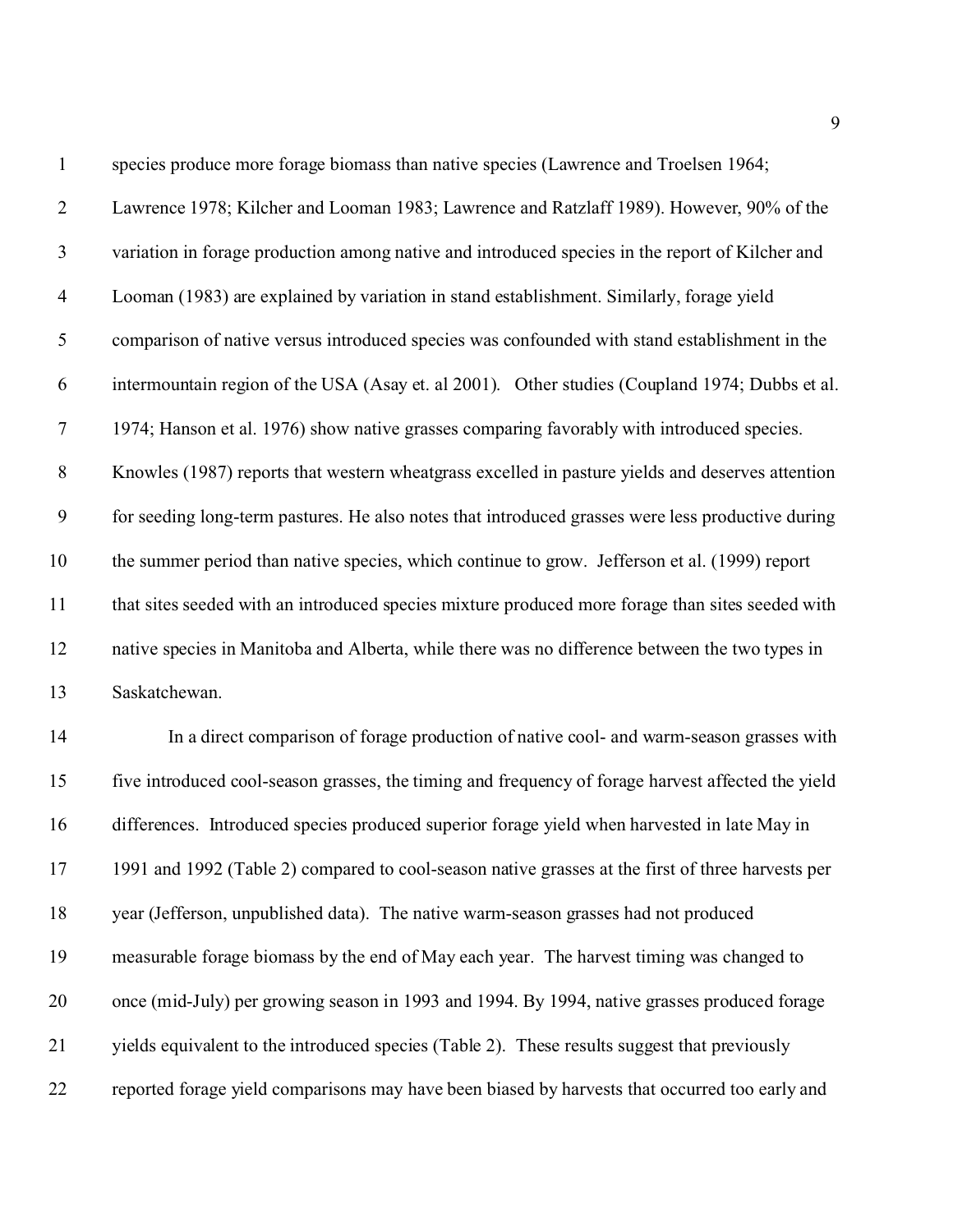too frequently during the growing season.

| $\overline{2}$ | (Insert table 2 near here)                                                                          |
|----------------|-----------------------------------------------------------------------------------------------------|
| 3              | The biomass productivity advantage of introduced species over native species appears to             |
| $\overline{4}$ | depend on soil fertility (Johnston et al. 1968). Introduced species yield more forage than native   |
| 5              | range only when fertilizer is applied; unfertilized introduced species actually yield less than     |
| 6              | unfertilized native range (Johntson et al. 1968; Knowles 1987). However, ranchers in the            |
| $\overline{7}$ | semiarid prairie region find fertilizer application to forages to be economically risky due to      |
| $8\,$          | variation in rainfall amount and inconsistent responses to fertilizer application. Earlier forage   |
| 9              | biomass productivity comparisons may reflect the fact that the species were grown on the Swift      |
| 10             | Current Research Centre where available soil nutrients and weed control are significantly above     |
| 11             | average. The yield of introduced grasses peaks at 2 to 3 years after seeding and decline thereafter |
| 12             | (Knowles 1987) so forage yield comparisons may be biased by short (1 to 3 years) trials. The        |
| 13             | biomass productivity advantage of introduced species is likely less on semiarid prairie pastures    |
| 14             | than that reported from research centre trials. Crested wheatgrass may be an exception, as it       |
| 15             | appears to maintain its above-ground productivity advantage over native rangeland for long          |
| 16             | periods of time without fertilization (Smoliak et al. 1967). Crested wheatgrass pastures can be     |
| 17             | two to ten times more productive than adjacent native range (Smoliak et al. 1967; Looman and        |
| 18             | Heinrichs 1973).                                                                                    |
| 19             | In summary, forage yield production comparisons of native and introduced species are                |
| 20             | difficult to interpret due to the interaction of soil type, fertility, testing period, harvest      |
| 21             | management (date), climate and possibly other edaphic factors. We conclude that the advantage       |

in forage productivity of introduced forage species under intensive agronomic management is the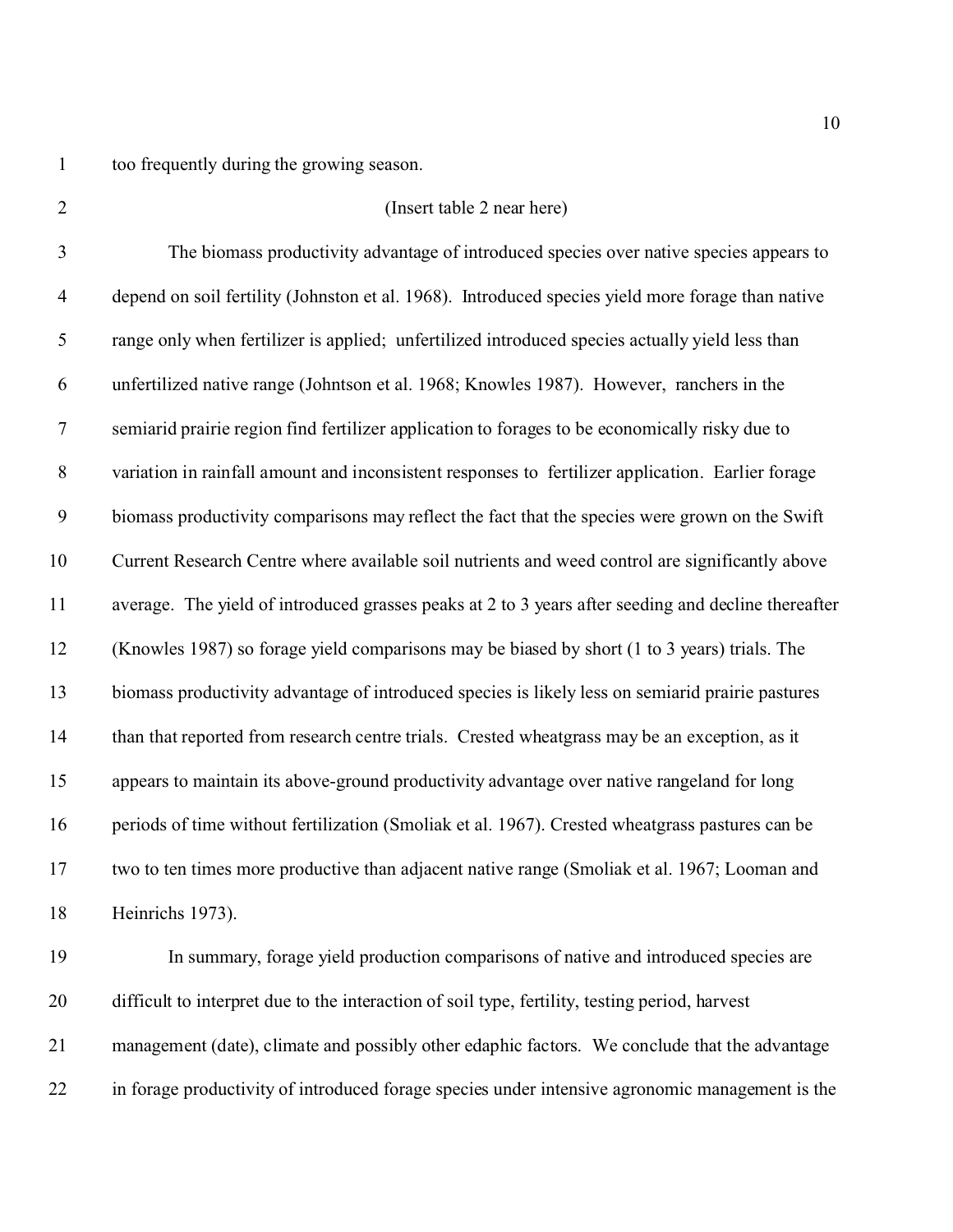primary reason for continued use of these species for hay and spring pasture production in the semiarid prairie region.

**Grazing and Forage quality**

 Native grasses evolved to withstand extreme environmental conditions and buffalo grazing pressures of the original Mixed Grass prairie while introduced grasses evolved in other parts of the globe. Kamstra (1973) reported that individual native grasses each have specific seasonal growth characteristics that can vary their nutritional quality as phenological development proceeds. Therefore, direct comparison of quality components between introduced and native grasses at equivalent maturity stages cannot be made since the usual definitions do not consistently apply to range grasses. For example, many range grasses produce seed only during favorable years. In addition, Knowles (1987) and Coupland (1974) reported that western wheatgrass and northern wheatgrass exhibited a greater degree of senescence compared with cultivated grasses. Although the nutritional contents and digestibility among different native species can be quite variable during the growing season (Abouguendia 1998), cattle producers have recognized that several native species common to the prairies of western Canada retain a relatively high nutritive value during late summer and throughout fall and early winter. In addition, these native species are able to preserve their physical form; stems and particularly leaves do not decompose to any extent for some months after growth has ceased (Table 3). Referred to by cattle producers as "curing", this remarkable property is one reason why native pastures can be grazed by cattle later in the grazing season or in moderate winter conditions with 22 little or no supplemental feeding. Curing normally occurs during late July but can also take place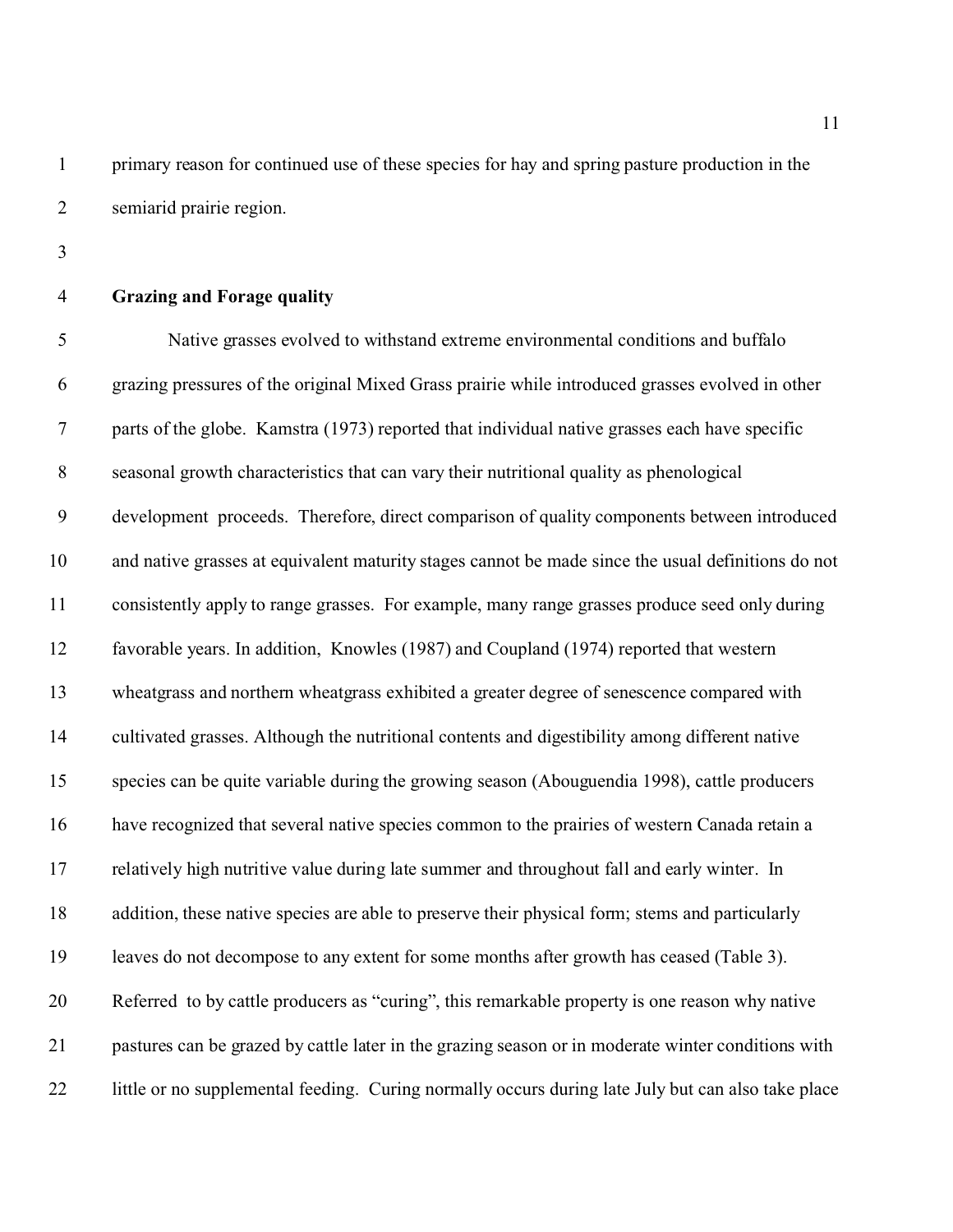in mid-June or late August, depending on the season (Pigden 1953). In economic terms, the excellent curing ability of many native species can reduce animal feed costs by shortening the winter feeding period.

### (Insert table 3 near here)

 Cattle ranchers may not have sufficient land base of native range to exploit summer and fall grazing potential of native species and are interested in seeding native species mixtures specifically for late-season grazing. Based on seeded native-pasture in 1993 and 1994 at Swift Current, calf weight gains on pasture in fall and early winter were nearly as good as those observed in feedlots (Jefferson et al. 1997). Estimates of grazing capacity (grazing days per ha) on the native grasses were similar to those reported for introduced grasses. A monoculture of western wheatgrass exhibited better forage quality for winter grazing than a mixture of northern wheatgrass, western wheatgrass and green needlegrass. In another study, the digestibility of western wheatgrass harvested in September was 14% higher than that of northern wheatgrass (Jefferson et al. 2004). Western wheatgrass maintained good forage quality throughout the grazing season in North Dakota (Frank and Bauer 1991; Hofmann et al. 1993) but can have low quality when harvested at a late phenological stage (Smoliak and Bezeau 1967). However, Jefferson et al. (2004) results agree with Knowles (1987) that western wheatgrass has better forage quality than northern wheatgrass and has good potential for fall grazing. The quantity and quality of forage produced on native rangelands are highly cyclical, within and between years and one would expect similar variation for seeded native mixtures. Precipitation, plant species, and the proportion of cool- and warm-season species would affect

overall forage quality of seeded native pastures at any given point in time and as a result lead to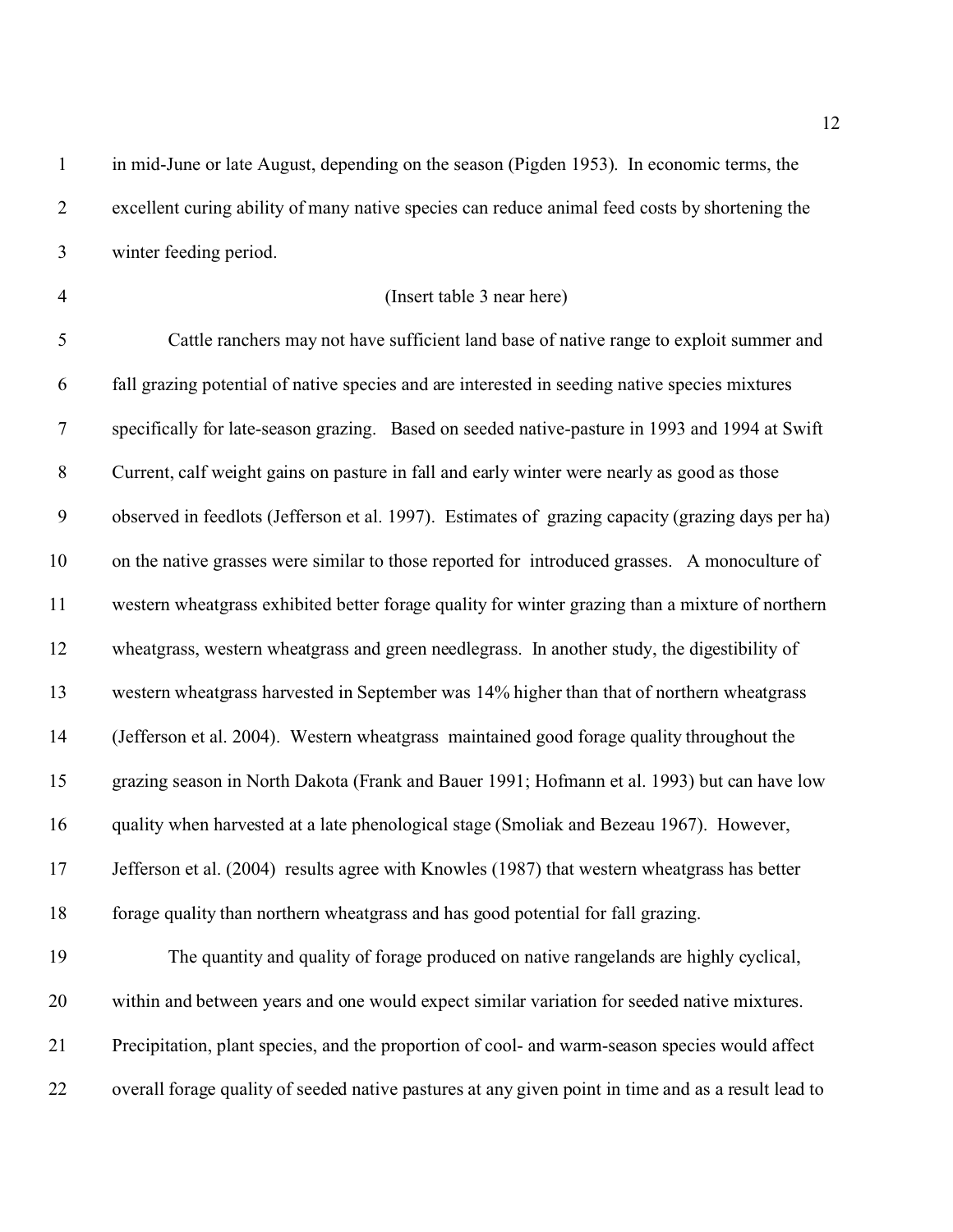seasonal patterns of livestock gains. In general, diets from dormant native grasses contain 4 to 7% crude protein with higher concentrations occurring from late summer to early fall and lower concentrations occurring from late fall through winter. Plants in a vegetative state and some shrubs such as winterfat can contain over 10% CP (Abouguendia 1998) in late fall or early winter.

 Native rangeland consists of a diverse community of forbs and shrubs as well as grasses so forage quality of seeded native species mixtures may be enhanced by their inclusion. Shrub species, such as winterfat (*Krascheninnikovia lanata* (Pursh) Meeuse & Smit syn. *Eurotia lanata* (Pursh) Moq.), have superior forage quality for late fall and winter grazing (Smoliak and Bezeau 1967; Abougendia 1998). Winterfat can be successfully established from seedings (Romo et al. 1997; Schellenberg unpublished data) and could contribute to significant improvements in cattle gains on fall and winter pastures of seeded native species. Gardner's saltbush (*Atriplex gardneri* (Moq.) D. Dietr.) has similar nutritional qualities to winterfat (Smoliak and Bezeau 1967) and could also contribute to cattle nutrition for fall grazing.

 Livestock productivity during the grazing season can be predicted from forage quality estimates such as digestibility and protein. The digestibility of most native grasses from May until September (Abouguendia 1998) are able to meet the nutritional requirements of a lactating 18 beef cow or a growing yearling  $(0.45 \text{ kg gain d}^{-1})$  based on the guidelines developed by Holechek and Herbel (1986). Phosphorus (P) is the most limiting mineral to range livestock production and adequate plant P concentrations for growth or lactation occurs only for a brief period early in the growing season, i.e., vegetative phase. Calcium concentrations of native grasses are adequate for maintenance, growth and lactation throughout the year (Abouguendia 1998). Cattle grazing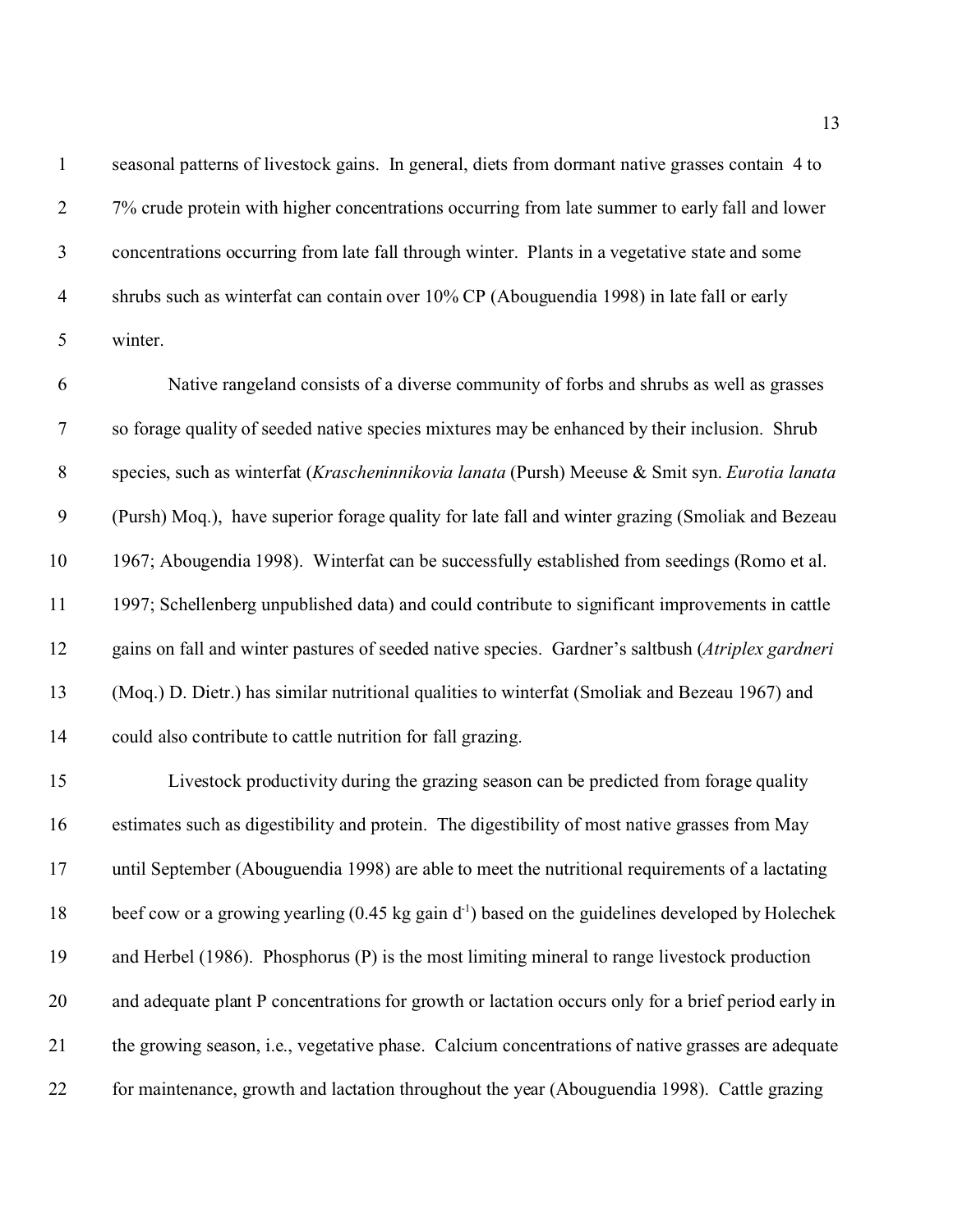| $\mathbf{1}$     | on only native grasses in late fall, winter and early spring may require additional protein and P    |
|------------------|------------------------------------------------------------------------------------------------------|
| $\overline{2}$   | supplementation. Phosphorus supplementation may also be needed during the growing season to          |
| 3                | satisfy the needs of lactating cows and young cattle (Abouguendia 1998). However, including          |
| $\overline{4}$   | forbs and shrubs in cattle diets improve cattle performance during periods when grasses were         |
| 5                | dormant and low in quality (Holechek et al. 1989). Several studies reviewed by Holechek et al.       |
| 6                | (1989) found that leaves from forbs and shrubs contain more protein, P, and cell solubles than do    |
| 7                | grasses at comparable stages of maturity. Schellenberg and Jefferson (1998) report that two          |
| $\,8\,$          | native woody shrubs, winterfat and Nuttall's saltbush (Atriplex nuttallii S. Wats.), found in        |
| $\boldsymbol{9}$ | southwest Saskatchewan and southeast Alberta retain their nutritive value well into the fall and     |
| 10               | early winter (protein concentration was 11.5%). Although information is limited on associative       |
| 11               | effects between forage species on intake, Milchunas et al. (1978) report that shrub species in the   |
| 12               | diet may increase digestibility of grasses and increase the overall digestibility of the total diet. |
| 13               | During winter, shrubs with a higher protein concentration could improve the intake of grasses        |
| 14               | with protein levels below 7% by providing rumen microbes with a source of nitrogen (Cordova          |
| 15               | and Wallace 1975). Arthun et al. (1992) concludes that adding forbs or shrubs with low-quality       |
| 16               | grass had a similar effect on ruminal digestion kinetics and fermentation process of cattle as       |
| 17               | including alfalfa hay.                                                                               |
| 18               | Research by Abouguendia (1998) revealed wide variations in nutrient contents and                     |
| 19               | digestibility both among growth forms and among species in these forms. Therefore, it is             |
| 20               | important to identify the dominant species and their proportions in each field in order to make      |
| 21               | efficient use of the available nutrient supply over the entire grazing season and across the         |

22 landscape. In southern Saskatchewan, the native Mixed Grass prairie is dominated by  $C_3$  species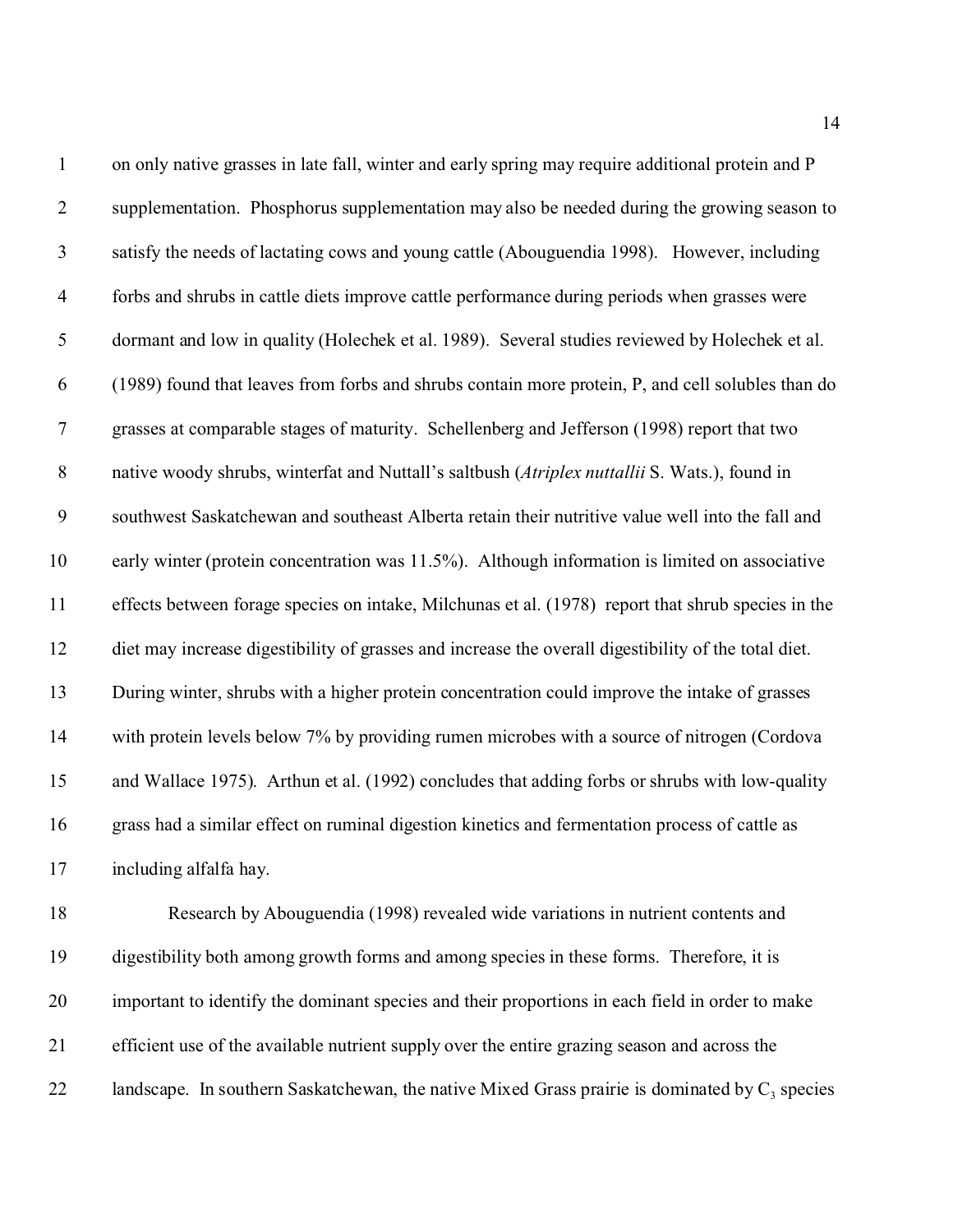| $\mathbf{1}$   | (Coupland and Rowe 1969); however, some C <sub>4</sub> grasses are found (Budd et al. 1987; Tober and |
|----------------|-------------------------------------------------------------------------------------------------------|
| $\overline{2}$ | Chamrad 1992). Since $C_3$ and $C_4$ forage grasses grow at different rates and patterns throughout   |
| $\mathfrak{Z}$ | the growing season, it is plausible that grazing management could alter their growth response and     |
| $\overline{4}$ | overall productivity in the field (Waller et al. 1994). Since $C_4$ grasses grow well in mid-         |
| 5              | summer, they can support increased grazing livestock production during the summer decline of          |
| 6              | $C3$ forage yield and quality. Currently, a research study started in 2001 at Swift Current is        |
| $\overline{7}$ | evaluating the nutritional quality, above-ground biomass production and grazing performance of        |
| $8\,$          | two native mixtures: a simple grasses/forb mixture containing cool-season species and a complex       |
| $\mathbf{9}$   | grasses/shrubs/forb mixture containing both cool- and warm-season species. Preliminary results        |
| 10             | from this study indicate that forage material harvested from the complex native mixture in            |
| 11             | August and September had protein concentration at 20 to 26% and digestibility concentration at        |
| 12             | 3 to 8% greater than the simple native mixture, respectively (Iwaasa and Schellenberg 2003).          |
| 13             | Average daily gains (ADG) of beef steers on the complex native mixtures was consistent during         |
| 14             | the July to August grazing period, while ADG for the simple native mixture declined rapidly           |
| 15             | after July. In agreement, other studies (Hall et al. 1982; Ward 1988; Jackson 1999) have              |
| 16             | concluded that the incorporation of $C_4$ grasses into a pasture system can improve cattle weight     |
| 17             | gains during the summer months compared with grazing only $C_3$ grass pastures. Also, the             |
| 18             | complex native mixture can provide a forage with higher nutritional value that is better able to      |
| 19             | meet the nutritional needs of ruminants later in the growing season (Cook 1972).                      |
| 20             | Selective foraging by cattle (preferring some plants and avoiding others) affects the                 |
| 21             | character and composition of rangelands and nutritional quality of the diet (Wallace et al. 1972)     |
| 22             | and is a possible explanation for seasonal patterns of livestock gains (Hart et al. 1983). Efficient  |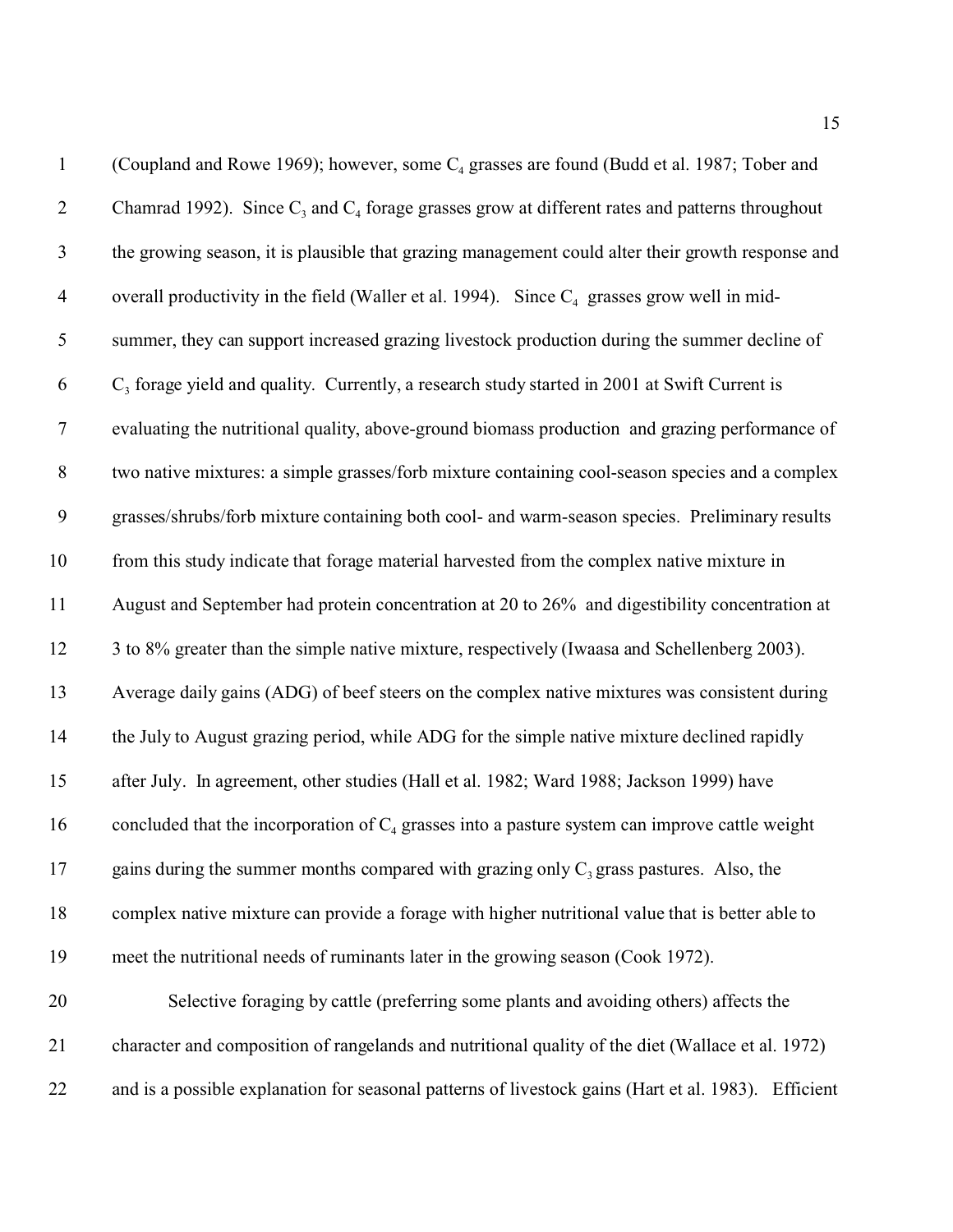| $\mathbf{1}$     | management of rangelands depends on the identification of plants that are both palatable and        |
|------------------|-----------------------------------------------------------------------------------------------------|
| $\overline{2}$   | nutritious to grazing livestock. Vavra et al. (1977) working in Colorado and Samuel and Howard      |
| $\mathfrak{Z}$   | (1982) in Wyoming reported that blue grama (Bouteloua gracilis (H B.K.) Lag. ex Steud.) ranked      |
| $\overline{4}$   | the lowest in preference compared to western wheatgrass and needle-and-thread (Stipa comata         |
| 5                | Trin. & Rupr.) grass. Even when compared among warm-season grasses (i.e., blue grama, big           |
| 6                | bluestem, little bluestem, side-oats grama, switchgrass and sandreed grass), blue grama was         |
| $\tau$           | consistently less preferred (Rogler 1944). However, increased consumption and selection of blue     |
| $8\,$            | grama was observed as other, more palatable, plants become less abundant in the pasture as the      |
| $\boldsymbol{9}$ | grazing season progressed (Varvra et al. 1977; Samuel and Howard 1982). Some studies                |
| 10               | (Caswell et al. 1973; Kautz and Van Dyne 1978) have reported that cattle appear to avoid warm-      |
| 11               | season species and select for forbs and cool-season grasses, but Tomanek et al. (1958) found that   |
| 12               | cattle prefer big and little bluestem grasses over other warm-season grasses and western            |
| 13               | wheatgrass during the grazing season (May to August). Some plant species are relatively             |
| 14               | unpalatable or not prefered by grazing animals, yet were found to have a high nutrient              |
| 15               | concentration. Hart et al. (1983) reported that the forage quality of blue grama was high in the    |
| 16               | spring but its quality decreased more rapidly than needle-and-thread. Thus, proper grazing          |
| 17               | management may enable utilization of such plants (Abouguendia 1998). Bai et al. (1998)              |
| 18               | reported that moderate stocking rates tended to favor greater plant species diversity. Therefore,   |
| 19               | increased diversity would improve the productivity of the pasture and the nutritional status of the |
| 20               | grazing animal. Additional research in this area is needed to understand the livestock-plant        |
| 21               | interface and how to best manipulate cattle behavior to improve rangeland forage production,        |
| 22               | forage quality, and beef production.                                                                |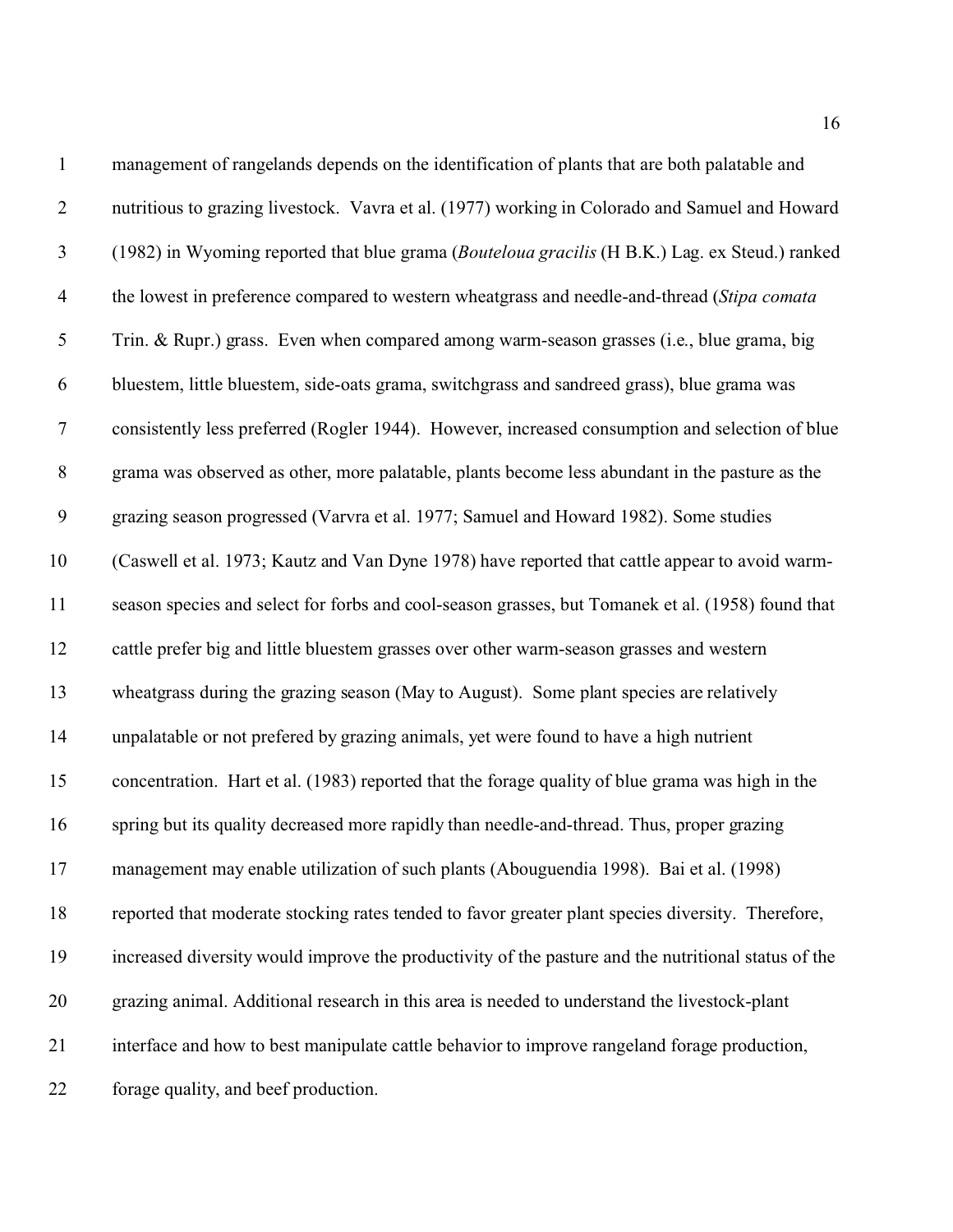| $\mathbf{1}$     | Cruz and Ganskopp (1998) found that crested wheatgrass was selectively grazed by beef              |
|------------------|----------------------------------------------------------------------------------------------------|
| $\overline{2}$   | steers over native grasses at vegetative and anthesis growth stages. Furthermore, some native      |
| $\mathfrak{Z}$   | grass species were more preferred at a mature phenological growth stage than crested wheatgrass    |
| $\overline{4}$   | while others were similar to it. This preference behaviour was observed both in a pasture where    |
| $\mathfrak{S}$   | crested wheatgrass made up a large proportion of available forage and in a rangeland site where    |
| 6                | crested wheatgrass was more limited. These authors concluded that native grasses can provide       |
| $\boldsymbol{7}$ | summer and fall grazing while crested wheatgrass should be used in spring.                         |
| $8\,$            | The diets of grazing cattle can also be improved by integrating native rangeland into a            |
| $\boldsymbol{9}$ | grazing system. Complementary grazing is currently being promoted in western Canada and may        |
| 10               | allow pastures to sustain higher stocking rates than continuous season-long grazing. In this       |
| 11               | system, cattle are moved through a sequence of pastures with forages that mature in sequence       |
| 12               | over the season. This allows the cattle access to the forage when it has its best quality (Martin  |
| 13               | and Fredeen 1999). Crested wheatgrass pastures are grazed in spring while native rangeland         |
| 14               | pastures are grazed in summer and fall. This type of system provides a method of integrating the   |
| 15               | use of native range plants with seeded pasture to delay grazing of the native range and to improve |
| 16               | the nutrient status of grazing cattle over a longer grazing season (Adams et al. 1996). A diverse  |
| 17               | mixture of seeded-native species exhibiting improved forage quality and palatability combined      |
| 18               | with managed grazing systems will likely improve livestock performance and provide an              |
| 19               | alternative to over-grazing and potential degradation of our remaining native rangeland            |
| 20               | resources.                                                                                         |
|                  |                                                                                                    |

# **Seed production**

Native grass species exhibit large annual and environmental seed production variation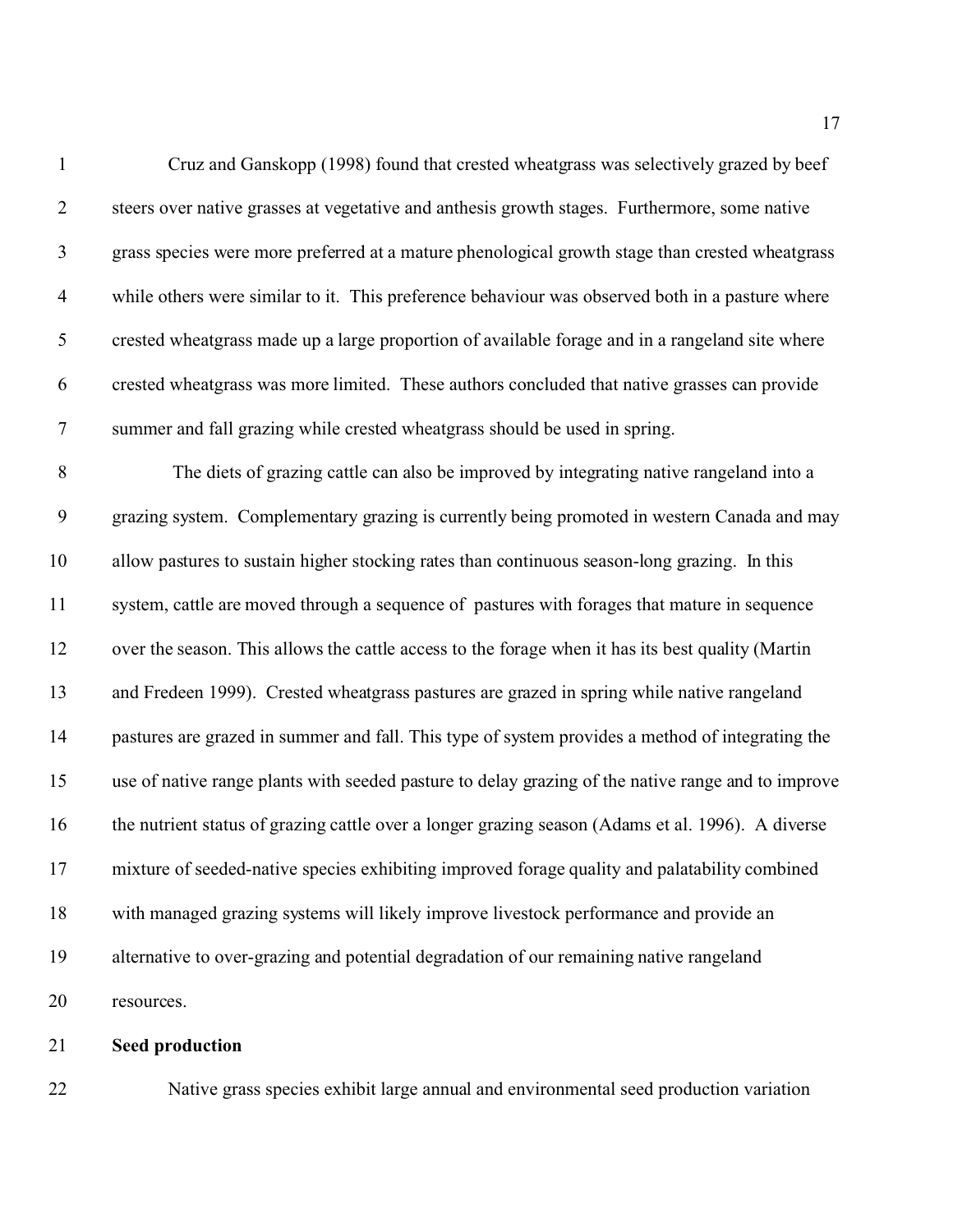| $\mathbf{1}$     | (Phan and Smith, 2000; Jefferson et al. 2002). Thus, there are inadequate and inconsistent seed     |
|------------------|-----------------------------------------------------------------------------------------------------|
| $\overline{2}$   | supplies of adapted varieties for many native plant species in the northern Great Plains of         |
| $\mathfrak{Z}$   | Western Canada. Phan and Smith (2000) found significant variation for seed yield and seed           |
| $\overline{4}$   | yield-component traits within collections of blue grama and little bluestem obtained from           |
| 5                | southern Manitoba. Generally, the most northern collections of both species showed earlier          |
| 6                | anthesis, produced less biomass, and had lower seed yield than more southern collections when       |
| $\boldsymbol{7}$ | grown at one location. These findings indicate that indigenous plant collections of blue grama      |
| $8\,$            | and little bluestem show high levels of genetic diversity for seed yield and seed yield             |
| 9                | components. Genetic diversity is the basis for the development of adapted varieties through         |
| 10               | directed selection pressure for enhanced seed production capability.                                |
| 11               | Northern wheatgrass and western wheatgrass plants exhibit strong rhizomatous growth                 |
| 12               | with reproductive tiller density declining over time, as vegetative tillers eventually dominate the |
| 13               | sward. Slender wheatgrass seed production has been commercialized in western Canada and             |
| 14               | high seed yields are reported for this species (Lawrence and Ratzlaff 1989). While high seed        |
| 15               | yield results in low seed costs for this species, it can contribute to excessive proportions of     |
| 16               | slender wheatgrass in native species mixtures for revegetation projects. Slender wheatgrass can     |
| 17               | dominate native stands for several years after establishment due to its rapid establishment and     |
| 18               | competitive advantage over other grass species (Hammermeister and Naeth 1999).                      |
| 19               | Shattering of seed is common in most of the native plant species as a method of natural             |
| 20               | seed dispersal. However, it results in a major reduction in both the quantity and quality of seed   |
| 21               | harvested. The development of methods to improve seed retention may be the most important           |
| 22               | requirement to enhance the use of native plant species for seeding by improving both                |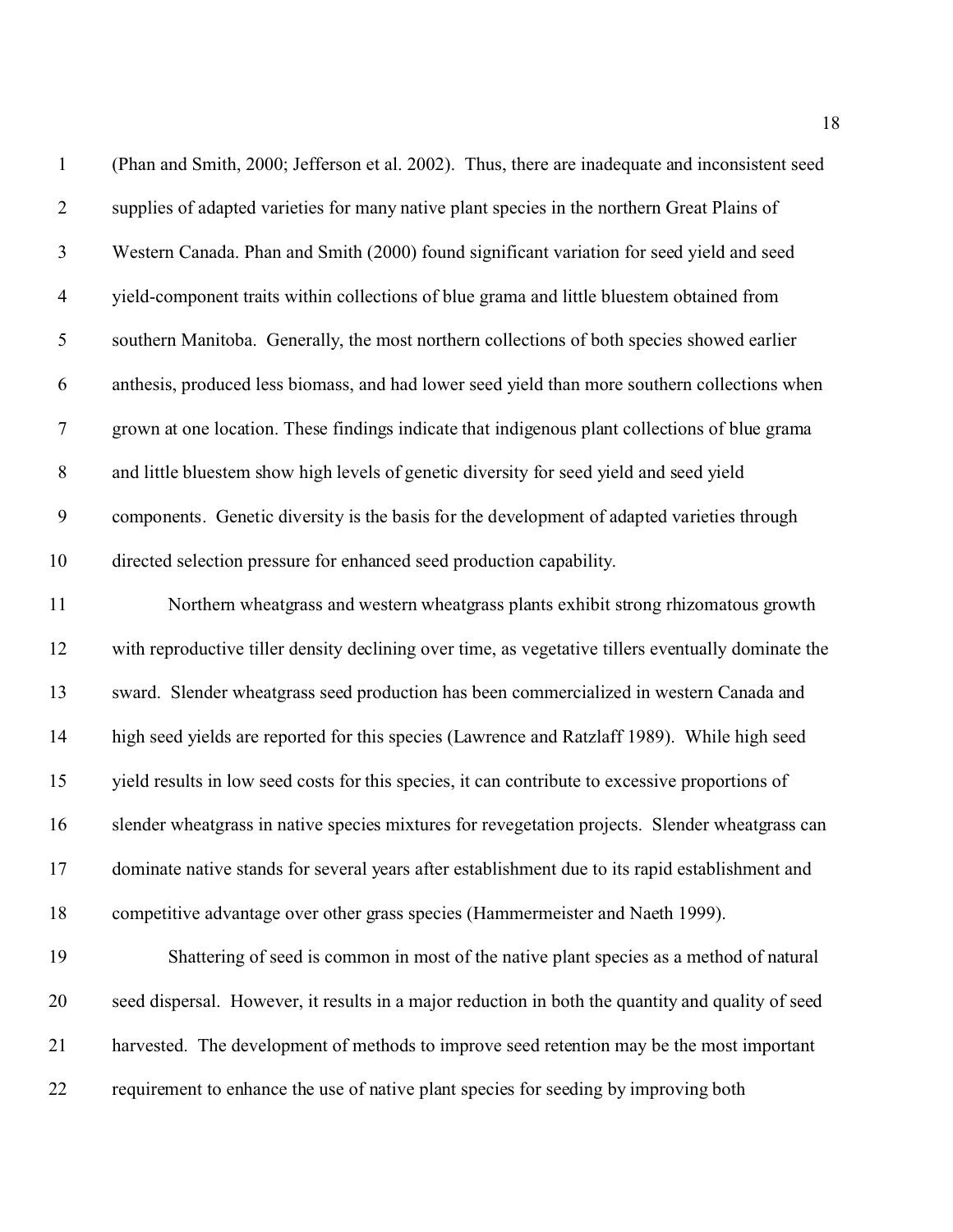| $\mathbf{1}$   | productivity and quality of seed. Consideration must be given to risks of naturalizing native                |
|----------------|--------------------------------------------------------------------------------------------------------------|
| $\overline{2}$ | species such as reduced adaptation if seed shattering is reduced in varieties of native species.             |
| 3              | Most native species have undergone limited if any selection for agronomic characteristics                    |
| $\overline{4}$ | such as increased germination, improved seed processing and handling, better seedling                        |
| 5              | establishment or reduced seed dormancy (Young and Young 1986). Baskin and Baskin (1998)                      |
| 6              | note that the seeds of forbs and many native grasses are dormant. Most shrubs have varying                   |
| $\tau$         | forms of seed dormancy combined with varying lengths of viability once dispersed from the plant              |
| $8\,$          | (Baskin and Baskin 1998). For example, winterfat seed remains viable for only a few months at                |
| 9              | ambient temperatures. Many native seeds have structures which increase difficulty of handling.               |
| 10             | White prairie (Petalostemon candidum (Willd.) Michx.) clover hulls are difficult to remove and               |
| 11             | inhibit germination. Stipa spp. have awns as well as barbs at the tip which result in lodging                |
| 12             | within seeding and cleaning equipment. Winterfat has hairy bracts which decreases flow of seed               |
| 13             | within a seeder. Nuttall's saltbush seed is encapsulated within woody bracts that protect the seed           |
| 14             | but also decrease imbibition and make assessment of seed size difficult.                                     |
| 15             | Recent research efforts have focussed on the collection of a few native plant species in                     |
| 16             | western Canada by government and non-government organizations like Agriculture and Agri-                     |
| 17             | Food Canada (AAFC), Alberta Research Council, Ducks Unlimited Canada, and Prairie Seeds                      |
| 18             | Ltd. Current research efforts at AAFC are focussed on characterization and further selection and             |
| 19             | development of varieties of a few native plants from collections of ecotypes made within the                 |
| 20             | prairie provinces and was based on a genetic diverse population that captured the maximum                    |
| 21             | genetic diversity from the original ecotypes. While genetically diverse native varieties, called             |
| 22             | ecovars <sup>™</sup> , are currently under development (Fig. 1) for large scale revegetation projects (Smith |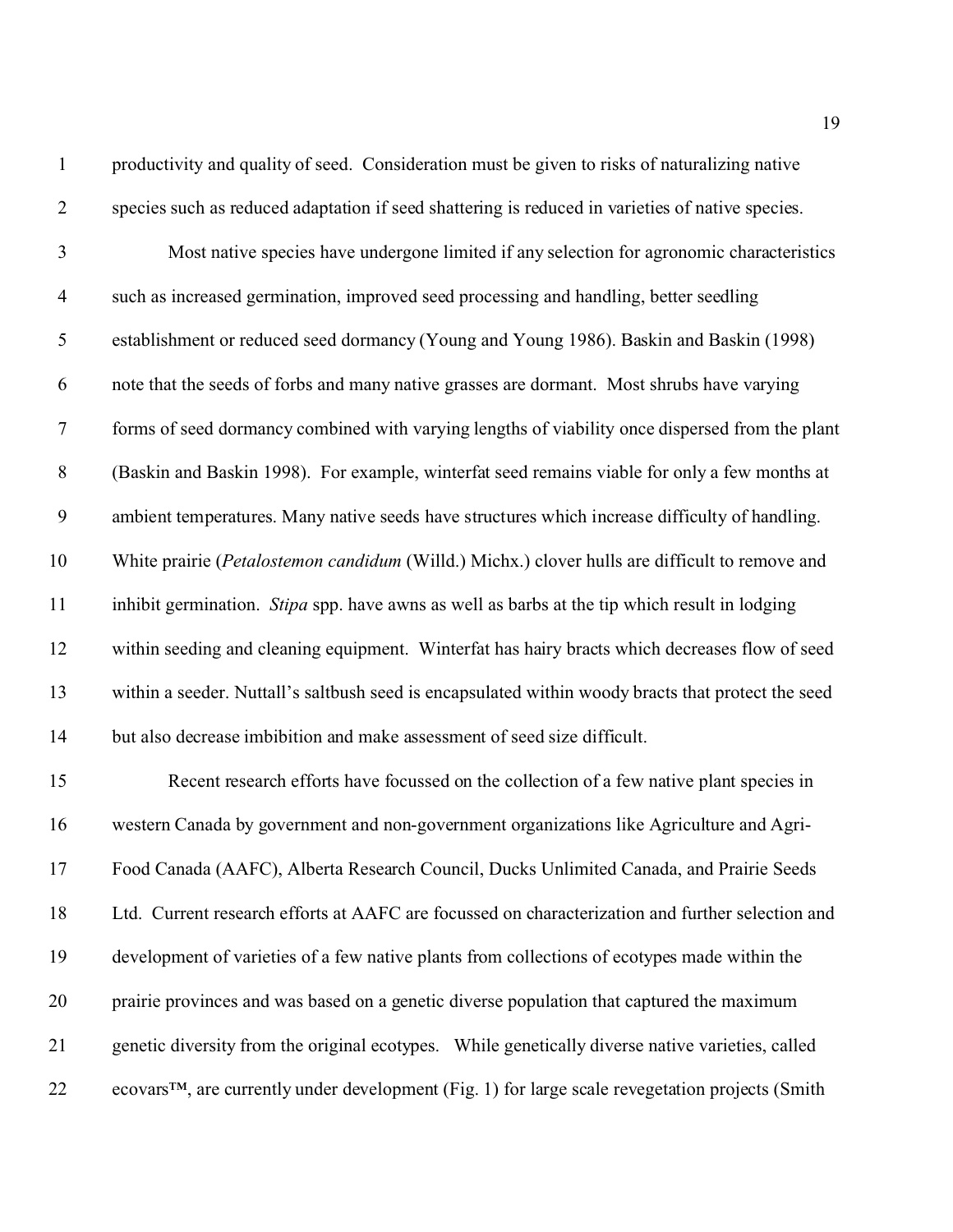and Whalley 2002), it is unknown whether these varieties have maintained genetic diversity and broad adaptation after selection for seed yield. (Insert Figure 1 near here) Additional research is needed to confirm the genetic diversity of the resultant populations, evaluate their range of adaptation across the region, and develop seed production technologies to ensure their commercialization. **Soil fertility and carbon** Perennial forages are usually grown on low productivity soils, and ranchers seldom manage fertility for them with the care they do for their annual grain crops (Follett and Wilkinson 1995). The use of chemical fertilizers on rangelands may not be desirable because sustainable production systems are those that rely on minimal inputs of resources, such as chemical fertilizer, to achieve long-term productivity and environmental compatibility (Poincelot 1987). Consequently, any sustainable production system must depend on efficient nutrient management. Improved nutrient utilization requires greater understanding of the role of biological processes in the release of nutrients from soil organic matter. Soil organic matter concentration is fundamental to maintenance of soil fertility because nutrients are critical to plant growth. The rate at which nutrients are released from soil organic matter is influenced by the chemical composition of the organic matter (including crop residues and root biomass), landscape position, and climate (Gregorich et al. 1995). Plant litter, a layer of dead leaf and stem tissues found at the soil surface, is an important source of carbon input to the soil. In addition, litter is essential in sustaining the prairie ecosystem as an energy inputs for soil microbes and as a sink for plant nutrients (Wilms et al. 1994). Thus, characterization and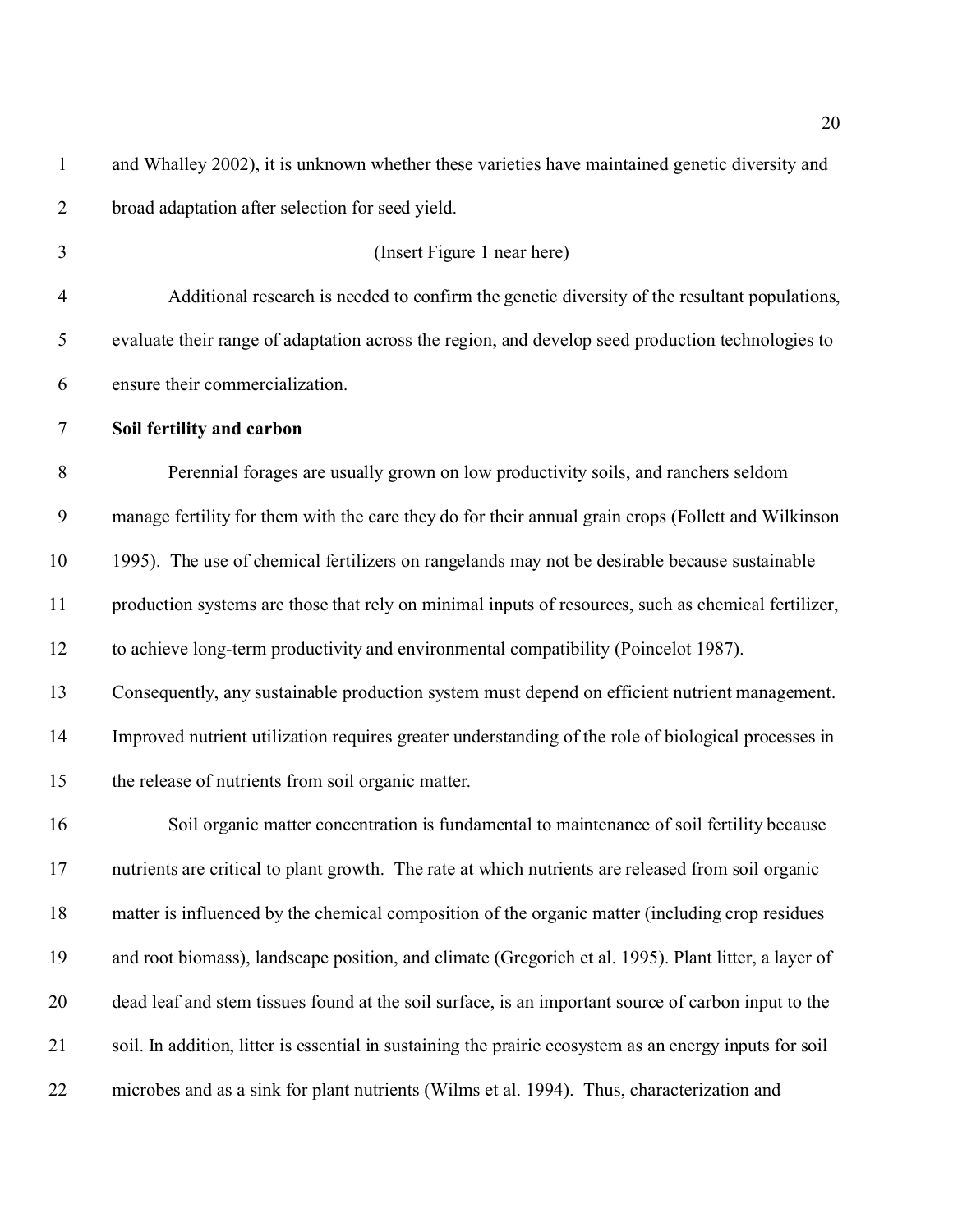forage production.

4 When soils are cultivated for crop production, particularly annual crops, the natural plant-soil system is modified (Gregorich et al. 1995) and soil organic matter concentration decreases. This is due to increased decay of existing soil organic matter as a result of tillage and alterations in soil temperature, water, and aeration as well as changes in the nature of crop residue (straw and root) additions (Swift et al. 1979). The planned conversion from arable agriculture to continuous grass production, either as an introduced species pasture or as a reseeded-native pasture, will result in an increase in soil organic matter levels (Dormaar and Carefoot 1996), and thereby enhance soil carbon (C) sequestration. Sequestration of current carbon in soil by enhancing soil organic matter (which is mostly carbon) has been proposed as a carbon "sink" in Kyoto protocol negotiations. In the inital implementation years of the protocol, 14 carbon sequestration in sinks can be used as "offsets" against CO<sub>2</sub> emissions (Environment Canada 2002). Efforts to meet national targets to decrease carbon emissions for Kyoto could be aided by planting perennial native plants on land that is marginal for annual crop production. The Conservation Reserve Progam land in the USA has greater soil organic carbon concentration compared to land that was in annual crops (Follett et al. 1999). Soil microbial biomass levels in the 0-60 cm depth were 28% higher in CRP soils and 81% higher in native rangeland soil compared to soils from cropland. Janzen et al. (2000) noted that soil organic carbon in rangeland soil may exceed all above-ground portions of a temperate forest and this amount can be increased by returning previously-cultivated land back into grassland.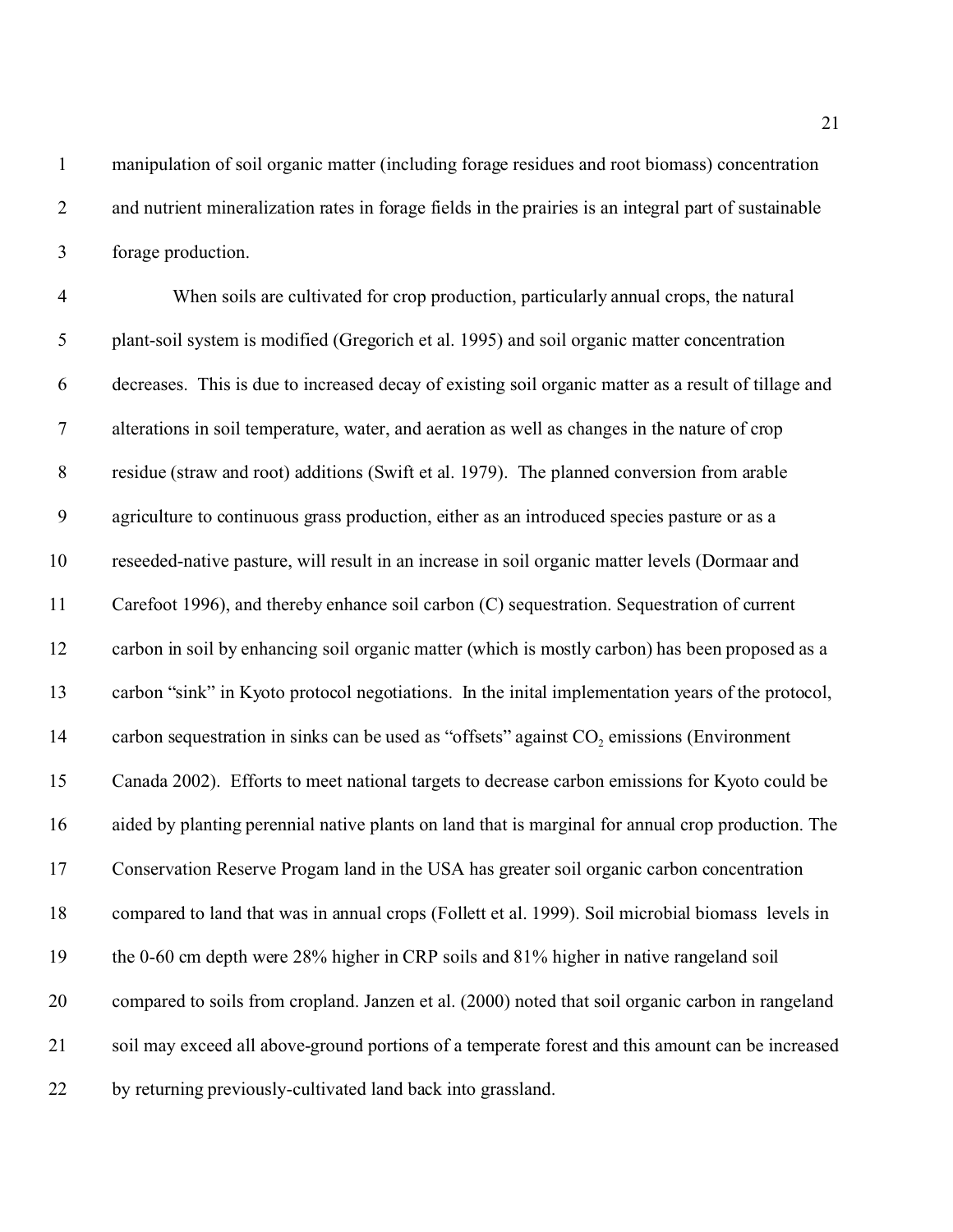| $\mathbf{1}$     | Bremer et al. (1994) found crested wheatgrass accumulated more total organic soil C and                                             |
|------------------|-------------------------------------------------------------------------------------------------------------------------------------|
| $\overline{2}$   | light fraction C than wheat. Soil from a long-term (23 years) stand of crested wheatgrass had                                       |
| $\mathfrak{Z}$   | less soil organic carbon than adjacent native rangeland (Smoliak and Dormaar 1985). Frank et                                        |
| $\overline{4}$   | al. (1999) found that native mixed prairie had greater potential as a carbon sink than a                                            |
| $\mathfrak{S}$   | monoculture of western wheatgrass. This may have been due to increased root mass and greater                                        |
| 6                | exploration of different soil strata by various species. Christian and Wilson (1999) suggested that                                 |
| $\boldsymbol{7}$ | since total C was less in soils under crested wheatgrass than under native prairie, the planting of                                 |
| $8\,$            | crested wheatgrass on millions of hectares of the Great Plains may have left 3.3 - 4.8 x10 <sup>8</sup> tonnes                      |
| $\boldsymbol{9}$ | of C in the atmosphere that otherwise would have been stored as soil organic matter by native                                       |
| 10               | grass. Thus, if C sequestration is a management goal, then native species should be preferred to                                    |
| 11               | introduced forage species for sequestration projects on the prairies.                                                               |
| 12               | Grazing stimulates aboveground production, increases tillering, and rhizome production,                                             |
| 13               | and may stimulate root respiration and root exudation rates (Schuman et al. 2002). All of these                                     |
| 14               | factors can result in a change in the amount of C or N being released or stored in the soil system.                                 |
| 15               | Several studies (Schnabel et al. 2001; Schuman et al. 2002) have concluded that some grazing                                        |
| 16               | management strategies (i.e., grazing intensity) can assist in the rapid incorporation of C into the                                 |
| 17               | soil, leading to increased soil organic carbon (SOC) levels. The study by Schnabel et al. (2001)                                    |
| 18               | further concluded that the SOC sequestration potential was considerably higher for lightly and                                      |
| 19               | heavily grazed pastures if they were hayed monthly (1.5 and 1.8 MT C ha <sup>-1</sup> yr <sup>-1</sup> vs 0.3 MT C ha <sup>-1</sup> |
| 20               | $yr-1$ , respectively). Henderson (2000) measured SOC storage in grazed and ungrazed areas at                                       |
| 21               | nine native grassland sites on the southern Canadian prairies and found soil C tended to be higher                                  |
| 22               | under grazing than in ungrazed exclosures at semi-arid sites (mean annual precipitation of 328 to                                   |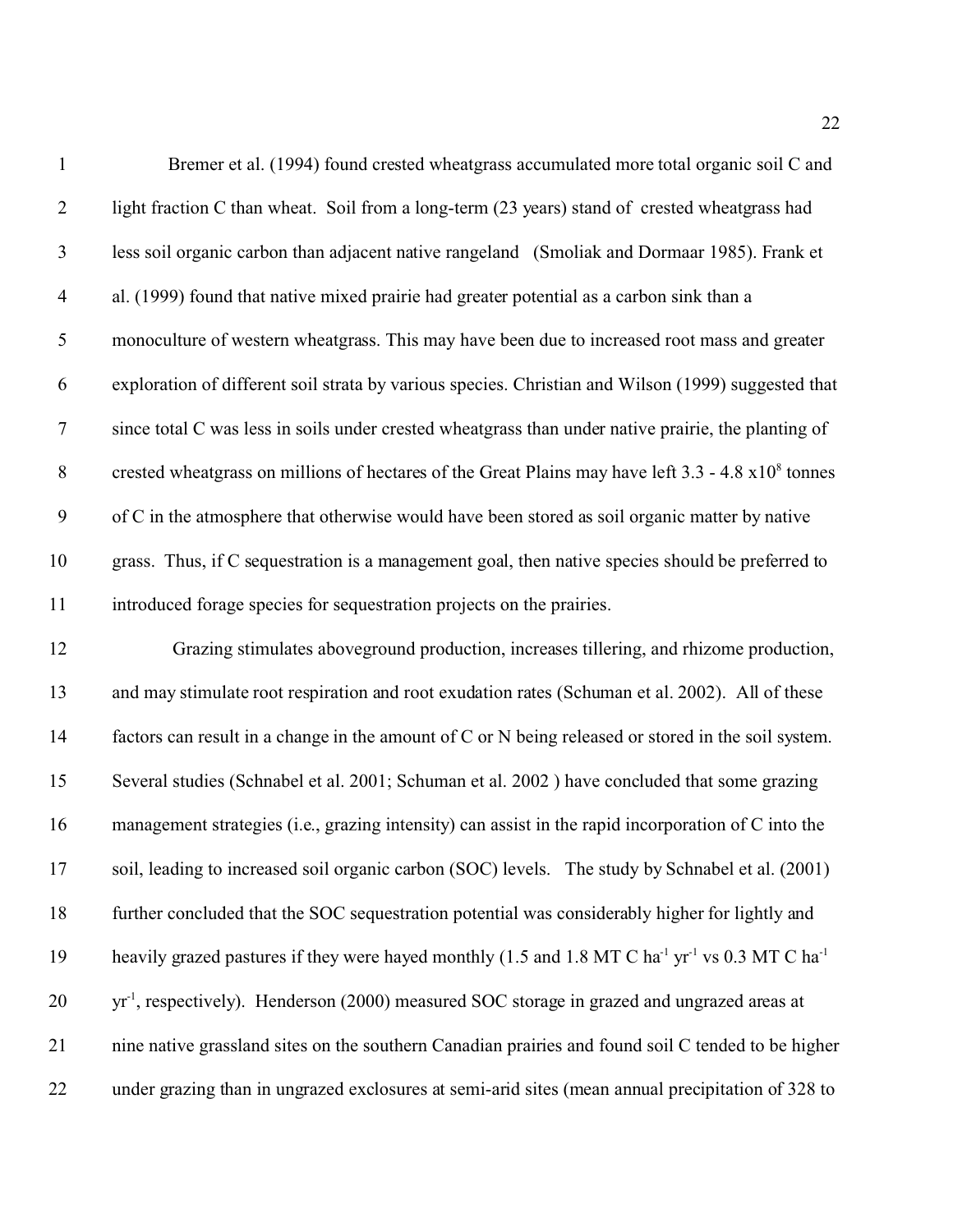| $\mathbf{1}$   | 390 mm). However, at sub-humid sites (mean annual precipitation of 476 mm) the trend was           |
|----------------|----------------------------------------------------------------------------------------------------|
| $\overline{2}$ | reversed, suggesting that SOC sequestration depends on factors, such as climate, soils, previous   |
| $\mathfrak{Z}$ | management and potential net primary productivity (Follett 2003). In Canada, it is estimated       |
| $\overline{4}$ | that about 22 M ha of land is rangeland and improved forage lands while about 5 M ha of land is    |
| 5              | cultivated marginal land (CLI 4, 5 $\&$ 6) that is economically and environmentally unsustainable  |
| 6              | across the three western provinces (Smith and Hoppe 2000). Through the potential reseeding of      |
| $\tau$         | native forage species, this large land resource, could greatly contribute towards decreasing       |
| $8\,$          | greenhouse gases by sequestering more C into the soil sink.                                        |
| 9              | <b>ECOLOGICAL CONSIDERATIONS</b>                                                                   |
| 10             | <b>Biodiversity</b>                                                                                |
| 11             | Biodiversity is essential for livestock production on native prairie. By increasing the            |
| 12             | number of species present, there are more choices of nutritious and palatable forage resources for |
| 13             | grazing ruminant livestock (Smoliak and Bezeau 1967). As described above, later maturing forb      |
| 14             | or shrub species can improve nutritional quality. Ecosystem productivity increases as              |
| 15             | biodiversity increased on Tall-Grass prairie in Minnesota (Tilman et al. 1996). Tilman and         |
| 16             | Downing (1994) also found primary production was more resistant to drought stress with             |
| 17             | increased biodiversity. Current research suggests that a more diverse and complex mixture of       |
| 18             | cool and warm season grasses combined with shrub and forb species produced more steer gains        |
| 19             | in late summer compared to a simple mix of cool-season grasses (Iwaasa and Schellenberg            |
| 20             | 2003). Mixed prairie was the forage of choice in August and September as opposed to                |
| 21             | monoculture crested wheatgrass (Schellenberg et al. 1999). The proportion of shrub species,        |
| 22             | including winterfat, in revegetation seed mixtures was higher when biodiversity and habitat        |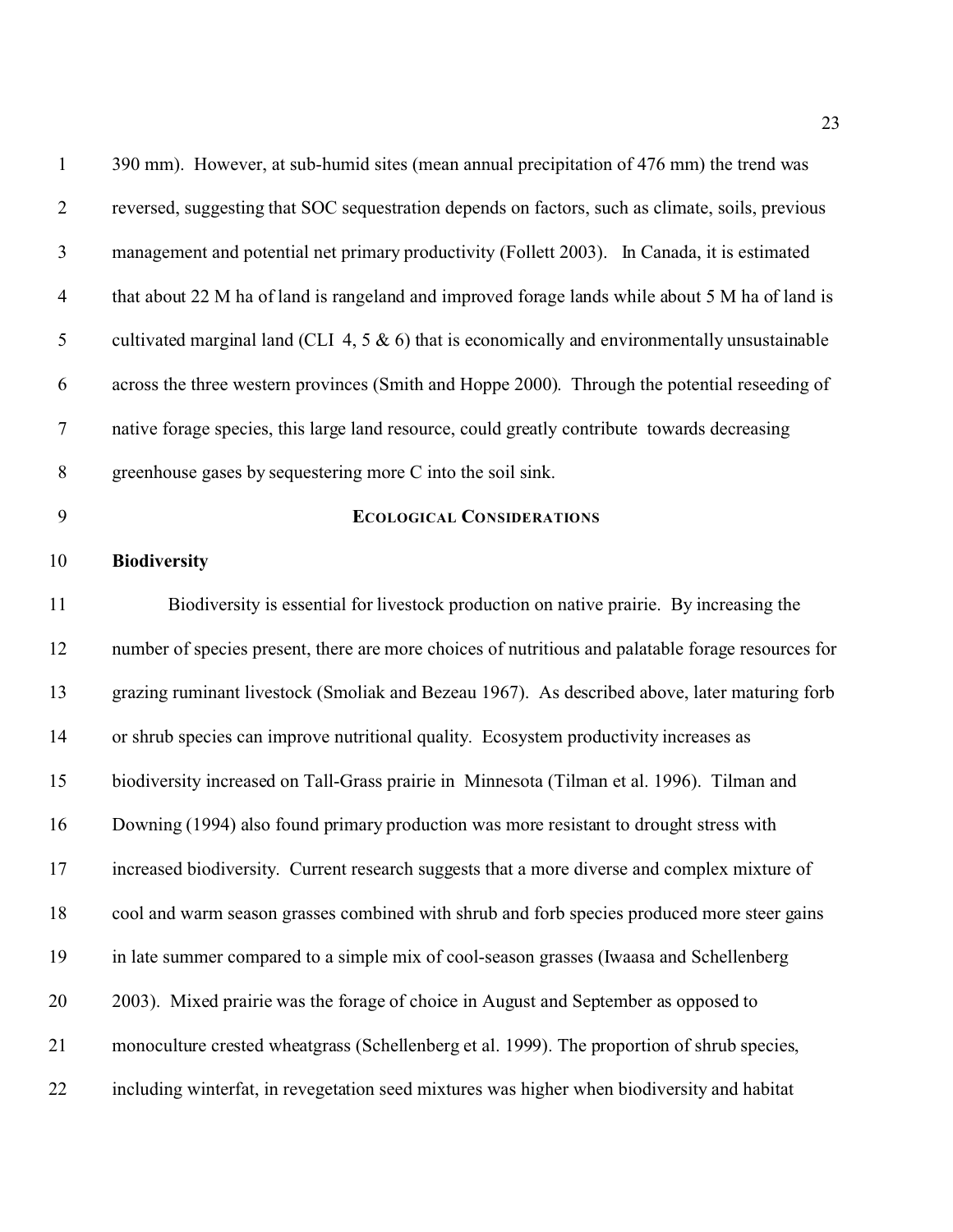restoration were primary objectives compared to mixtures seeded for watershed protection and soil erosion control in Nevada, USA (Richards et al. 1998). These authors concluded that the cost of diverse native species seed mixtures frequently restricts their use, even by government agencies or NGOs whose own policies promote the use of natives. Increased plant biodiversity can decrease resource limitations such as N through biological N fixation (Schellenberg and Banerjee 2002) thus increasing forage productivity. Wilson (2000) found that increased biodiversity can also increase heterogeneity of abiotic resources. Heterogeneity of nutritional resources often vary over time as well as space and small differences may have impacts on plant physiology and competition (Bakker 2000). Increased biodiversity can result in several levels of competition for soil nutrient resources (Wilson 2000). Davis (2003) suggests the available soil nutrient resources is often the deciding factor in the success of invasive species. There exists the possibility then that diverse mixtures of re-seeded native species may be less susceptible to invasion by exotic weeds but this hypothesis needs to be examined with additional research. The decision between native or introduced species in rangeland seeding is a multiple component process that includes philosophy, objectives, site potential and limitations, availability and cost of plant materials, weed invasion, desired community seral stage, and economic limitations (Jones and Johnson 1998). Critics of varieties developed from native species suggest that they introduce undesirable genetic change in natural landscapes (Jones and Johnson 1998). However, Jones and Johnson (1998) document several known, naturally-occurring interspecific hybrids on grasslands to support their position that genetic change and

intra-specific diversity can occur without human intervention. While genetically diverse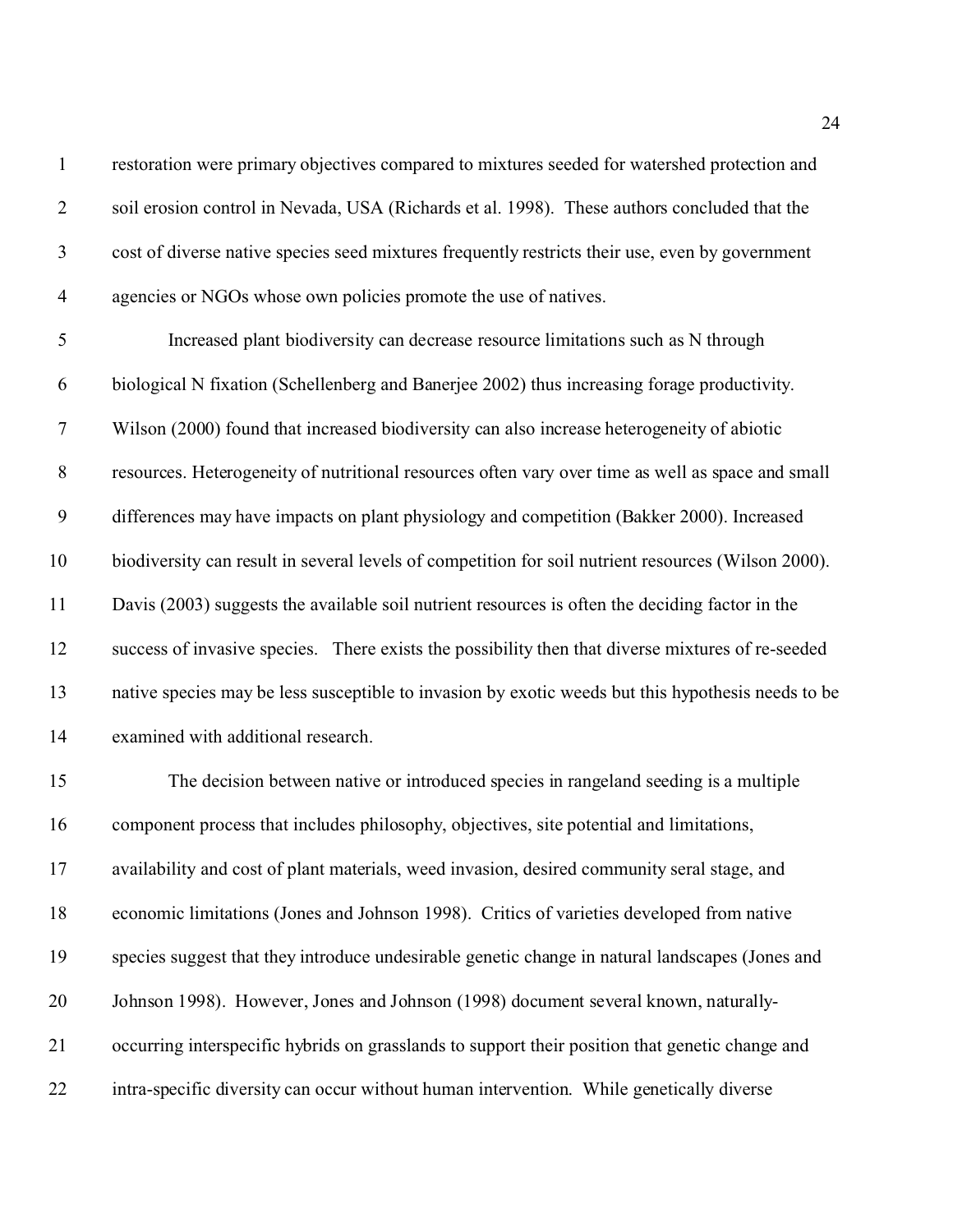populations or localized varieties of native species would be ideal for re-vegetation, such ideals are often unavailable or too expensive for large scale projects. Knowledge of an individual species' genetic variation in relation to its ecological adaptation and their interactions with other ecosystem components is needed to make the best decisions.

# **Climate change**

 In the near future, climate change will alter crop species and their productivity in the current agricultural regions of the USA (Antle 1997). World Resources Institute (1990) predicted 8 that the mean May-August temperatures will rise by  $3.5 \degree C$ , and the frost-free growing season would lengthen by four to nine weeks with increased frequency of drought in July and August on the Northern Great Plains of North America. Environment Canada (2001) projects a similar 3 °C annual temperature increase for the prairie region of western Canada. As the climate warms up, plant communities would shift in favour of species that tolerate water and high temperature stress. Cutforth et al. (1999) examined long term (50 y) weather records of an area 15,000 km<sup>2</sup> of semiarid prairie southwest of Swift Current, Saskatchewan and found that winter and spring maximum and minimum temperatures have increased and precipitation has decreased. Climate change has been linked to plant species migration (Root et al. 2003) and to shifts in species ranges (Higgins et al. 2003). Pastures and rangelands are thought to be very sensitive to climate change (Gregory et al. 1999). These changes in species composition may have large impacts on livestock production capabilities due to possible changes in nutritional quality and time of availability (Gregory et al. 1999). Species richness has declined with climate warming (Sala et al. 1999). Climate warming over several centuries in southwestern Saskatchewan has favoured 22 C<sub>3</sub> species over C<sub>4</sub> species at Grasslands National Park located in the semiarid prairie region near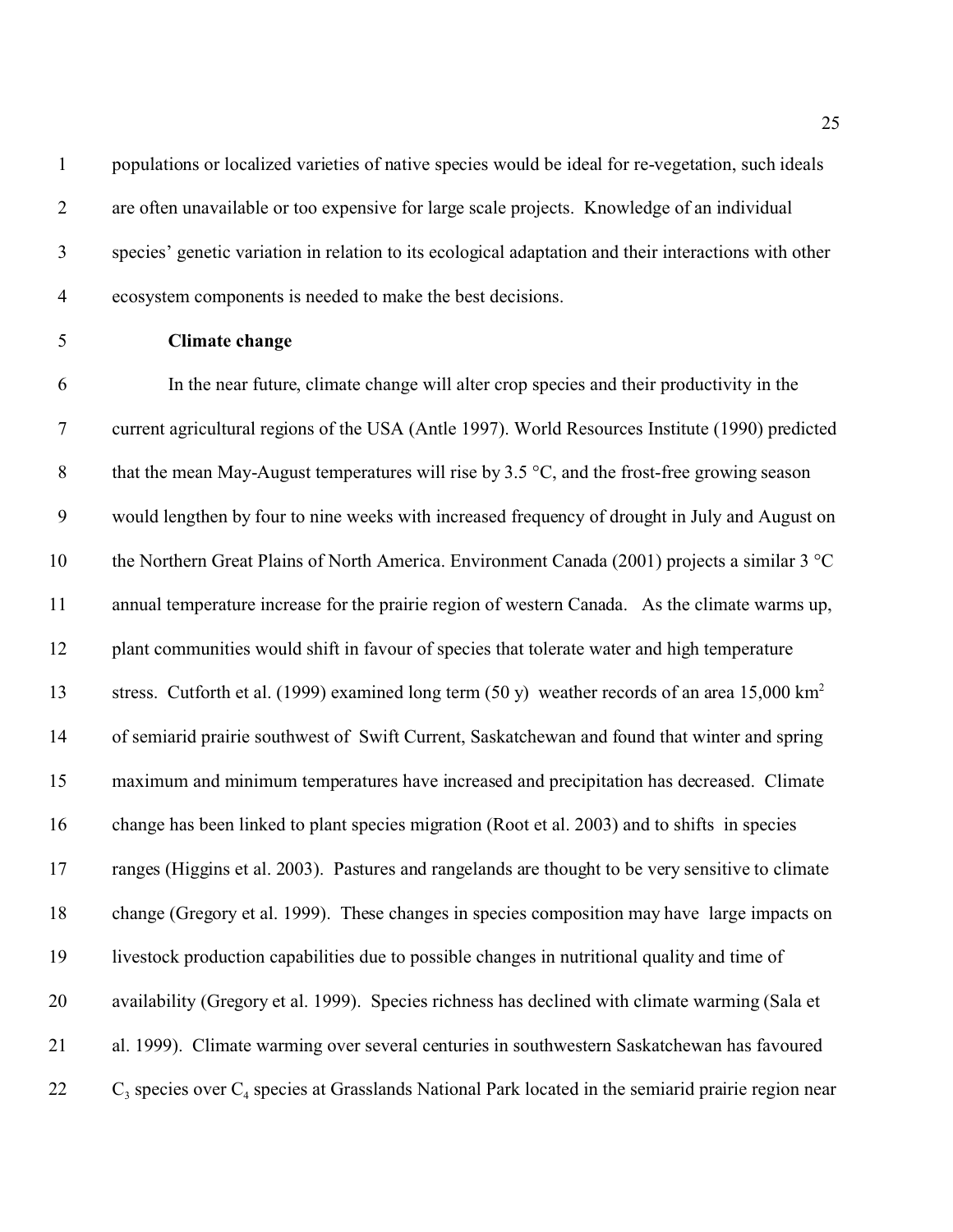| $\mathbf{1}$   | Val Marie, Saskatchewan (Peat 1997). Perhaps this result should not be surprising given the      |
|----------------|--------------------------------------------------------------------------------------------------|
| $\overline{2}$ | biochemical advantage of $C_3$ photosynthesis compared to $C_4$ photosynthesis at ambient $CO_2$ |
| $\mathfrak{Z}$ | concentrations. Analysis of long term vegetation data in Colorado (Alward et al. 1999) found a   |
| $\overline{4}$ | similar shift in production in favour of $C_3$ species over several decades. Native species may  |
| $\mathfrak s$  | provide useful genetic resources to respond to future climates of the Northern Great Plains.     |
| 6              | Further research is required to elucidate the potential economic of climate change on livestock  |
| $\overline{7}$ | production and society's appreciation of grassland landscapes.                                   |
| $\,8\,$        | <b>Bio-invasion</b>                                                                              |
| 9              | Re-seeding native species for forage and grazing may be preferable to seeding introduced         |
| 10             | forage species because some introduced forage species have contributed to bio-invasion of        |
| 11             | neighbouring native plant communities. Bio-invasion involves the replacement of native species   |
| 12             | by exotic species, which were usually introduced to the environment through human activity. As   |
| 13             | many as 80% of the world's endangered species are threatened due to the competitive pressures    |
| 14             | of introduced or exotic species (Armstrong 1995). However, Davis (2003) states that no           |
| 15             | introduced plant species has caused extinction of another plant species but may have contributed |
| 16             | to extinction via competition-mediated reduction in fitness. The primary cause of extinction is  |
| 17             | habitat loss which can be associated with climate change and bio-invasion working together with  |
| 18             | human development pressure. Sala et al. (1999) found that the invasion of exotic species into    |
| 19             | natural systems is a powerful driver of global change. Both climate change and exotic plant      |
| 20             | invasion contribute to habitat fragmentation and decline in biodiversity.                        |
| 21             | Bright (1998) provides the following example from Australia's attempt to identify                |
| 22             | superior forage species. During European settlement of Australia 466 plant species were          |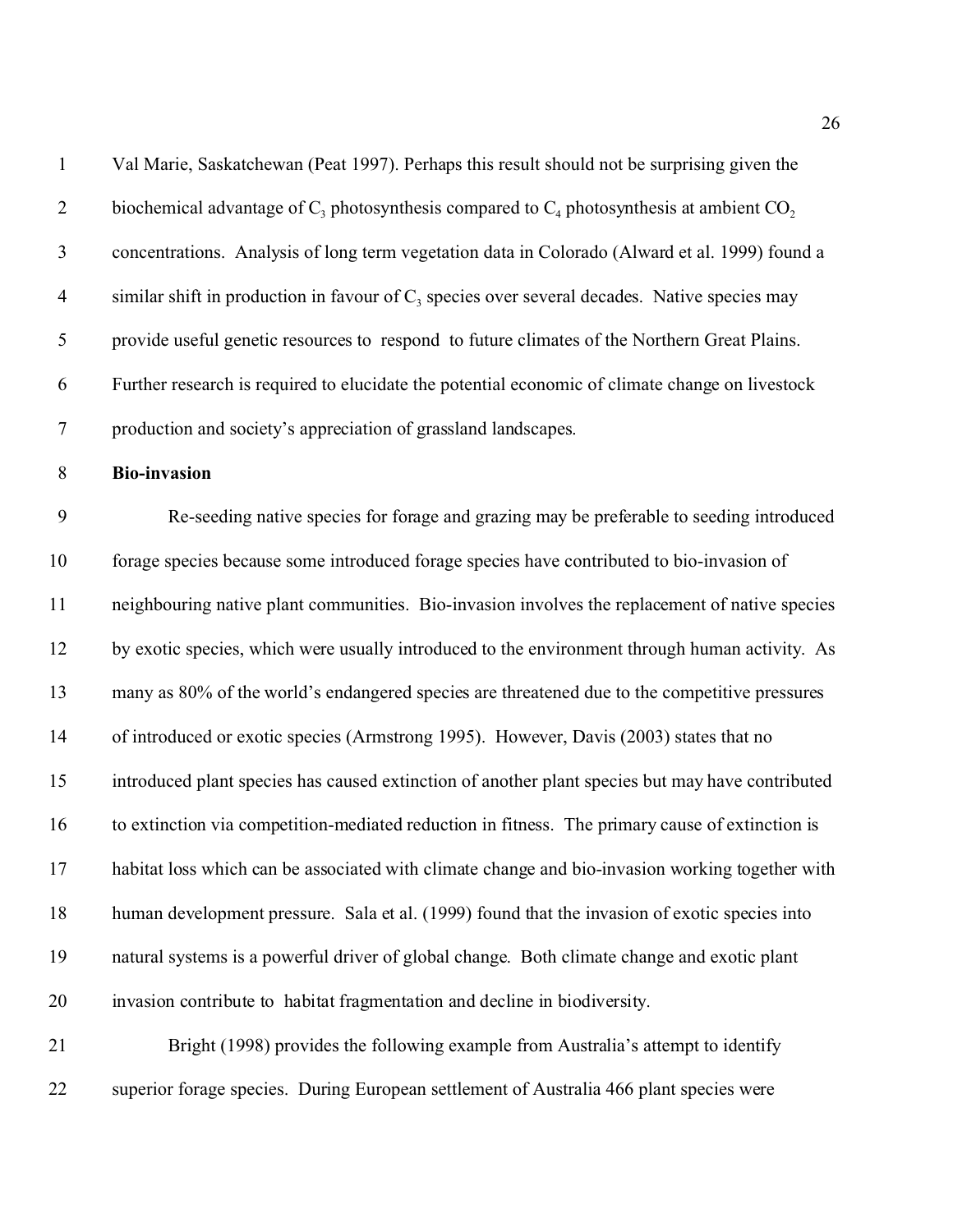| $\mathbf{1}$     | introduced for hay and/or pasture production but only 21 species showed merit. Seventeen of      |
|------------------|--------------------------------------------------------------------------------------------------|
| $\overline{2}$   | these 21 forage species were deemed to be invasive of adjacent native rangeland. Thus, only four |
| $\mathfrak{Z}$   | out of the 21 species with merit were deemed non-invasive.                                       |
| $\overline{4}$   | Davis (2003) concluded that 4000 plant species have been introduced into North                   |
| 5                | America. Most were introduced for food, fibre and ornamentals for humans (Pimental et al.        |
| 6                | 2000). Further introduced species account for 98% of the food production in the U.S.A. Among     |
| $\overline{7}$   | the introduced forage species, D'Antonio and Vitousek (1992) conclude that alien grass species   |
| $\,8\,$          | invasion is most severe in the arid and semi-arid west of the U.S.A. Annual grass invasions were |
| $\boldsymbol{9}$ | largely unplanned, while many perennial invasive grasses were purposely introduced for           |
| 10               | livestock forage or to prevent soil erosion (D'Antonio and Vitousek 1992). This use of           |
| 11               | introduced forage grass species throughout North America for pastures and erosion control led to |
| 12               | the widespread distribution and dominance of several species (Haber 1996). Smoliak and           |
| 13               | Dormaar (1985) estimated that 1,000,000 hectares have been seeded to crested wheatgrass alone    |
| 14               | in the Canadian prairie provinces and this area has undoubtedly increased in the 20 years since  |
| 15               | 1985. White et al. (1993) consider smooth bromegrass (Bromus inermis Leyss.), yellow             |
| 16               | sweetcclover (Melilotus officinalis (L.) Pall.), and white sweetclover (Melilotus alba Medic.)   |
| 17               | moderately invasive and alfalfa, crested wheat grass, and Kentucky blue grass (Poa pretensis L.) |
| 18               | minor invasive species of uplands. It is noteworthy that all these species were introduced for   |
| 19               | pasture or hay production in Canada.                                                             |
| 20               | The proportion of exotic flora on the prairies of western Canada was estimated to be 16%         |
| 21               | (Haber 1996) and Davis (2003) estimated that it was 20% for North America In Saskatchewan,       |
| 22               | smooth bromegrass and crested wheatgrass were deemed invasive in native fescue grassland         |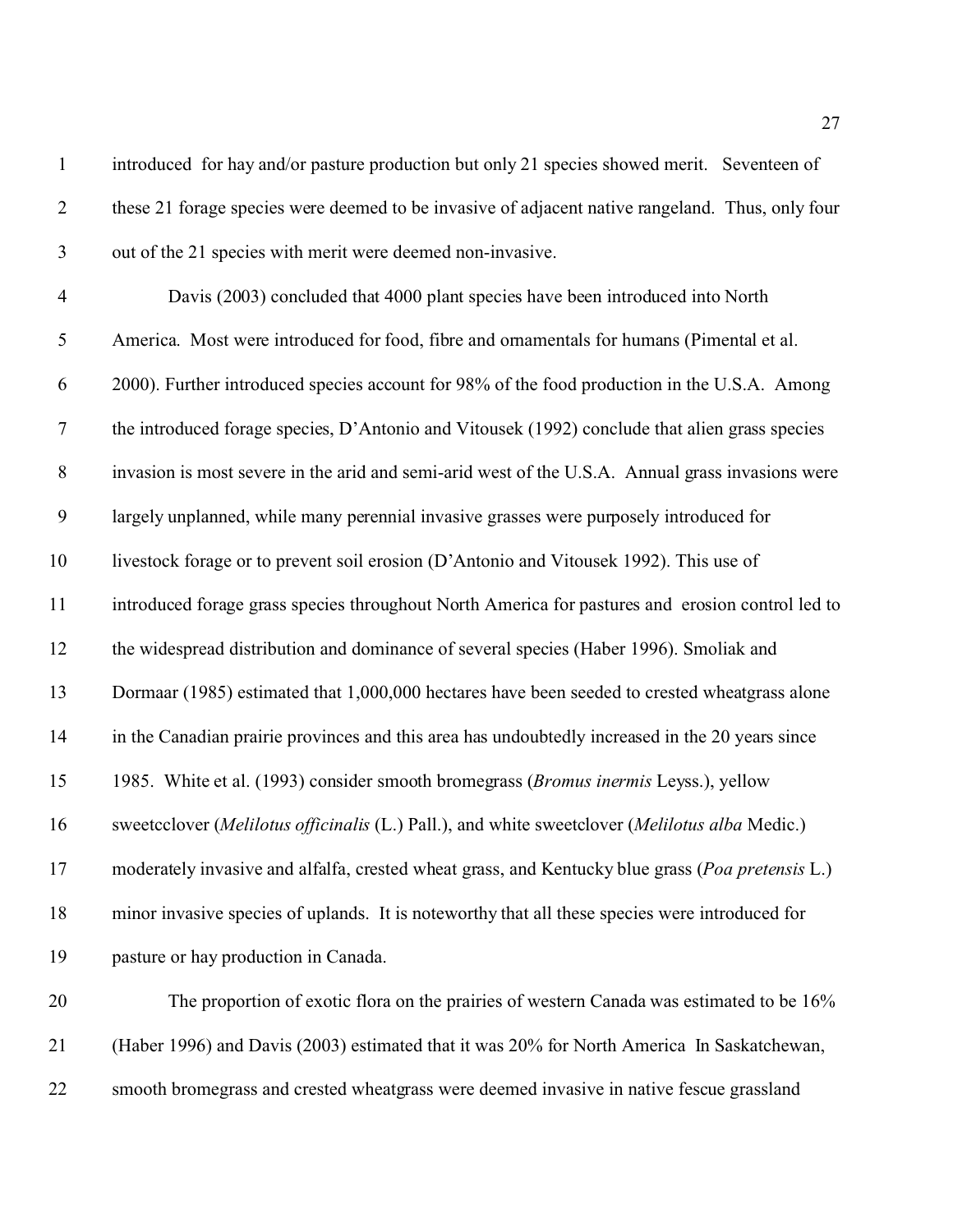| $\mathbf{1}$   | (Romo and Grilz 1990). Crested wheatgrass pasture weas not invaded by native plant species         |
|----------------|----------------------------------------------------------------------------------------------------|
| $\overline{2}$ | until stands were more than 15 years old (Looman and Heinrichs 1973). Even when native             |
| $\mathfrak{Z}$ | species were found in old crested wheatgrass stands, their contribution to above ground biomass    |
| $\overline{4}$ | did not exceed 10% of the total annual forage production. Thus, crested wheatgrass                 |
| $\mathfrak s$  | monocultures seedings appear to resist successional species change even under heavy grazing        |
| 6              | utilization. Similar results were found in crested wheatgrass pastures of southern Alberta         |
| $\tau$         | (Smoliak et al. 1967). The bio-invasive risk of introduced forage plant species has not been       |
| $8\,$          | systematically evaluated for most introduced forage species of the semiarid prairie.               |
| 9              | Caution must be used in recommending restrictions on the use of these introduced forage            |
| 10             | grass species. A large proportion of the range livestock industry of the Northern Great Plains     |
| 11             | depends on these introduced species and economic losses could occur if a wholesale move to         |
| 12             | natives only was forced by legislation or government policy. Firstly, there is not sufficient seed |
| 13             | for such action. Secondly, more research is necessary to assess the capabilities of native species |
| 14             | varieties. To date only a relative few native species have been examined and some lack even the    |
| 15             | basic agronomic information. One must also realize that many of these lands were seeded to         |
| 16             | reduce erosion (Gray 1996) and removal of the introduced species and the vegetative cover they     |
| 17             | provide without an adequate plan for replacement native species could result in environmental      |
| 18             | disaster.                                                                                          |
| 19             | The issue of exotic bioinvasion in Canada lacks practical action on the Government's part          |
| 20             | (Commissioner of the Environment and Sustainable Development 2002). Efforts are being              |
| 21             | made to address the issue within Agriculture and Agri-Food Canada's research portfolio.            |
| 22             | Management of invasive introduced species, their impact on native plant communities in the         |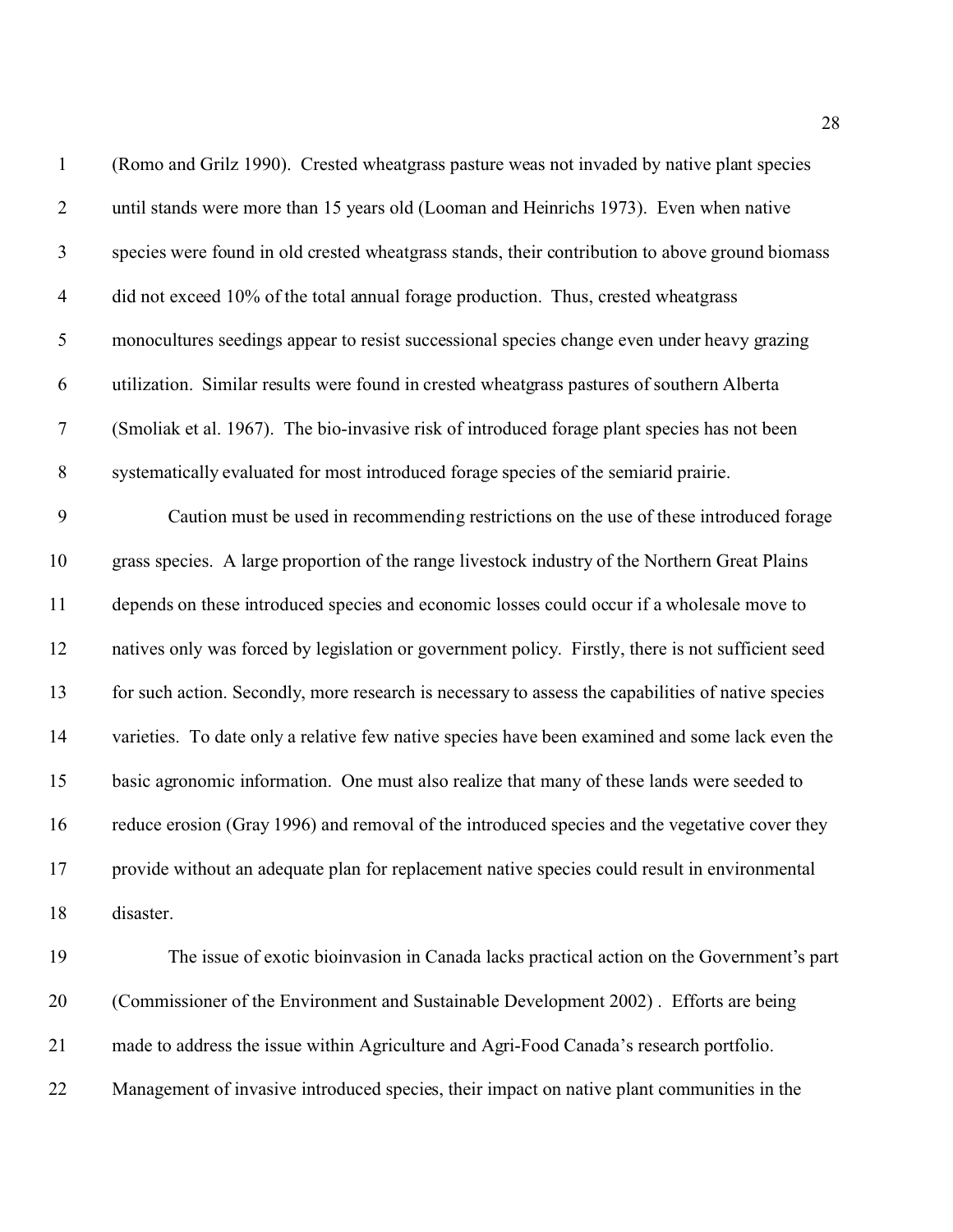agricultural context, and the environmental context as well as invasive potential of native species require further research.

## **MANAGEMENT IMPLICATIONS**

 The controversy over the relative advantages and disadvantages of using native versus introduced species for forage production and grazing has raged for decades in the Northern Great Plains region. A new paradigm for selecting plant species was proposed by Brown and Amacher (1999). They suggested that introduced or exotic species are those which dominate early in ecological succession (early seral) and are characterized by high biomass yield, fast growth rates, high seed production, aggressive growth habit, and responsiveness to soil fertility. Native species can be characterized as those which dominate late successional (late seral) stage communities and exhibit slower growth rate, variable seed production, compatibility with other species, and adaptation to low soil fertility. Brown and Amacher (1999) present a model where all species would be considered depending on the goals and objectives of the restoration project. Our review has shown that both native and introduced species have distinct advantages depending on the intended use.

 Native plant species will contribute to sustainable agricultural systems of the new century 17 in the semiarid prairie. We conclude that more research is needed on several topics. The genetic diversity of new native plant varieties needs to be established and the value of intra-variety genetic diversity compared to intensively selected varieties confirmed. In addition, the geographic range of adaptation of native varieties and their role in summer and fall grazing by beef cattle needs to be determined. Seed production technology to permit efficient commercialization of these species needs to be studied. For some species, this may be as simple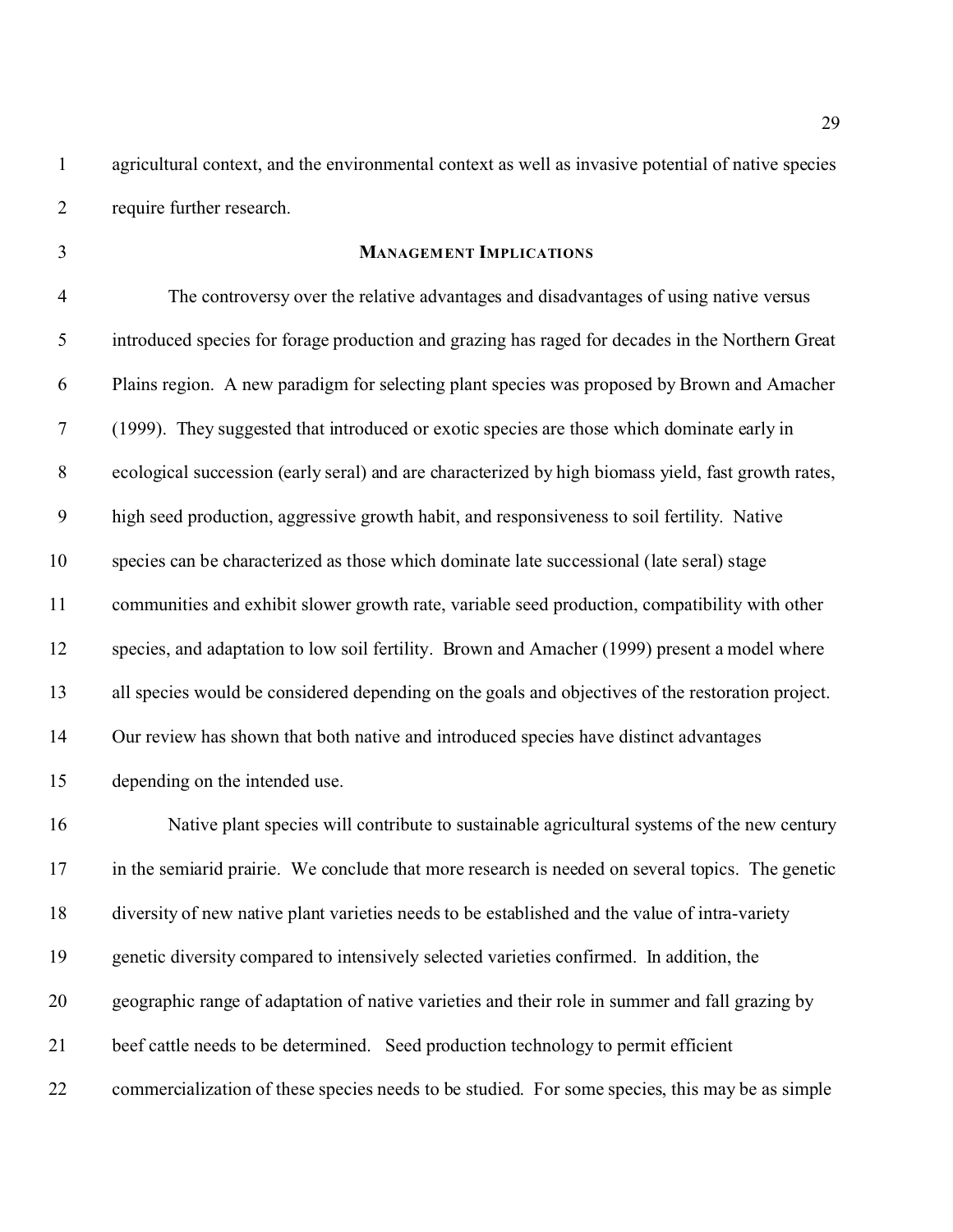| $\mathbf{1}$   | as documenting techniques developed by individual producers, while for other species, research      |
|----------------|-----------------------------------------------------------------------------------------------------|
| $\overline{2}$ | into seed dormancy will be required. The establishment of shrub species to improve rangelands       |
| $\mathfrak{Z}$ | for fall and winter grazing also needs further study. Changes in soil organic carbon after seeding  |
| 4              | native species on previously cropped land need to be quantified, including the impact of species    |
| 5              | type and grazing management on the rate and extent of carbon sequestration.                         |
| 6              |                                                                                                     |
| $\tau$         | Acknowledgements                                                                                    |
| 8              | The authors thank the Agriculture Development Fund of Saskatchewan, Ducks Unlimited                 |
| 9              | Canada, Horned Cattle Trust Fund of Saskatchewan, Canada-Saskatchewan Green Plan,                   |
| 10             | Saskatchewan Stock Growers Association, and Agriculture and Agri-Food Canada's Matching             |
| 11             | Investment Initiative for funding research related to this topic. Technical assistance from Russell |
| 12             | Muri, Ed Birkedal, Jacqueline Bolton, Elizabeth Chan, Darwyn Wilms, Trent Olson, Perry              |
| 13             | Coward, Karen Tsougrianis, Cliff Ratzlaff and Vivian Boyer is appreciated. Thought-provoking        |
| 14             | discussions on this topic with Thomas A. Jones, Neal W. Holt, J. Waddington, Brent Wark, and        |
| 15             | Thomas O. Dill contributed greatly to the development of this chapter.                              |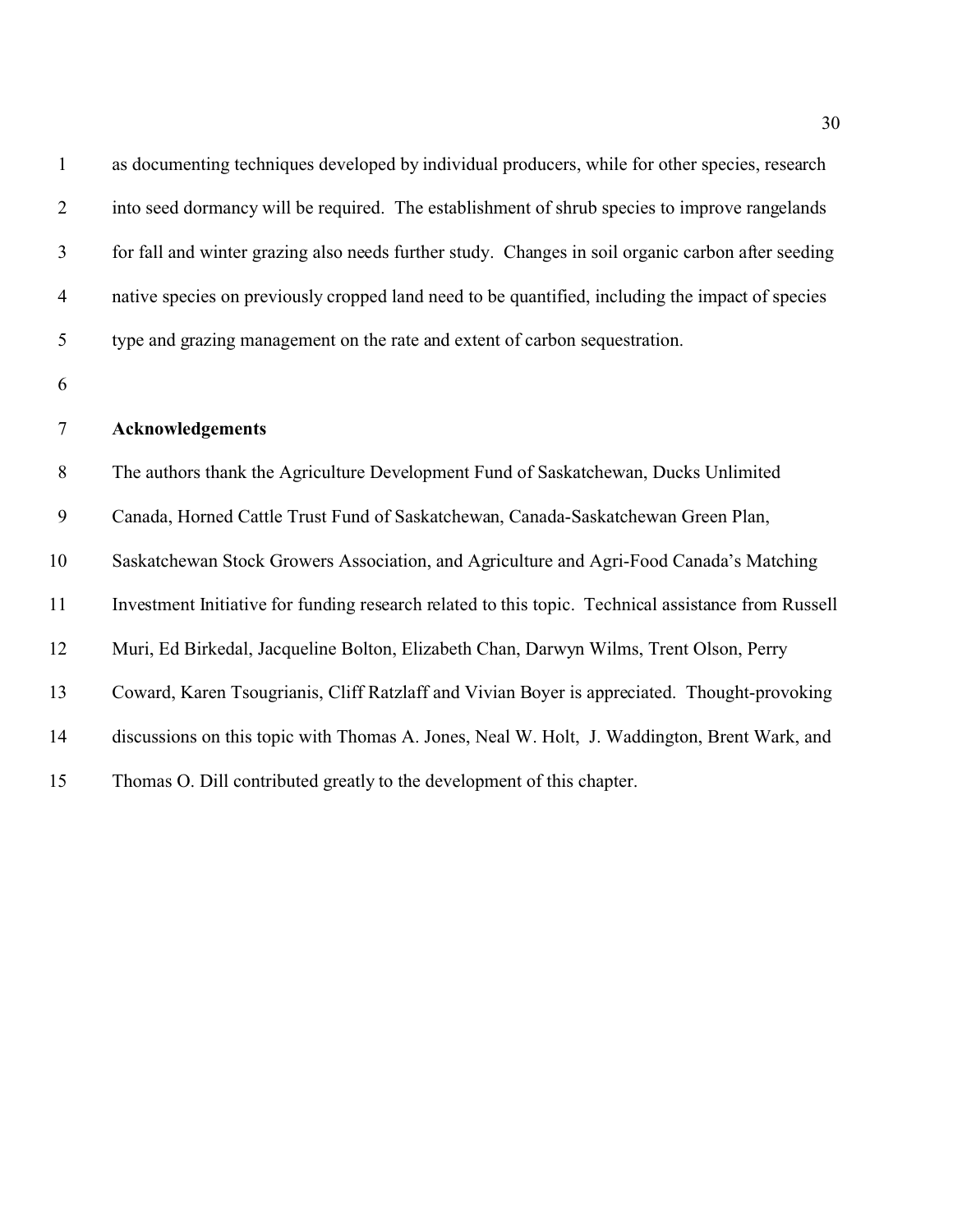| $\mathbf{1}$   | <b>Literature Cited</b>                                                                       |
|----------------|-----------------------------------------------------------------------------------------------|
| $\overline{2}$ | Abouguendia, Z. 1998. Nutrient content and digestibility of Saskatchewan range plants a       |
| 3              | summary report. GAPT July, 1998.                                                              |
| $\overline{4}$ | Adams, D.C., R.T. Clark, T.J.Klopfenstein, and J.D. Volesky. 1996. Matching the cow with      |
| 5              | forage resources. Rangelands 18:57-62.                                                        |
| 6              | Agriculture and Agri-Food Canada. 2003. Greencover Canada. Online:                            |
| $\tau$         | www.agr.gc.ca/env/greencover-verdir [accessed 16 March 2004]                                  |
| 8              | Alderson J., and W.C. Sharp. 1994. Grass varieties in the United States. USDA-ARS.            |
| $\mathbf{9}$   | Handbook No. 170 Washington, DC. 296 pp.                                                      |
| 10             | Alward, R.D., J.K. Detling, and D.G. Milchunas. 1999. Grassland vegetation changes and        |
| 11             | nocturnal global warming. Science 283:229-231.                                                |
| 12             | Antle, J.M. 1997. Climate Change and Economic Constraints Facing Great Plains Agriculture.    |
| 13             | Briefing Document for Great Plains Regional Climate Change Workshop. Loveland, CO.            |
| 14             | May 27-29, 1999. In Proceedings Climate Change Impacts on Rangeland Systems                   |
| 15             | Symposium and Workshop, SRM Meeting, Feb. 25-26, 1999. Omaha, NE.                             |
| 16             | Armstrong, S. 1995. Rare plants protect Cape's water supplies. New Scientist (11 Feb):8.      |
| 17             | Arthun, D., J.L. Holechek, J.D. Wallace, M.L. Gaylean, and M. Cardenas. 1992. Forb and shrub  |
| 18             | effects on ruminal fermentation in cattle. J. Range Manage. 45:519-522.                       |
| 19             | Asay, K.H., W.H. Horton, K.B. Jensen, and A.J.Palazzo. 2001. Merits of native and introduced  |
| 20             | Triticeae grasses on semiarid rangelands. Can. J. Plant Sci. 81: 45-52.                       |
| 21             | Bai, Y., Z. Abouguendia, and R.E. Redmann. 1998. Effect of grazing on plant species diversity |
| 22             | of grasslands in Saskatchewan. Proc. Of 5 <sup>th</sup> Prairie Conservation and Endangered   |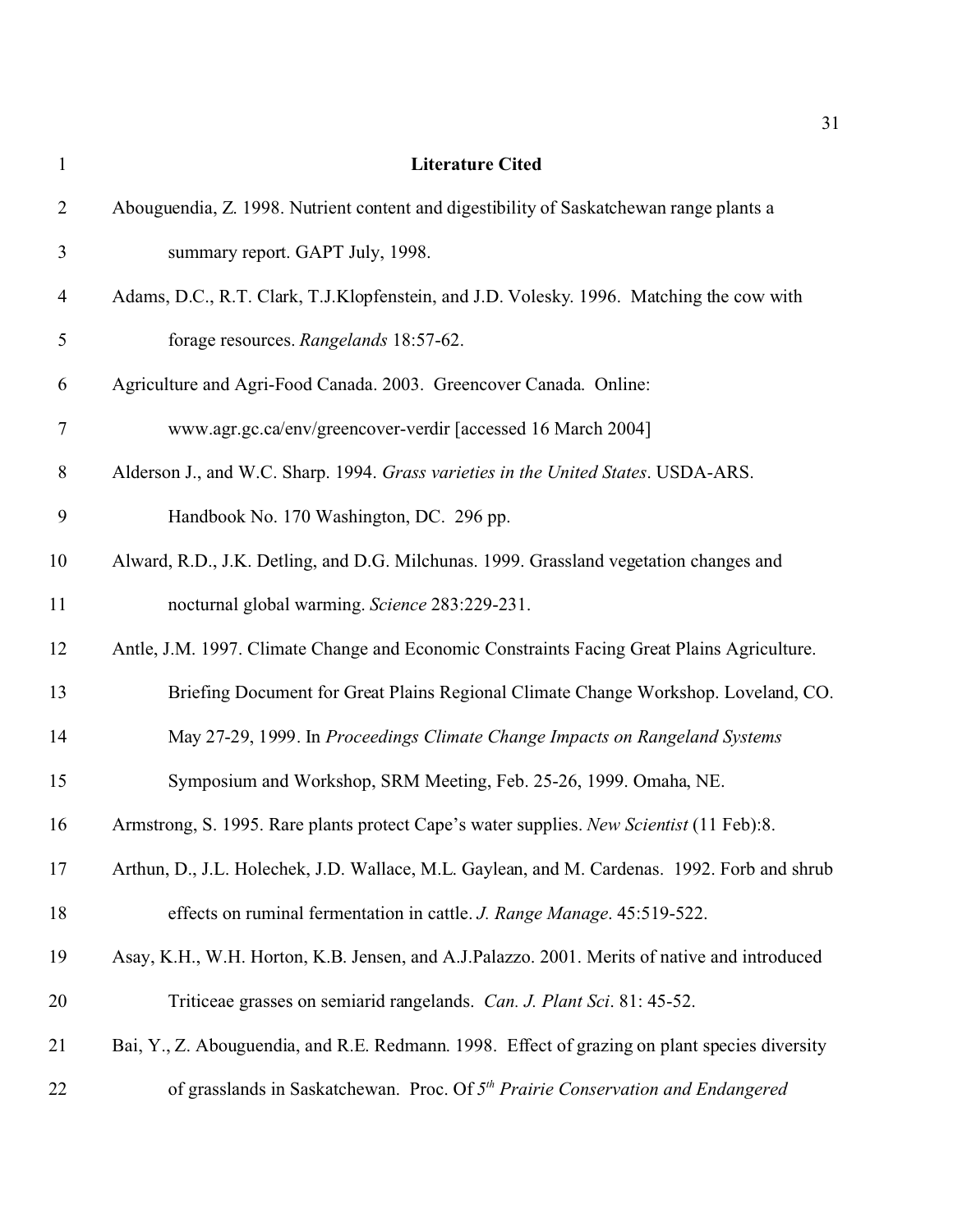*Species Conf.* Feb. 19-22, Saskatoon, SK.

| $\overline{2}$ | Bakker, J.P. 2000. Environmental heterogeneity : effects on plants in restoration ecology. p. 379- |
|----------------|----------------------------------------------------------------------------------------------------|
| $\mathfrak{Z}$ | 400. In: The ecological consequences of environmental heterogeneity, ed. M.J.                      |
| $\overline{4}$ | Hutchings, E.J. John and A.J.A. Stewart. Blackwell Science, Oxford.                                |
| 5              | Banerjee, M.R. and M.P. Schellenberg. 2000. Legume and native shrub mixtures for potential         |
| 6              | optimum forage production. Proc. Soils and Crops Workshop. Feb. 24-25, 2000.                       |
| $\tau$         | Saskatoon, SK.                                                                                     |
| $\,8\,$        | Baskin, C.C. and J.M. Baskin. 1998. Seeds: Ecology, Biogeography, and Evolution of                 |
| 9              | Dormancy and Germination. Academic Press, San Diego.                                               |
| 10             | Bremer, E., H.H. Janzen, and A.M. Johnston. 1994. Sensitivity of total, light fraction and         |
| 11             | mineralizable organic matter to management practices in a Lethbridge soil. Can J. Soil             |
| 12             | Sci. 74:131-138.                                                                                   |
| 13             | Bright, C. 1998. Life out of bounds: Bioinvasion in a borderless world. Worldwatch                 |
| 14             | Environmental Alert Series (ed) L. Starke. W.W. Norton & Company, New York.                        |
| 15             | Brown, R.W. and M.C. Amacher. 1999. Selecting plant species for ecological restoration: a          |
| 16             | perspective for land managers. p. 1-16 <i>In:</i> Holzworth, L.K. and Brown, R.W.,                 |
| 17             | Revegetation with native species: proceedings, 1997 Society for Ecological Restoration             |
| 18             | annual meeting; PMRS-P-8, United States Department of Agriculture, Forest Service,                 |
| 19             | Rocky Mountain Research Station, Ogden, UT.                                                        |
| 20             | Budd, A.C., J. Looman, and K.F. Best. 1987. Budd's flora of the Canadian prairie provinces.        |
| 21             | Research Branch, Agriculture Canada Publication 1662, Ottawa ON. 863 pp.                           |
| 22             | Caswell, H., F, Reed, S.N. Stephenson, and P.A.Werner. 1973. Photosynthetic pathways and           |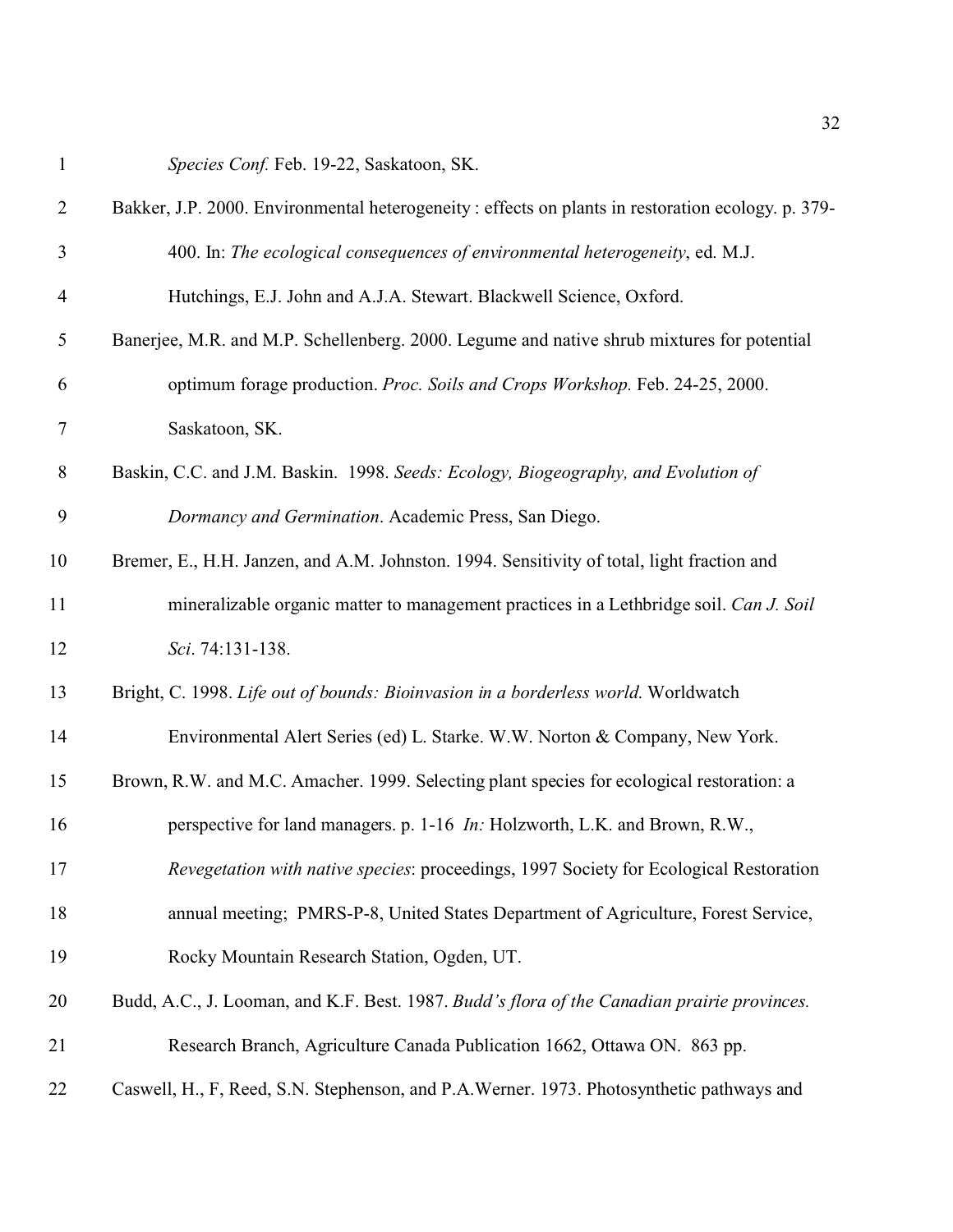| $\mathbf{1}$   | selective herbivory: a hypothesis. American Naturalist 107:465-481                              |
|----------------|-------------------------------------------------------------------------------------------------|
| $\overline{2}$ | Christian, J.M. and S.D. Wilson. 1999. Long-term ecosystem impacts of an introduced grass in    |
| 3              | the Northern Great Plains. <i>Ecology</i> 80:2397-2407.                                         |
| $\overline{4}$ | Commissioner of the Environment and Sustainable Development. 2002. Annual Report: Ch. 4         |
| 5              | Invasive species. Http://www.oag-bvg.gc.ca/domino/reports.nsf/html/c2002004ce.html              |
| 6              | (accessed 30/05/2003).                                                                          |
| 7              | Cook, C.W. 1972. Comparative nutritive values of forbs, grasses and shrubs. In C.M. McKell,     |
| 8              | J.P. Blaisdell, and J.R. Goodin, eds. Wildland Shrubs: Their Biology and Utilization.           |
| 9              | USDA Forest Service GTR INT-1. Pp 303-310.                                                      |
| 10             | Cordova, F.R. and J.D. Wallace. 1975. Nutritive value of some browse and forb species. Proc.    |
| 11             | West. Sec. Amer. Soc. Anim. Sci. 26:160-162.                                                    |
| 12             | Coupland, R.T. 1974. Matador Project. Technical Rep. No. 62. Can. Comm. For the Int. Biol.      |
| 13             | Progr. University of Saskatchewan, Saskatoon, Sask.                                             |
| 14             | Coupland, R.T. and J.T. Rowe. 1969. Natural vegetation of Saskatchewan. p. 73-78. In: J.H.      |
| 15             | Richards and K.I. Fung eds. Atlas of Saskatchewan, Univ. of Saskatchewan. Modern                |
| 16             | Press.                                                                                          |
| 17             | Cruz, R. and D. Ganskopp. 1998. Seasonal preferences of steers for prominent northern Great     |
| 18             | Basin grasses. J. Range Manage. 51:557-565.                                                     |
| 19             | Cutforth, H.W., B.G. McConkey, R.J. Woodvine, D.G. Smith, P.G. Jefferson, and O.O.              |
| 20             | Akenremi. 1999. Climate Change in the semiarid prairie of southwestern Saskatchewan:            |
| 21             | Late winter-early spring. Can.J. Plant Sci. 79:343-350.                                         |
| 22             | D'Antonio, C.M. and P.M. Vitousek. 1992. Biological invasions by exotic grasses, the grass/fire |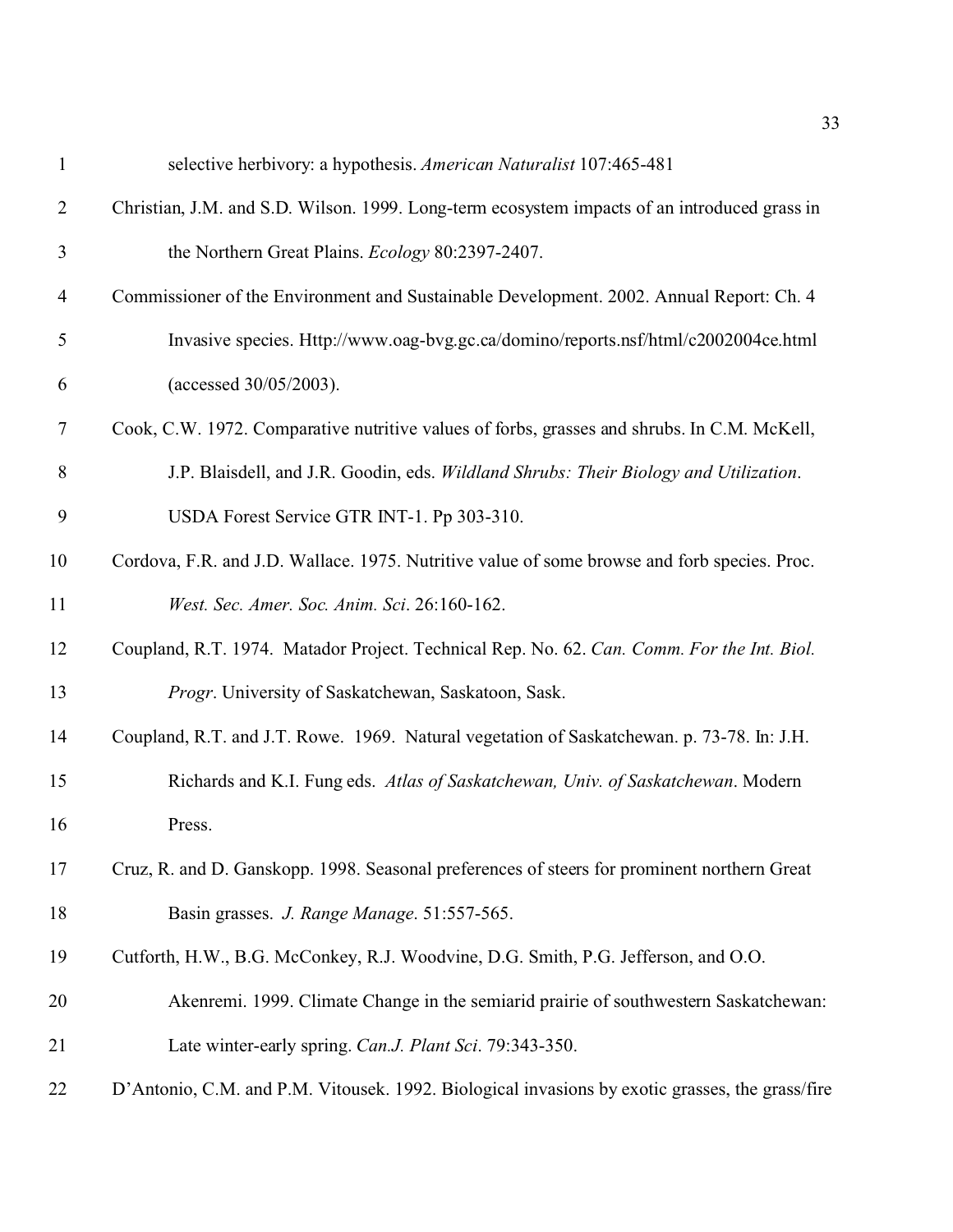| $\mathbf{1}$   | cycle and global change. Annual review of ecology and systematics 23:63-87.                     |
|----------------|-------------------------------------------------------------------------------------------------|
| $\overline{2}$ | Davis, M.A. 2003. Biotic globalization: Does competition from introduced species threaten       |
| 3              | biodiverity. Bioscience 53:481-491.                                                             |
| $\overline{4}$ | Dormaar, J.F. and J.M. Carefoot. 1996. Implications of crop residue management and              |
| 5              | conservation tillage on soil organic matter. Can. J. Plant Sci. 76: 627-634.                    |
| 6              | Dubbs, A.L., R.T. Harada, and J.R. Stroh. 1974. Evaluation of thickspike wheatgrass for dryland |
| $\tau$         | pasture and range. Montana State University Bulletin 677.                                       |
| 8              | Environment Canada 2001. The science of climate change. Online:                                 |
| 9              | www.ec.gc.ca/climate/overview_science-e.html [accessed 31 March 2004].                          |
| 10             | Environment Canada 2002. Climate change plan for Canada. Achieving our commitments              |
| 11             | together. F. Agriculture, Forestry and Landfills. Online:                                       |
| 12             | www.climatechange.gc.ca/plan for canada/plan/chap 3 6.html [accessed 16 March]                  |
| 13             | 2004].                                                                                          |
| 14             | Follett, R.F. 2003. Pasture management systems: impact on soil carbon and greenhouse gases.     |
| 15             | Proceeding of 2003 CSAS Annual Meeting, June 10-13, 2003. University of                         |
| 16             | Saskatchewan, Saskatoon, Saskatchewan                                                           |
| 17             | Follett, R.F., E.G. Pruessner, J.M. Kimble, S.E. Samson-Liebig, and S.W. Leavitt. 1999. Soil-C  |
| 18             | Storage Within Soil Profiles of the Historical Grasslands of the USA. Briefing Document         |
| 19             | for Great Plains Regional Climate Change Workshop. Loveland, CO. May 27-29, 1999.               |
| 20             | In Proceedings Climate Change Impacts on Rangeland Systems Symposium and                        |
| 21             | Workshop, SRM Meeting, Feb. 25-26, 1999. Omaha, NE.                                             |
| 22             | Follett, R.F. and S.R. Wilkinson. 1995. Nutrient management of forages. p. 55-82. In: R.F.      |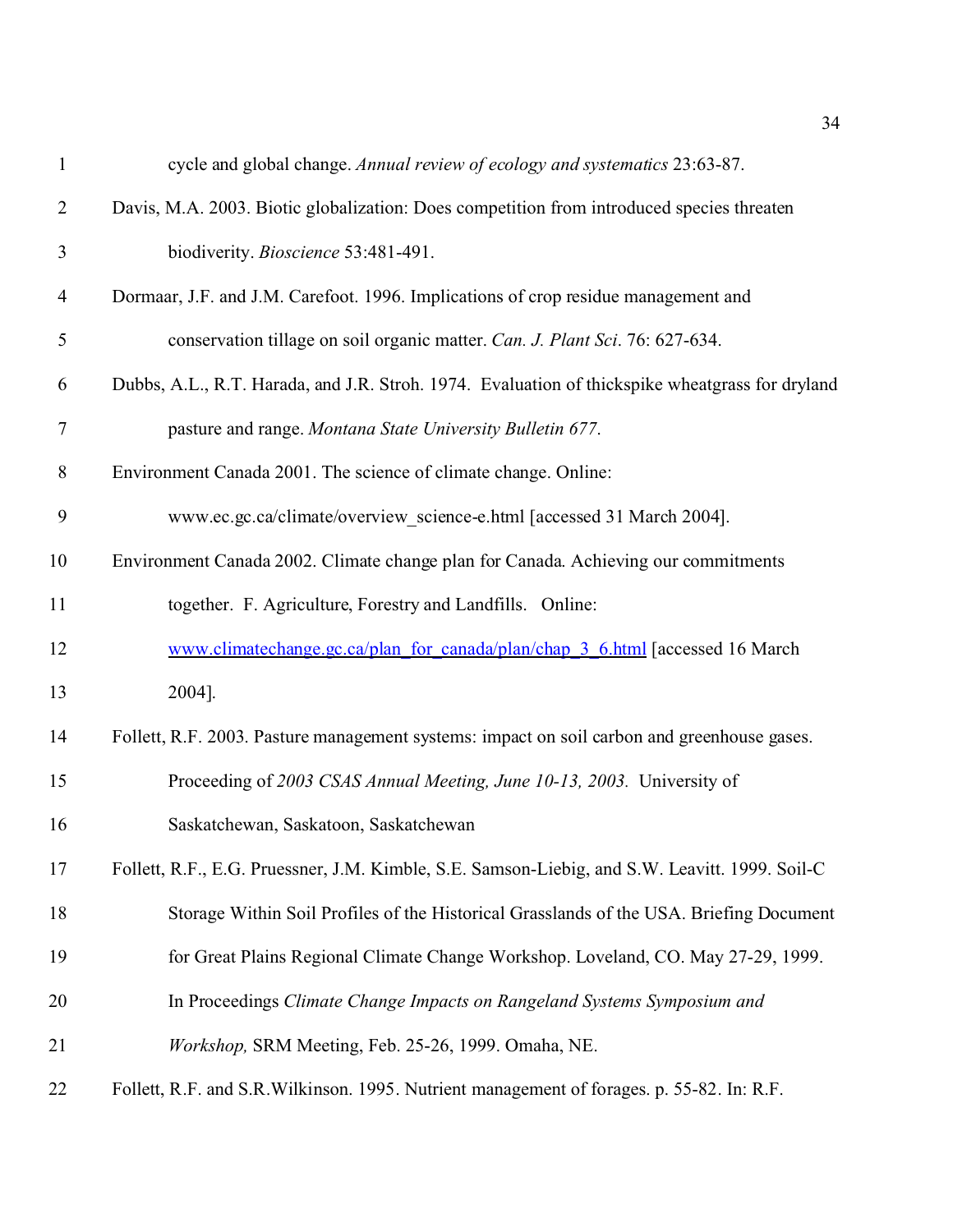| $\mathbf{1}$   | Barnes, D.A. Miller, and C.J.Nelson, eds. Forages Vol. II: The Science of Grassland            |
|----------------|------------------------------------------------------------------------------------------------|
| $\overline{2}$ | Agriculture. Iowa State University Press, Ames, Iowa.                                          |
| 3              | Frank, A.B. and A. Bauer. 1991. Rooting activity and water use during vegetative development   |
| 4              | of crested and western wheatgrass. Agron. J. 83:906-910.                                       |
| 5              | Frank, A.B., W.A. Dugas, J.F. Karn, and H.S. Mayeux. 1999. Carbon dioxide fluxes over grazed   |
| 6              | grasslands. p. 214-215. In: D. Eldridge & D. Freundenberger, eds. Proceedings of the $VI$      |
| 7              | International Rangeland Congress; People and Rangelands: Building the Future.                  |
| 8              | Townsville, Australia, July 19-23, 1999.                                                       |
| 9              | Gebhart, D.L., H.B. Johnson, H.S. Mayeux, and H.W. Polley. 1994. The CRP increases soil        |
| 10             | organic carbon. J. Soil and Water Cons. 49: 488-492.                                           |
| 11             | Gray, J.H. 1996. Men against the desert. Western Producer Prairie Books, Saskatoon, SK.        |
| 12             | Gregorich, E.G., D.A. Angers, C.A. Campbell, M.R. Carter, C.F. Drury, B.H. Ellert, P.H.        |
| 13             | Groenevelt, D.A. Holmstrom, C.M. Monreal, H.W. Rees, R.P. Voroney, and T.J. Vyn.               |
| 14             | 1995. Changes in soil organic matter. In: D.F. Acton and L.J. Gregorich, eds. The Health       |
| 15             | of Our soils: toward Sustainable Agriculture in Canada. Agriculture and Agrifood               |
| 16             | Canada Publication #1906/E                                                                     |
| 17             | Gregory, P.J., J.S.I. Ingram, B. Campbell, J. Goudriaan, L.A. Hunt, J.J. Landsberg, S. Linder, |
| 18             | S.S. Smith, R.W. Sutherst, and C. Valentin. 1999. Managed production systems. p. 229-          |
| 19             | 270. In: B. Walker, W. Steffen, J. Canadell and J. Ingram, eds. The terrestrial biosphere      |
| 20             | and global change: implications for natural and managed ecosystems. Cambridge                  |
| 21             | University Press, Cambridge.                                                                   |
| 22             | Haber, E. 1996. Invasive Exotic Plants of Canada Fact Sheet No. 1. Online:                     |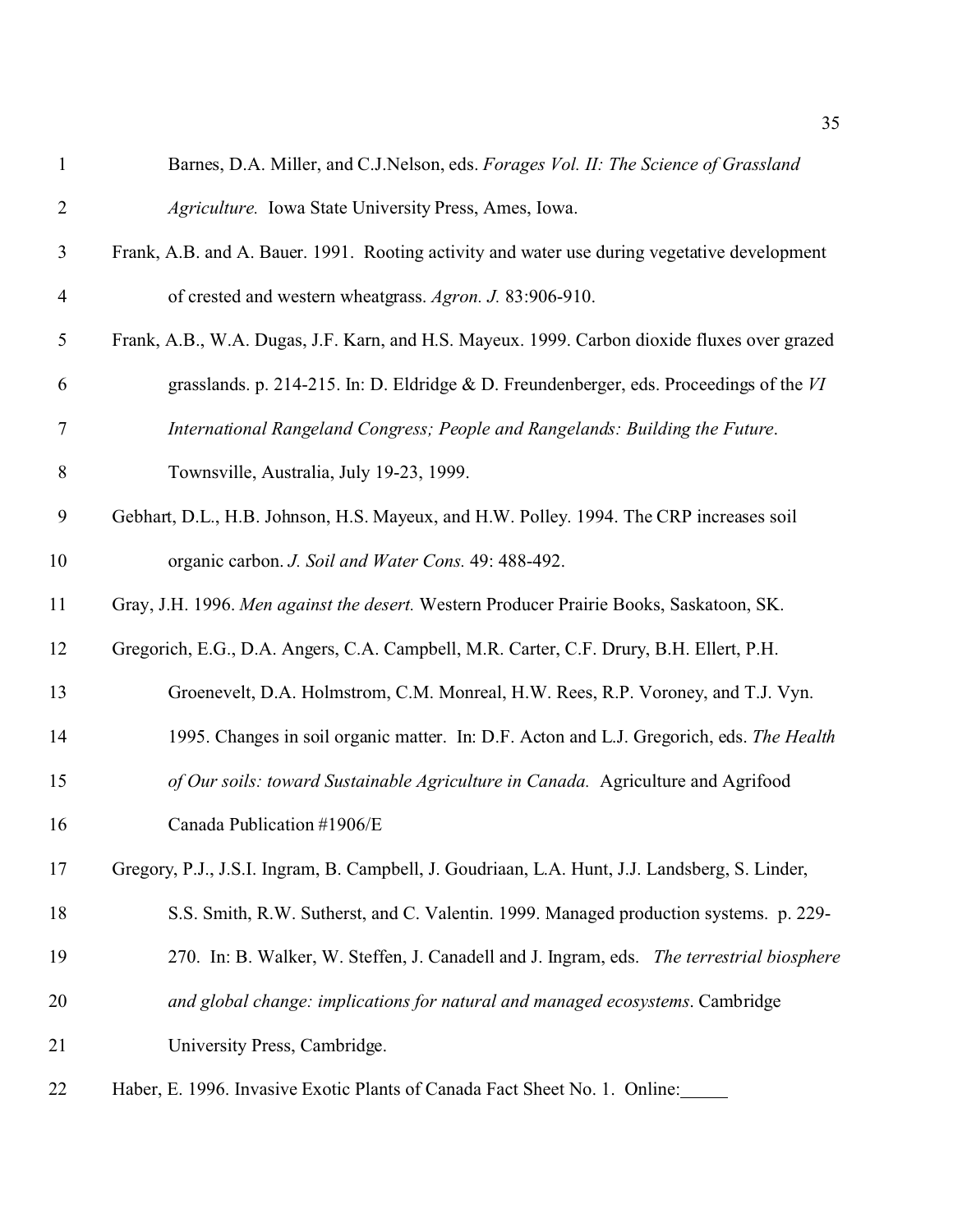| $\mathbf{1}$   | infoweb.magi.com/~ehaber/fact1.html. (Accessed 17 Feb 2000).                                     |
|----------------|--------------------------------------------------------------------------------------------------|
| $\overline{2}$ | Hall, K.E., J.R. George, and R.R. Riedl. 1982. Herbage dry matter yields of switchgrass, big     |
| $\mathfrak{Z}$ | bluestem and indiangrass with N fertilization. Agronomy J. 74:47-51.                             |
| $\overline{4}$ | Hammermeister, A. and A. Naeth. 1999. An ecological approach to seed mix design and native       |
| 5              | prairie revegetation. p.55-60 in: Proc. of Fifth Prairie Conservation and Endangered             |
| 6              | Species Conference, J. Thorpe, T.A. Steeves, and M. Gollop, eds., Provincial Museum of           |
| 7              | Alberta, Natural History, Occasional Paper No. 24, Edmonton, AB.                                 |
| $8\,$          | Hanson, C.L., G.A. Schumaker, and C.J. Erickson. 1976. Influence of fertilization and            |
| 9              | supplemental runoff water on production and nitrogen content of western wheatgrass and           |
| 10             | smoothbrome. J. Range Manage. 29:406-409.                                                        |
| 11             | Hart, R.H., O.M. Abdalla, D.H. Clark, M.B. Marshall, M.H. Hamid, J.A. Hager, and J.W.            |
| 12             | Waggoner Jr. 1983. Quality of forage and cattle diets on the Wyoming high plains. J.             |
| 13             | Range Manage. 36:46-51.                                                                          |
| 14             | Hart, R.H., M.J. Samuel, P.S. Test, and M.A. Smith. 1988. Cattle, vegetation, and economic       |
| 15             | responses to grazing systems and grazing pressure. J. Range Manage. 41:282-286.                  |
| 16             | Henderson, D.C. 2000. Carbon storage in grazed prairie grasslands of Alberta. M.Sc. thesis,      |
| 17             | University of Alberta, Edmonton, AB, Canada.                                                     |
| 18             | Higgins, S.I., J.S. Clark, R. Nathan, T. Hovestadt, J.M. Schurr, J.M.V. Fragoso, M.R. Aguiar, E. |
| 19             | Ribbens, and S. Lavorel. 2003. Forecasting plant migration rates: managing uncertainty           |
| 20             | for risk assessment. J. Ecology 91:341-347.                                                      |
| 21             | Hofmann, L., R.E. Ries, J.F. Karn, and A.B. Frank. 1993. Comparison of seeded and native         |
|                |                                                                                                  |

pastures grazed from mid-May through September. *J. Range Manage*. 46:251-254.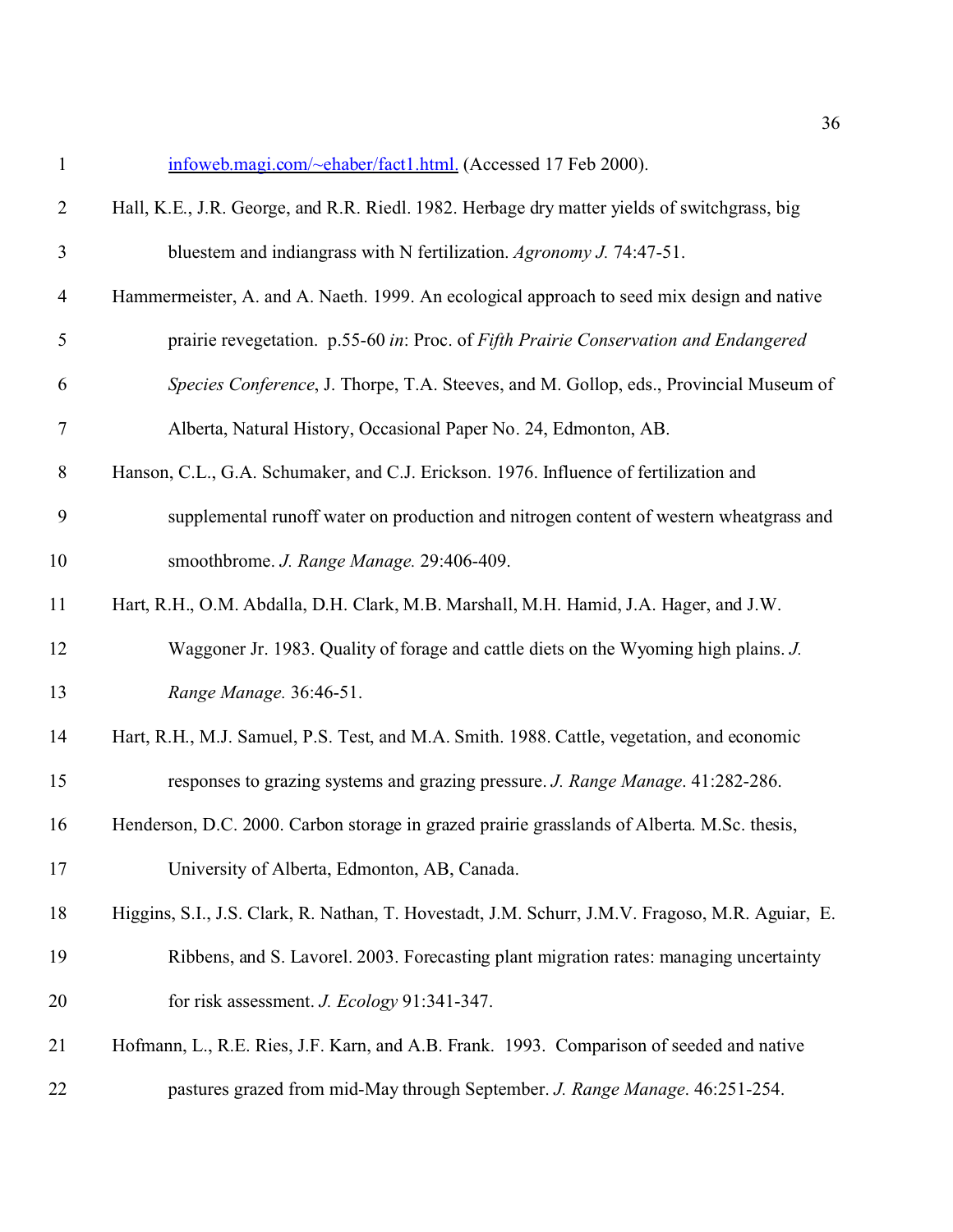| $\mathbf{1}$   | Holechek, J.L. and C.H. Herbel. 1986. Supplementing range livestock. Rangelands 8:29-33.         |
|----------------|--------------------------------------------------------------------------------------------------|
| $\overline{2}$ | Holechek, J.L., R.D. Pieper, and C.H. Herbel. 1989. Range management principles and              |
| 3              | <i>practices.</i> Regents/Prentice Hall, Englewood Cliffs, N.J.                                  |
| $\overline{4}$ | Iwaasa, A.D. and M.P. Schellenberg. 2003. Progress report on re-establishment of a mixed native  |
| 5              | grassland in Southwest Saskatchewan ADF Project #20010042.                                       |
| 6              | Jackson, L.L. 1999. Establishing tallgrass prairie on grazed permanent pasture in the upper      |
| 7              | midwest. Restoration Ecology 7:127-138.                                                          |
| $8\,$          | Janzen, H.H., B.H. Ellert, and J.F. Dormaar. 2000. Rangelands and the Global Carbon Cycle. In:   |
| 9              | Proceedings of The Range: Progress and Potential, Jan. 23-25, 2000, Lethbridge, AB.              |
| 10             | Jefferson, P.G., N.W. Holt, and E. Birkedal. 1997. Use of seeded native grasses for beef         |
| 11             | production. Saskatchewan Agriculture Development Fund Project no. 95000086.                      |
| 12             | Jefferson, P.G., W.P. McCaughey, K. May, J. Woosaree, and L. McFarlane. 2004. Forage             |
| 13             | quality of seeded native grasses in the fall season on the Canadian Prairie Provinces.           |
| 14             | Can. J. Plant Sci. 84: [in press].                                                               |
| 15             | Jefferson, P.G., W.P. McCaughey, K. May, J. Woosaree, L. McFarlane, and S.M.B. Wright.           |
| 16             | 2002. Performance of American native grass cultivars in the Canadian prairie provinces.          |
| 17             | Native Plants Journal 3:24-33.                                                                   |
| 18             | Jefferson, P.G., L. Wetter, and B. Wark. 1999. Quality of deferred forage from waterfowl nesting |
| 19             | sites on the Canadian prairies. Can. J. Anim. Sci. 79:485-490.                                   |
| 20             | Johnston, A. 1987. Plants and the Blackfoot. Graphcom Printers Ltd., Lethbridge, AB.             |
| 21             | Johnston, A., A.D. Smith, L.E. Lutwick, S. and Smoliak. 1968. Fertilizer response of native and  |
| 22             | seeded ranges. Can. J. Plant Sci. 48:467-472.                                                    |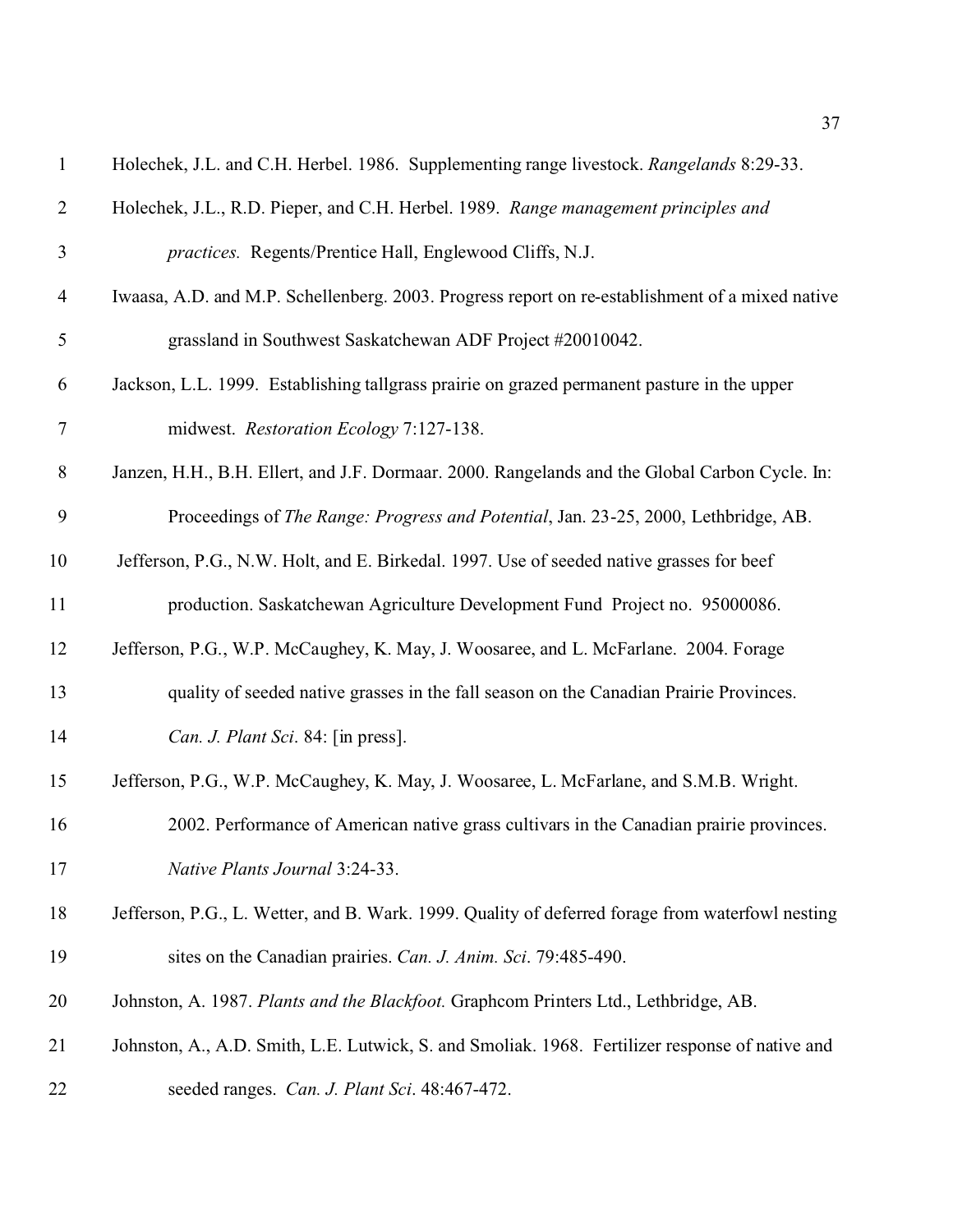| $\mathbf{1}$   | Jones, T.A. and D.A. Johnson. 1998. Integrating genetic concepts into planning rangeland       |
|----------------|------------------------------------------------------------------------------------------------|
| $\overline{2}$ | seedings. J. Range Manage. 51:594-606.                                                         |
| 3              | Kamstra, L.D. 1973. Seasonal changes in quality of some important range grasses. J. Range      |
| 4              | Manage. 26:289-291.                                                                            |
| 5              | Karn, J.F. and R.J. Lorenz. 1983. Supplementation of yearling steers grazing fertilized and    |
| 6              | unfertilized Northern plains rangeland. J. Range Manage. 36:41-45.                             |
| $\tau$         | Kautz, J.E. and G.M. Van Dyne. 1978. Comparative analyses of diets of bison, cattle, sheep and |
| $8\,$          | pronghorn antelope on shortgrass prairie in northeastern Colorado. p. 438-443. In: D.N.        |
| 9              | Hyder ed. Proc. First International Rangelands Congress, Denver, CO.                           |
| 10             | Kilcher, M.R. and J. Looman. 1983. Comparative performance of some native and introduced       |
| 11             | grasses in southern Saskatchewan, Canada. J. Range Manage. 36:654-657.                         |
| 12             | Knowles, R.P. 1987. Productivity of grass species in the dark brown soil zone of Saskatchewan. |
| 13             | Can. J. Plant Sci. 67:719-725.                                                                 |
| 14             | Lawrence, T. 1978. An evaluation of thirty grass populations as forage crops for southwestern  |
| 15             | Saskatchewan. Can. J. Plant Sci. 58:107-115.                                                   |
| 16             | Lawrence, T. and C.D. Ratzlaff. 1989. Performance of some native and introduced grasses in a   |
| 17             | semiarid region of western Canada. Can. J. Plant Sci. 69:251-254.                              |
| 18             | Lawrence, T. and J.E. Troelsen. 1964. An evaluation of 15 grass species as forage crops for    |
| 19             | southwestern Saskatchewan. Can. J. Plant Sci. 44:301-310.                                      |
| 20             | Lewis, W.H. and M.P.F. Elvin-Lewis. 2003. Medical Botany. Plants affecting human health.       |
| 21             | John Wiley & Sons, Inc. Hoboken, NJ.                                                           |
| 22             | Looman, J. and D.H. Heinrichs 1973. Stability of crested wheatgrass pastures under long-term   |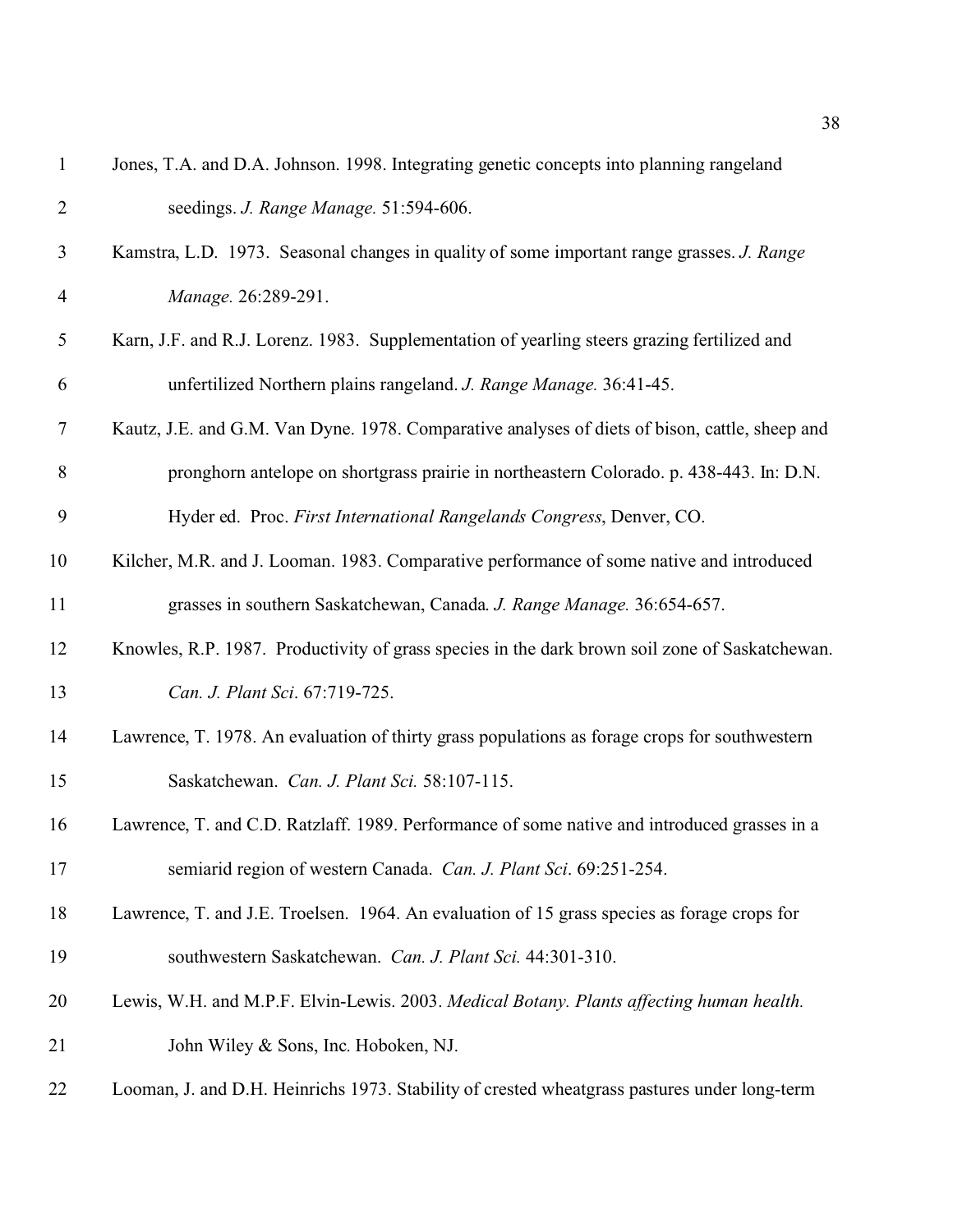|  | pasture use. <i>Can. J. Plant Sci.</i> 53:501-506. |  |  |  |  |
|--|----------------------------------------------------|--|--|--|--|
|--|----------------------------------------------------|--|--|--|--|

| $\overline{2}$ | Martin, R. and A. Fredeen. 1999. Effect of management of grasslands on greenhouse gas                  |
|----------------|--------------------------------------------------------------------------------------------------------|
| 3              | balance. Agriculture and Agri-Food Canada Report Sept. 1999.                                           |
| 4              | McGowan, D.C. 1975. Grassland settlers: the Swift Current region during the era of the                 |
| $\mathfrak{S}$ | ranching frontier. Canadian Plains Research Centre, University of Regina. Regina, SK.                  |
| 6              | Milchunas, D.G., M.I. Dyer, O.C. Wallmo, and D.E. Johnson. 1978. In vivo-in vitro relationships        |
| $\overline{7}$ | of Colorado mule deer forages. Colorado Div. Wildlife Spec. Rep. 40, Fort Collins, CO.                 |
| $8\phantom{1}$ | Native Plant Working Group. 2001. Native Plant Revegetation Guidelines for Alberta. H.                 |
| 9              | Sinton-Gerling, ed., Alberta Agriculture, Food, and Rural Development and Alberta                      |
| 10             | Environment, Edmonton, AB.                                                                             |
| 11             | Paoletti, M.G., D. Pimental, B.R. Stinner, and D. Stinner. 1992. Agroecosystem biodiversity:           |
| 12             | matching production and conservation biology. p. 3-24. In: Biotic Diversity in                         |
| 13             | Agroecosystems M.G. Paoletti and D. Pimental, eds., Elsevier, Amsterdam.                               |
| 14             | Peat, H. 1997. Dynamics of $C_3$ and $C_4$ productivity in northern mixed grass prairie. M.Sc. thesis, |
| 15             | University of Toronto, Toronto, ON.                                                                    |
| 16             | PCAP Partnership. 2003. Saskatchewan Prairie Conservation Action Plan 2003-2008. Canadian              |
| 17             | Plains Research Centre, University of Regina, Regina, SK.                                              |
| 18             | Phan, A. T. and S.R. Smith, Jr. 2000. Seed yield variation in blue grama and little bluestem plant     |
| 19             | collections in Southern Manitoba, Canada. Crop Sci. 40:555-561.                                        |
| 20             | Pigden, W.J. 1953. The relation of lignin, cellulose, protein, starch and ether extract to the         |
| 21             | curing of range grasses. Canadian J. Agricultural Science 33:364-378                                   |
| 22             | Pimental, D., L. Lach, R. Zuniga, and D. Morrison. 2000. Environmental and economic costs              |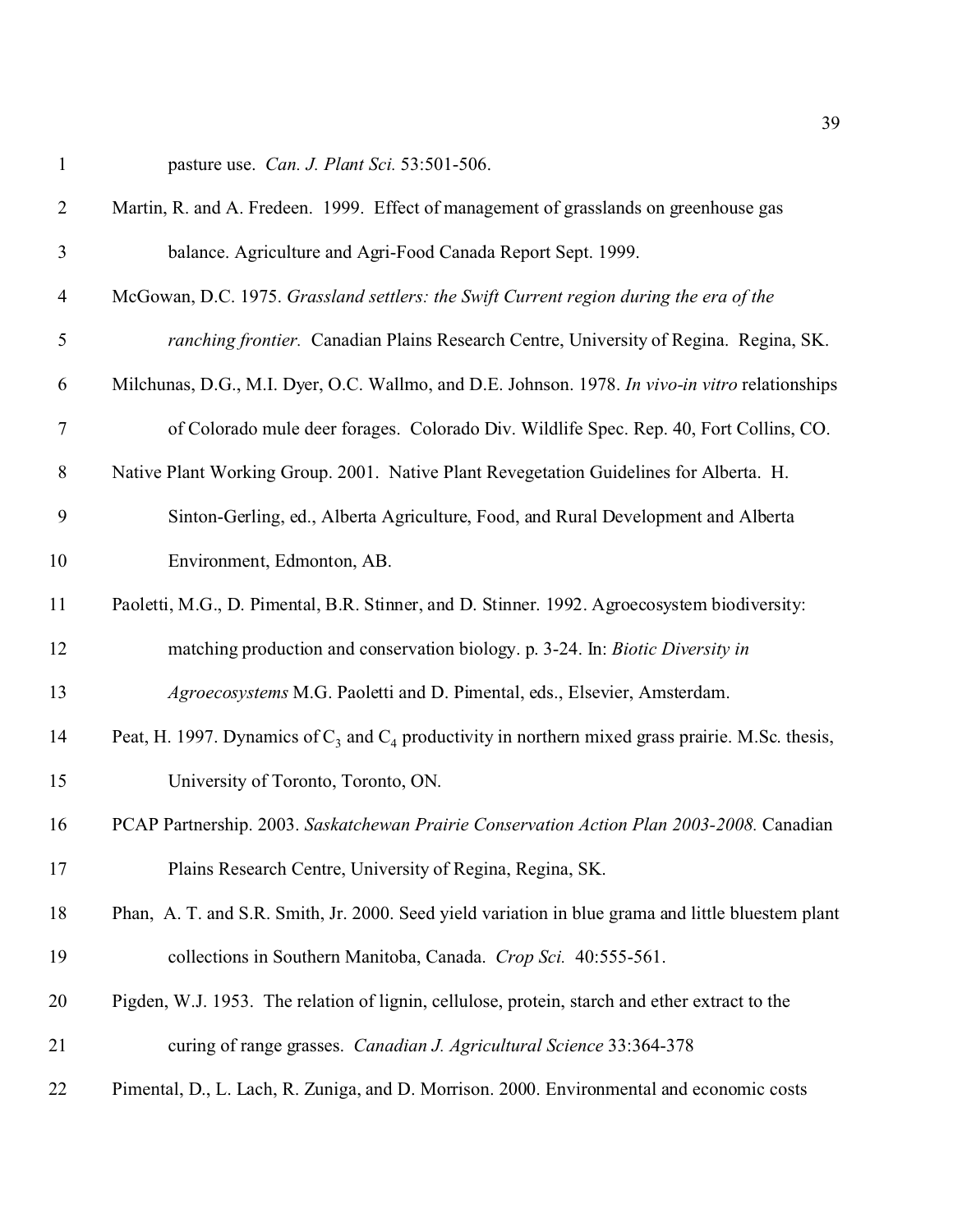| $\mathbf{1}$   | associated with non-indigenous species in the United States. p. 285-306. In: Biological         |
|----------------|-------------------------------------------------------------------------------------------------|
| $\overline{2}$ | Invasions: Economic and environmental costs of alien plant, animal and microbe species.         |
| 3              | D. Pimental, ed. CRC Press, Boca Raton, FL.                                                     |
| $\overline{4}$ | Poincelot, R.P. 1987. Toward a more sustainable agriculture. AVI Publishing Co., Inc.,          |
| 5              | Westport, CT.                                                                                   |
| 6              | Richards, R.T., J.C. Chambers, and C. Ross. 1998. Use of native plants on federal lands: policy |
| 7              | and practice. J. Range Manage. 51:625-632.                                                      |
| $8\,$          | Rogler, G.A. 1944. Relative palatabilities of grasses under cultivation on the northern great   |
| 9              | plains. J. Amer. Soc. Agronomy 36:487-497.                                                      |
| 10             | Romo, J.T., D.T. Booth, and C. Zabek. 1997. Seedbed requirements and cold tolerance of          |
| 11             | winterfat seedlings: An adapted forage for the Canadian Prairies. Final ADF Report,             |
| 12             | Regina, SK.                                                                                     |
| 13             | Romo, J.T. and P.L. Grilz. 1990. Invasion of the Canadian prairies by an exotic perennial. Blue |
| 14             | Jay 48:131-135.                                                                                 |
| 15             | Root, T.L., J.F. Price, K.R. Hall, S.H. Schneider, C. Rosenzweig, and J.A. Ponds. 2003.         |
| 16             | Fingerprints of global warming on wild animals and plants. Nature 421: 57-60.                   |
| 17             | Sala, O.E., F.S. Chapin III, R.H. Gardner, W.K. Laurenroth, H.A. Mooney, and P.S.               |
| 18             | Ramakrishnan. 1999. Managed production systems. p. 304-328. In: The terrestrial                 |
| 19             | biosphere and global change: implications for natural and managed ecosystems. B.                |
| 20             | Walker, W. Steffen, J. Canadell and J. Ingram, eds. Cambridge University Press,                 |
| 21             | Cambridge, UK.                                                                                  |
| 22             | Samson, F.B., F.L. Knopf, and W.R. Ostlie. 1998. Grasslands. p. 437-472. In: Status and trends  |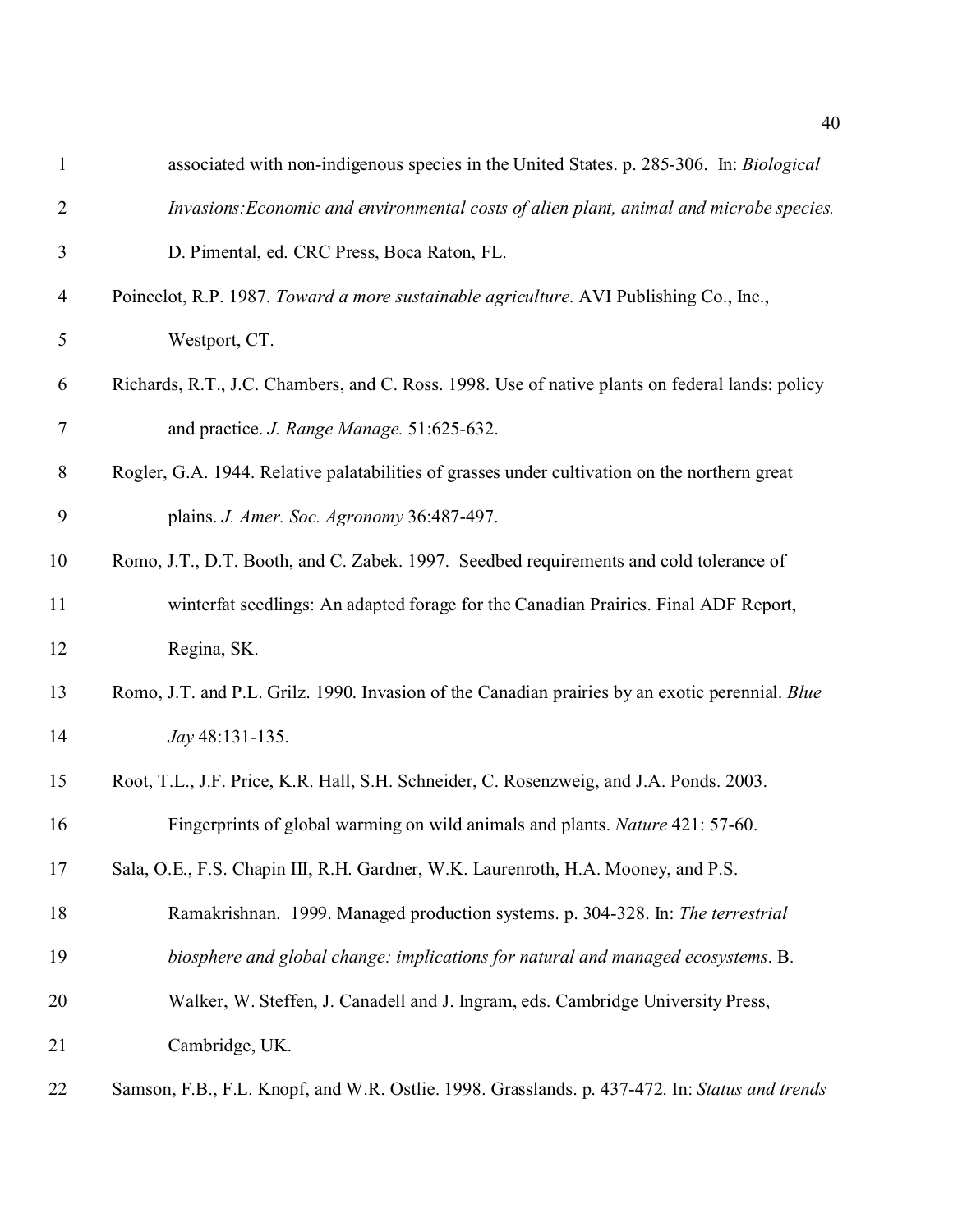| $\mathbf{1}$   | of the nation's biological resources, Vol. 2. M.J. Mac, P.A. Opler, C.E. Puckett, and          |
|----------------|------------------------------------------------------------------------------------------------|
| $\overline{2}$ | P.D. Doran, eds. U.S. Department of the Interior, U.S. Geological Survey. Reston, VA.          |
| 3              | Samuel, M.J. and G.S. Howard. 1982. Botanical composition of summer cattle diets on the        |
| $\overline{4}$ | Wyoming high plains. J. Range Manage. 35:305-308                                               |
| 5              | Schellenberg, M.P. and M.R. Banerjee. 2002. Looking for a legume-shrub mixture for optimum     |
| 6              | forage production: A greenhouse study. Can. J. Plant Sci. 82:357-363.                          |
| $\tau$         | Schellenberg, M.P., N.W. Holt, and J. Waddington. 1999. Effects of grazing dates on forage and |
| 8              | beef production of mixed prairie rangeland. Can. J. of Anim. Sci. 79:335-341.                  |
| 9              | Schellenberg, M.P. and P.G. Jefferson. 1998. Forage for late season grazing. SPARC, Research   |
| 10             | Newsletter No. 5., March 27, 1998.                                                             |
| 11             | Schnabel, R.R., A.J. Franzluebbers, W.L. Stout, M.A. Sanderson, M.A., and J.A. Studemann.      |
| 12             | 2001. The effects of pasture management practices. p. 291-322. In: R.F. Follett, J.M.          |
| 13             | Kimble and R. Lal, eds. The Potential of US Grazing Lands to Sequester Carbon and              |
| 14             | Mitigate the Greenhouse Effect. Lewis Publishers. Boca Raton, FL.                              |
| 15             | Schuman, G.E., H.H. Janzen, and J.E. Herrick. 2002. Soil carbon dynamics and potential carbon  |
| 16             | sequestration by rangelands. Environmental Pollution 116:391-396.                              |
| 17             | Selby, C.J. and M.J. Santry. 1996. A National Ecological Framework for Canada: Data model,     |
| 18             | database, and programs. Agriculture and Agri-Food Canada and Environment Canada,               |
| 19             | Ottawa, ON.                                                                                    |
| 20             | Smith, D.G. and T.A. Hoppe. 2000. Prairie agricultural landscapes: A land resource review.     |
| 21             | Agriculture and Agri-Food Canada, Prairie Farm Rehabilitation Administration, Regina,          |
| 22             | SK.                                                                                            |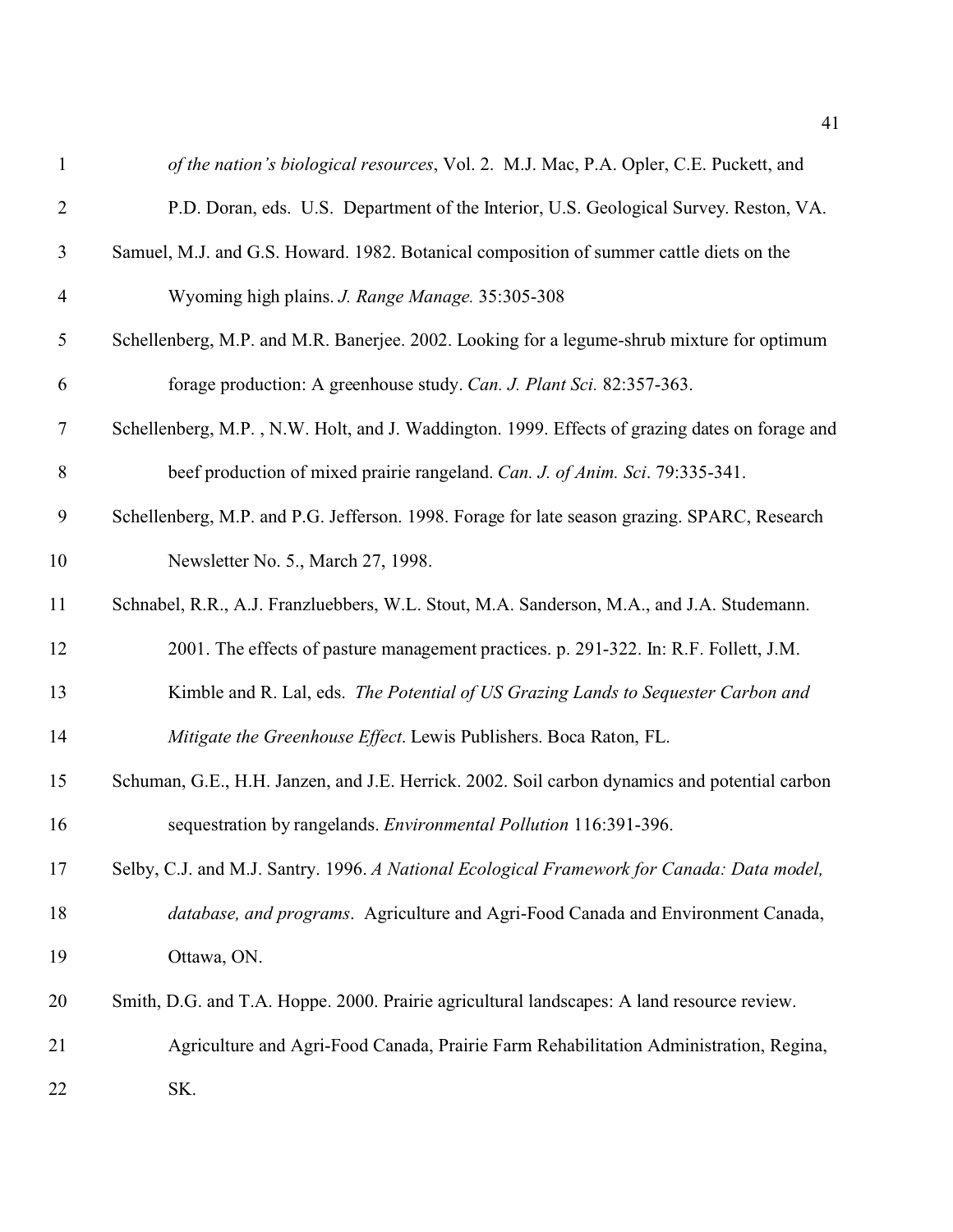| $\mathbf{1}$   | Smith, S.R. Jr., and R.D.B. Whalley. 2002. A model for expanded use of native grasses. Native |
|----------------|-----------------------------------------------------------------------------------------------|
| $\overline{2}$ | Plants Journal 3: 38-49.                                                                      |
| 3              | Smoliak, S. and L.M. Bezeau. 1967. Chemical composition and in vitro digestibility of range   |
| 4              | forage plants of the Stipa-Bouteloua prairie. Can. J. Plant Sci. 47:161-167.                  |
| 5              | Smoliak, S. and J.K. Dormaar. 1985. Productivity of Russian Wildrye and Crested Wheatgrass    |
| 6              | and their effect on prairie soils. J. Range Manage. 38:403-405.                               |
| 7              | Smoliak, S., A. Johnston, and L.E. Lutwick. 1967. Productivity and durability of crested      |
| 8              | wheatgrass in southeastern Alberta. Can. J. Plant Sci. 47:539-548.                            |
| 9              | Smoliak, S. and S.B. Slen. 1974. Beef production on native range, crested wheatgrass and      |
| 10             | Russian wildrye pastures. J. Range Manage. 27:433-436.                                        |
| 11             | Solutions 2000+. 1997. Market Assessment of Native Plant Materials in Saskatchewan. Native    |
| 12             | Plant Society of Saskatchewan and Northwest Saskatchewan Grasslands Association.              |
| 13             | Swift, M.J., O.W. Heal, and J.M. Anderson. 1979. Decomposition in Terrestrial Ecosystems.     |
| 14             | University of California Press, Berkeley, CA                                                  |
| 15             | Tilman, D. and J.A. Downing. 1994. Biodiversity and stability in grasslands. Nature 367:363-  |
| 16             | 365.                                                                                          |
| 17             | Tilman, D., D. Wedin, and J. Knops. 1996. Productivity and sustainability influenced by       |
| 18             | biodiversity in grassland ecosystems. Nature 379:718-720.                                     |
| 19             | Tober, D.A. and A.D. Chamrad. 1992. Warm-season grasses in the Northern Great Plains.         |
| 20             | Rangelands 14:227-230.                                                                        |
| 21             | Tomanek, G.W., E.P. Martin, and F.W. Albertson. 1958. Grazing preference comparisons of six   |
| 22             | native grasses in the mixed prairie. J. Range Manage. 11:191-193.                             |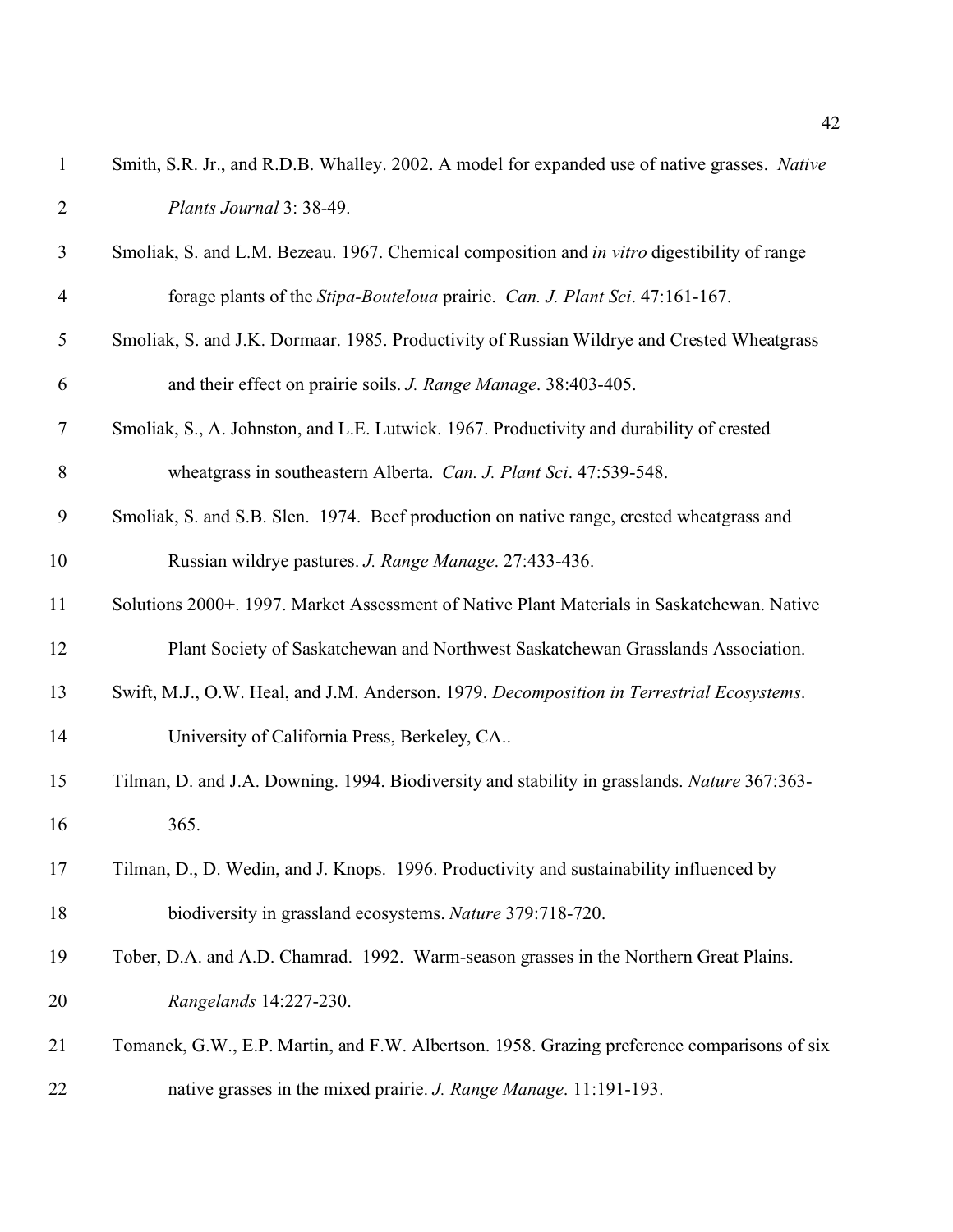| $\mathbf{1}$   | Vavra, M., R.W. Rice, R.M. Hansen, and P.L. Sims. 1977. Food habits of cattle on shortgrass    |
|----------------|------------------------------------------------------------------------------------------------|
| $\overline{2}$ | range in northeastern Colorado. J. Range Manage. 30:261-263.                                   |
| 3              | Wallace, J.D., J.C. Free, and A.H. Denham. 1972. Seasonal changes in herbage and cattle diets  |
| $\overline{4}$ | on sand hills grassland. J. Range Manage. 25:100-104.                                          |
| 5              | Waller, S.S., Moser, L.E. and Dill, T.O. 1994. Warm-season grasses for a cool climate. p. 206- |
| 6              | 215. In: F.K. Taha, A. Abouguendia, P.R. Horton and T.O. Dill, eds. Managing Canadian          |
| 7              | Rangelands for Sustainability and Profitability. The First Interprovincial Range Conf.         |
| $8\,$          | Western Canada, Saskatoon, SK., Jan. 17-20, 1993, Grazing and Pasture Technology,              |
| 9              | Saskatchewan Stockgrowers Association, Regina, SK.                                             |
| 10             | Ward, J.K. 1988. Optimizing beef production grazing cool-season and warm-season pastures.      |
| 11             | Proc. Nebraska Forage and Grassl. Counc. Winter Meeting.                                       |
| 12             | White, D.J., E. Haber, and C. Keddy. 1993. Invasive plants of natural habitats in Canada: An   |
| 13             | integrated review of wetland and upland species and legislation governing their control.       |
| 14             | Report prepared for the CWS, Environment Canada. Cat. No. CW66-127/1993E.                      |
| 15             | Wilms, W.D., D.J. Major, and B.W. Adams. 1994. The role of litter on forage production in the  |
| 16             | mixed prairie. p.169-174. In: F.K. Taha, A. Abouguendia, P.R. Horton and T.O. Dill, eds.       |
| 17             | Managing Canadian Rangelands for Sustainability and Profitability. The First                   |
| 18             | Interprovincial Range Conf. Western Canada, Saskatoon, SK., Jan. 17-20,1993, Grazing           |
| 19             | and Pasture Technology, Saskatchewan Stockgrowers Association, Regina, SK.                     |
| 20             | Wilson, S.D. 2000. Heterogeneity, diversity and scale in plant communities. p. 53-69. In: The  |
| 21             | ecological consequences of environmental heterogeneity. M.J. Hutchings, E.J. John and          |
| 22             | A.J.A. Stewart, eds. Blackwell Science, Oxford, UK.                                            |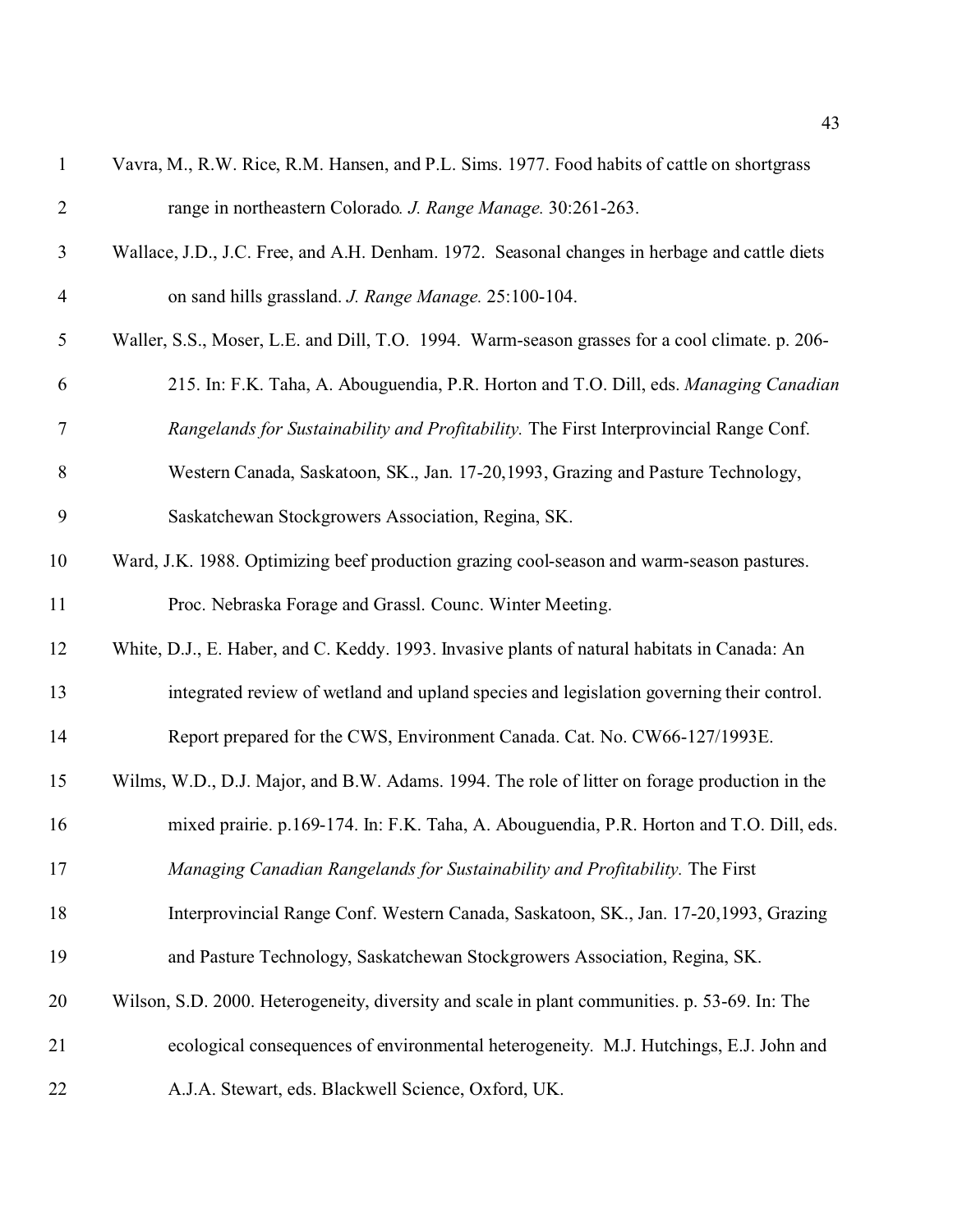|                | World Resources Institute. 1990. World Resources 1990-1: A Report by the World Resources   |
|----------------|--------------------------------------------------------------------------------------------|
| 2              | Institute in collaboration with United Nations Environment Programme and The United        |
| 3              | Nations Development Programme. Oxford University Press, New York, NY.                      |
| $\overline{4}$ | Young, J.A. and C.G. Young. 1986. Collecting, Processing and Germinating Seeds of Wildland |
| 5              | <i>Plants.</i> Timber Press, Portland, OR.                                                 |
| 6              |                                                                                            |
| 7              |                                                                                            |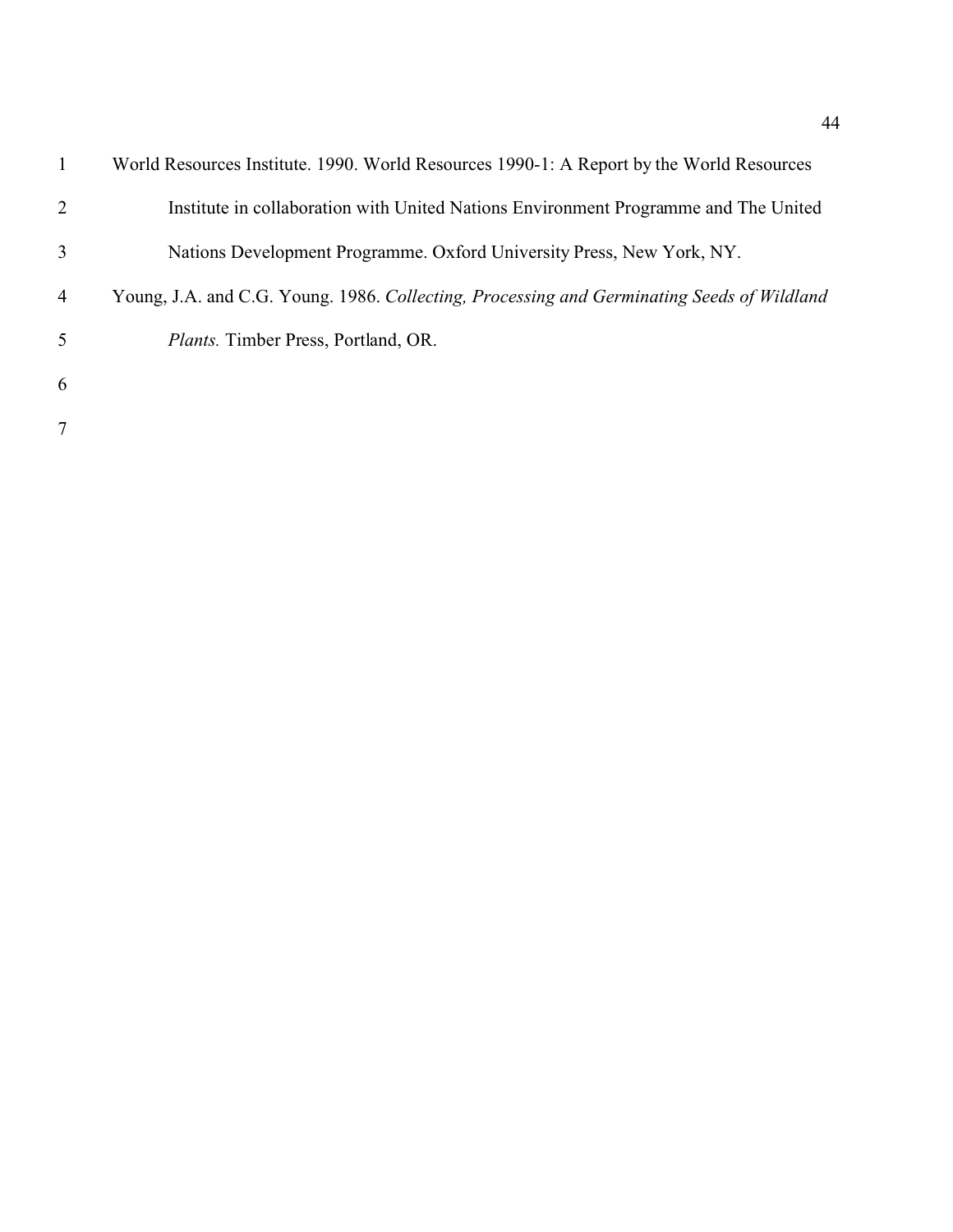| $\overline{2}$<br>$\overline{3}$ | Common name                                                 | Latin name <sup>1</sup>                             | Kilcher and<br>Looman 1983 | Jefferson et al.<br>2002 | Jefferson<br>unpublished data |
|----------------------------------|-------------------------------------------------------------|-----------------------------------------------------|----------------------------|--------------------------|-------------------------------|
| $\overline{4}$                   | <b>Introduced species</b>                                   |                                                     |                            |                          |                               |
| $\overline{5}$                   | Crested wheatgrass                                          | Agropyron desertorum (Fisch. ex Link) J.A. Schultes | 100                        |                          | 100                           |
| 6                                | Russian wildrye                                             | Psathyrostachys juncea (Fisch.) Nevski              | 100                        |                          | 100                           |
| $\tau$                           | Native species                                              |                                                     |                            |                          |                               |
| 8                                | Northern wheatgrass                                         | Elymus lanceolatus (Scribn. & J.G. Sm.)             | 90                         | 98                       |                               |
| 9                                | Western wheatgrass                                          | Pascopyrum smithii (Rydb.) A. Love                  | 80                         | 94                       |                               |
| 10                               | Green needlegrass                                           | Nasella viridula (Trin.) Barkworth                  | 90                         | 98                       | 96                            |
| 11                               | Big bluestem                                                | Andropogon gerardii Vitman.                         | 5                          | 89                       | 94                            |
| 12                               | Little bluestem                                             | Schizachyrium scoparium (Michx.) Nash               | 3                          | 44                       |                               |
| 13                               | Prairie sandreed                                            | Calamovilfa longifolia (Hook.) Scribn.              | 5                          | 68                       | 95                            |
| 14                               | Indiangrass                                                 | Sorghastrum nutans (L.) Nash                        | 11                         | 32                       | 80                            |
| 15                               | Switchgrass                                                 | Panicum virgatum L.                                 | $\qquad \qquad -$          | 86                       | 100                           |
| 16                               | Sand dropseed                                               | Sporobolus cryptandrus (Torr.) Gray                 | 6                          |                          | 23                            |
| 17                               |                                                             |                                                     |                            |                          |                               |
| 18<br>1 <sub>0</sub>             | LSD $_{0.05}$<br>Momenalature often Alderson and Shame 1004 |                                                     | NR <sup>2</sup>            | 7                        | 21                            |

Table 1. Establishment of native grasses in three studies.

1 19 Nomenclature after Alderson and Sharp 1994

 $20 \qquad$  <sup>2</sup> NR- Not reported.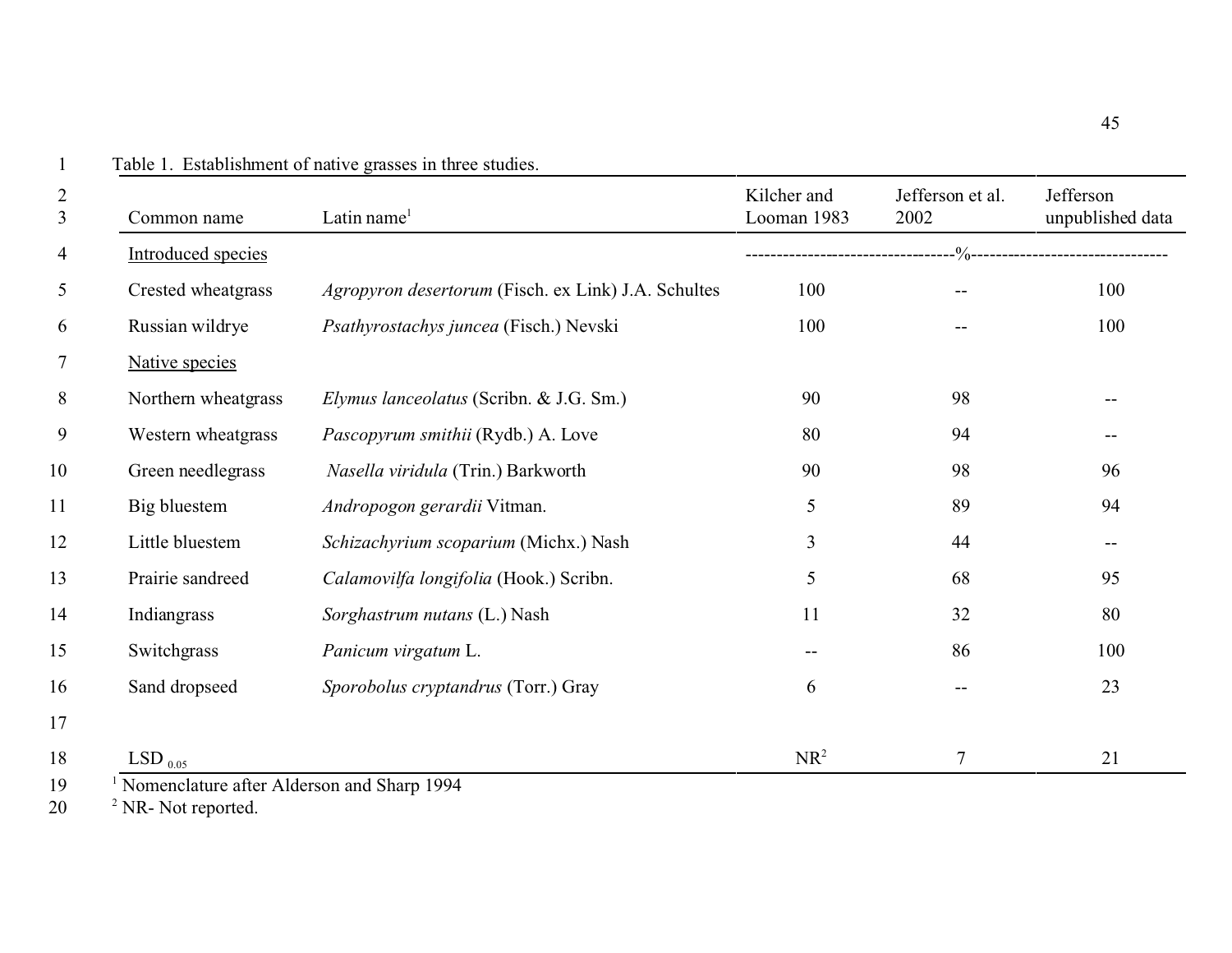| Species                     |                          | 1991                     |                          |                          | 1992                     |                          | 1993                                          | 1994   |
|-----------------------------|--------------------------|--------------------------|--------------------------|--------------------------|--------------------------|--------------------------|-----------------------------------------------|--------|
|                             | May 30                   | Jul 9                    | Aug 20                   | May 28                   | Jul 15                   | Oct 22                   | Jul 16                                        | Jul 14 |
| <b>Introduced Grasses</b>   |                          |                          |                          |                          |                          |                          |                                               |        |
| Crested wheatgrass          | 3810                     | 2800                     | 700                      | 840                      | 560                      | 500                      | 920                                           | 4430   |
| Intermediate wheatgrass     | 2500                     | 3370                     | 2050                     | 270                      | 1670                     | 100                      | 960                                           | 4050   |
| Russian wildrye             | 1740                     | 1950                     | 850                      | 960                      | 710                      | 270                      | 1220                                          | 3910   |
| Tall Fescue                 | 1740                     | 4240                     | 1470                     | 720                      | 1250                     | 650                      | 760                                           | 4210   |
| Tall Wheatgrass             | 2030                     | 4690                     | 1150                     | 700                      | 1530                     | 610                      | 1070                                          | 4540   |
| Native cool-season          |                          |                          |                          |                          |                          |                          |                                               |        |
| Beardless wildrye           | 400                      | 1080                     | 410                      | 50                       | 670                      | 160                      | 460                                           | 4130   |
| Green needlegrass           | 650                      | 1730                     | 1160                     | 460                      | 920                      | 410                      | 1120                                          | 5400   |
| Junegrass                   | 280                      | $20\,$                   | $\overline{\phantom{a}}$ | 240                      | $\boldsymbol{0}$         | $-\!$                    | 150                                           | 3300   |
| Native warm-season          |                          |                          |                          |                          |                          |                          |                                               |        |
| <b>Big Bluestem</b>         | $\overline{\phantom{a}}$ | 200                      | 220                      | $\overline{\phantom{a}}$ | 660                      | 100                      | 410                                           | 4830   |
| Blue grama                  | 240                      | 280                      | 280                      | $\overline{\phantom{a}}$ | 800                      | 430                      | 400                                           | 4690   |
| Indian ricegrass            | $\overline{\phantom{a}}$ | $\overline{\phantom{a}}$ | $\overline{\phantom{a}}$ | $\overline{\phantom{a}}$ | 70                       | 60                       | 230                                           | 3110   |
| Indiangrass                 | $\overline{\phantom{a}}$ | 230                      | 780                      | $\overline{\phantom{a}}$ | 590                      | 280                      | $\overline{\phantom{a}}$                      | 3590   |
| Prairie sandreed            | 190                      | 560                      | 270                      | $\overline{\phantom{a}}$ | 600                      | 180                      | 660                                           | 5400   |
| Sideoats grama              | $\overline{\phantom{a}}$ | 190                      | 580                      | $\overline{\phantom{a}}$ | 260                      | 300                      | $\mathord{\hspace{1pt}\text{--}\hspace{1pt}}$ | 3150   |
| Switchgrass                 | $\overline{\phantom{a}}$ | 560                      | 460                      | $\overline{\phantom{a}}$ | 1340                     | 310                      | 650                                           | 4900   |
| Sand dropseed               | $\overline{\phantom{a}}$ | $\overline{\phantom{m}}$ | $- -$                    | $\overline{\phantom{a}}$ | $\overline{\phantom{m}}$ | $\overline{\phantom{a}}$ | 500                                           | 3200   |
|                             |                          |                          |                          |                          |                          |                          |                                               |        |
| $\ensuremath{\mathrm{LSD}}$ | 720                      | 900                      | 920                      | 600                      | 560                      | 350                      | $_{\rm NS}$                                   | 1200   |
| P>F Introduced vs Native    | < 0.001                  | < 0.001                  | 0.001                    | 0.007                    | < 0.001                  | 0.024                    | $\overline{\phantom{a}}$                      | 0.75   |
| P>F cool- vs warm-season    | 0.487                    | 0.013                    | 0.228                    | N.A.                     | 0.519                    | 0.669                    | $\overline{\phantom{m}}$                      | 0.565  |

Table 2. Forage yield (kg ha<sup>-1</sup>) of introduced and native forage grass species clipped 3 times per season for 1991 and 1992 and once per season for 1993 and 1994 at Swift Current, Saskatchewan. Least significant difference (LSD) values and probability of contrasts between groups of species are shown.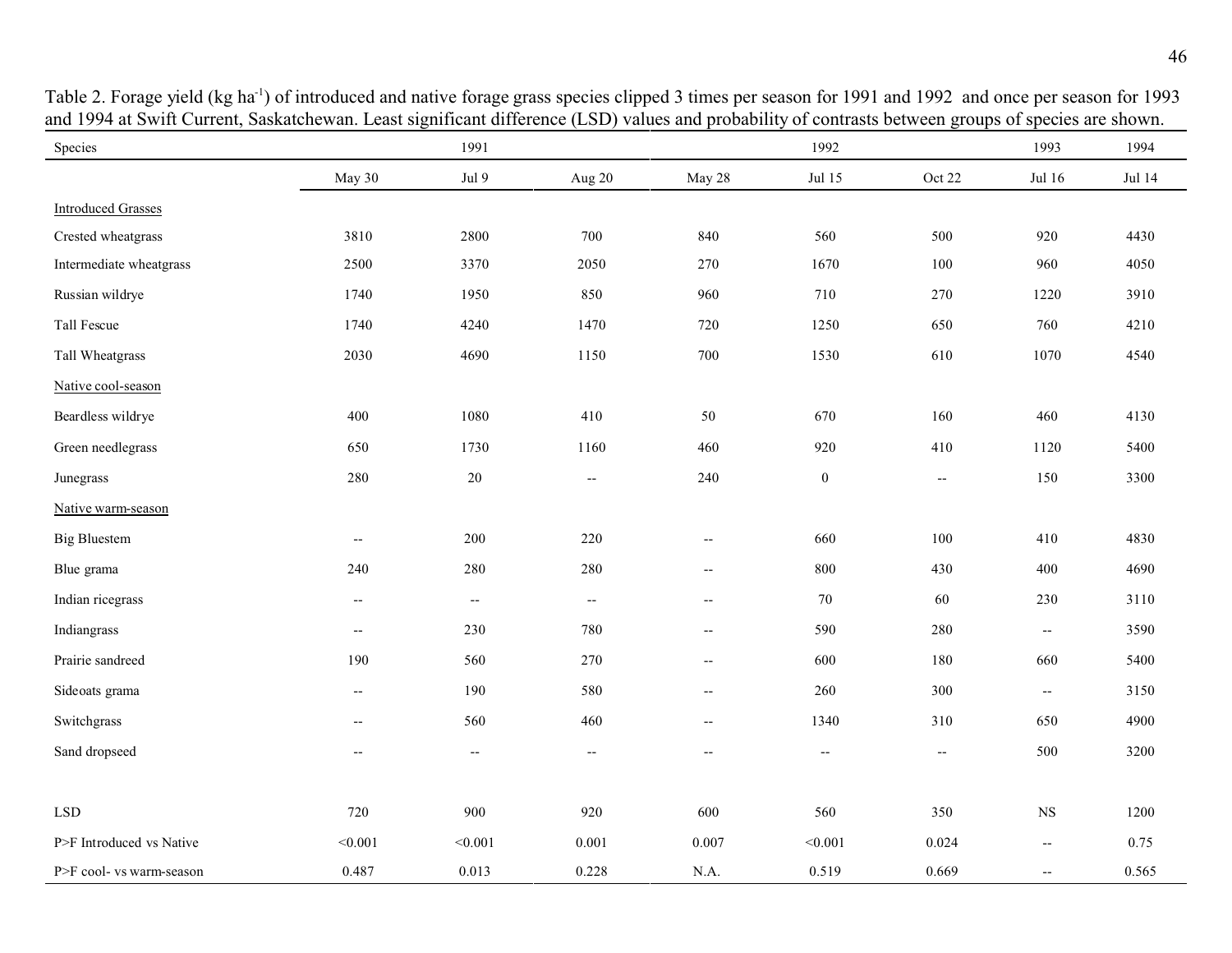| Common name $(s)$             | Latin Name                                                                        |  |  |  |
|-------------------------------|-----------------------------------------------------------------------------------|--|--|--|
| Speargrass, Needle-and-thread | Stipa comata Trin. & Rupr. <sup>2</sup>                                           |  |  |  |
| Blue grama grass              | <i>Bouteloua gracilis</i> (Willd. ex Kunth)<br>Lag. $ex$ Griffiths <sup>1</sup>   |  |  |  |
| Western wheatgrass            | Pascopyrum smithii <sup>1</sup>                                                   |  |  |  |
| Northern wheatgrass           | Elymus lanceolatus $1$                                                            |  |  |  |
| June grass                    | Koeleria gracilis Pers. <sup>2</sup>                                              |  |  |  |
| Rough fescue                  | <i>Festuca hallii</i> (Vasey) Piper <sup>2</sup>                                  |  |  |  |
| Porcupinegrass                | <i>Stipa spartea</i> Trin. <sup>2</sup>                                           |  |  |  |
| Salt sage                     | Atriplex nuttallii S. Wats. <sup>2</sup>                                          |  |  |  |
| Winterfat                     | Krascheninnokovia lanata (syn. Eurotia<br><i>lanata</i> (Pursh) Moq. <sup>2</sup> |  |  |  |

Table 3. Native grass and shrub species that exist in the prairie areas of Saskatchewan and Alberta that demonstrate the ability to cure to a greater or less degree (Pigden 1953)

<sup>1</sup> Nomenclature after Alderson and Sharp 1994

2 Nomemclature after Budd et al. 1987